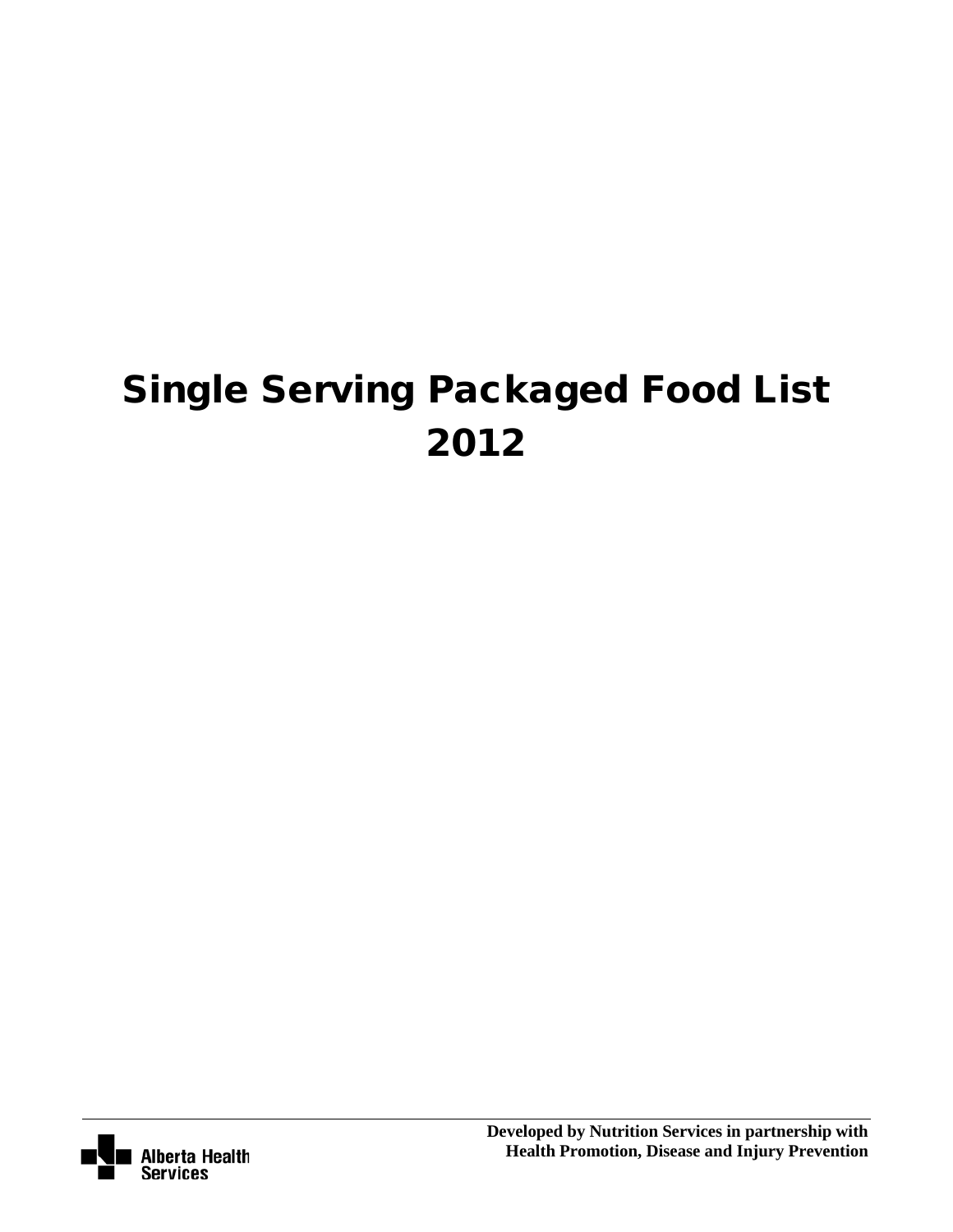**Copyright © (2012) Alberta Health Services.** This material is protected by Canadian and other international copyright laws. All rights reserved. These materials may not be copied, published, distributed or reproduced in any way in whole or in part without the express written permission of Alberta Health Services. These materials are intended for general information only and are provided on an "as is", "where is" basis. Although reasonable efforts were made to confirm the accuracy of the information, Alberta Health Services does not make any representation or warranty, express, implied or statutory, as to the accuracy, reliability, completeness, applicability or fitness for a particular purpose of such information. These materials are not a substitute for the advice of a qualified health professional. Alberta Health Services expressly disclaims all liability for the use of these materials, and for any claims, actions, demands or suits arising from such use.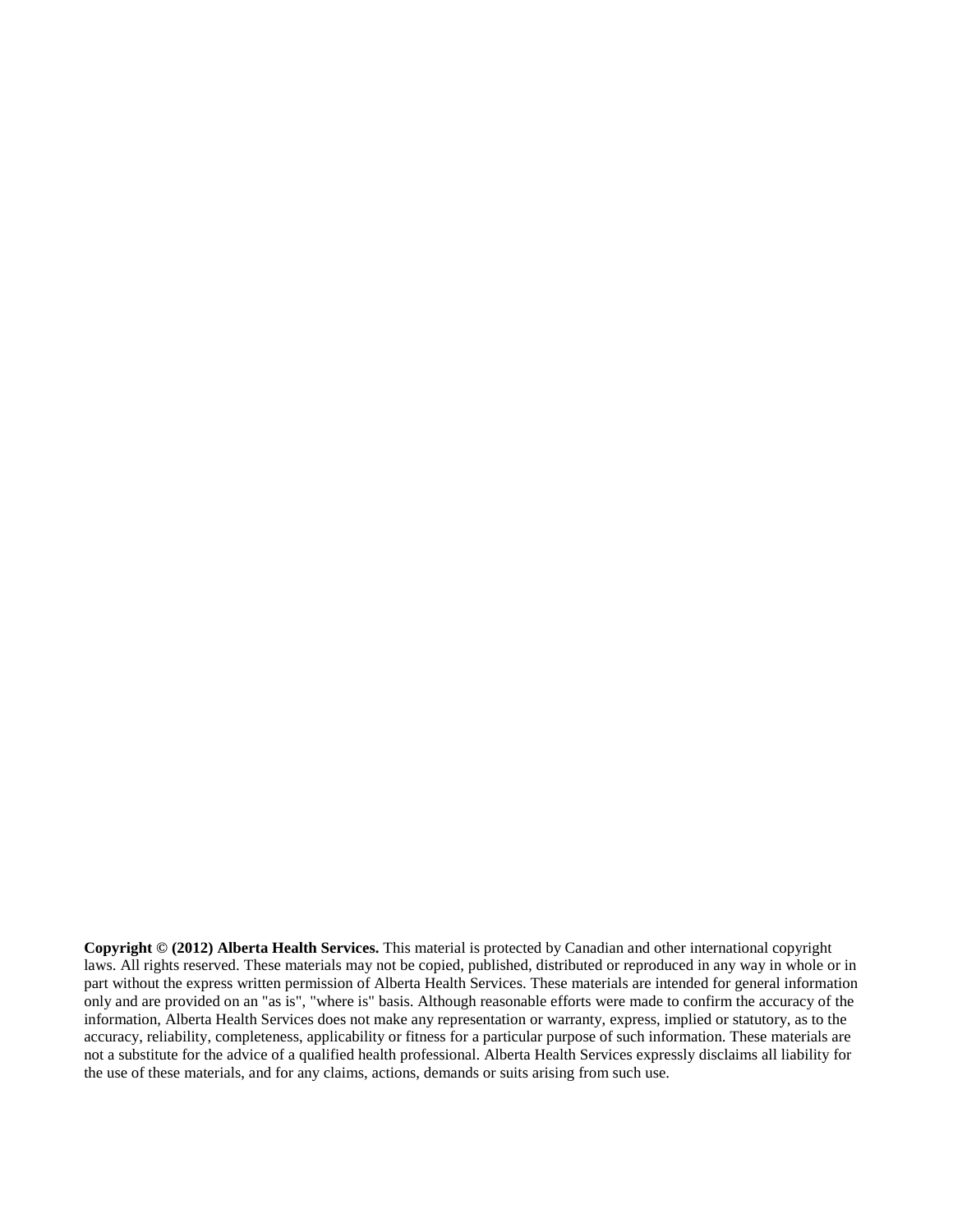## Table of Contents

| <b>Single Serving Packaged Food List by Category:</b>                                                                                                                                                                                         |
|-----------------------------------------------------------------------------------------------------------------------------------------------------------------------------------------------------------------------------------------------|
|                                                                                                                                                                                                                                               |
| 100% Natural Vegetables/Fruit<br>Fresh vegetable, fresh fruit, fruit sauce, fruit cup, juice<br>100% Dried Vegetables and/or Fruit Bars and Snacks<br>Dried fruit, fruit/vegetable snacks, fruit/vegetable bar<br>100% Baked Vegetables/Fruit |
| Baked chip                                                                                                                                                                                                                                    |
|                                                                                                                                                                                                                                               |
| Whole Grain Cereal, Breads and Pasta<br>Hot cereal, cold cereal, granola cereal, crackers, rice chips, popcorn<br><b>Whole Grain Baked Products</b><br>Granola bar, cookie                                                                    |
|                                                                                                                                                                                                                                               |
| <b>Fluid Milk</b>                                                                                                                                                                                                                             |
| Fortified Soy Beverage<br>$\bullet$                                                                                                                                                                                                           |
| Yogurt/Kefir from Milk                                                                                                                                                                                                                        |
| Cheese, Hard/Soft from Milk<br>٠                                                                                                                                                                                                              |
| Fortified Soya Loaf and Slices (like Cheese)                                                                                                                                                                                                  |
| <b>Cottage Cheese</b><br>Pudding from Milk                                                                                                                                                                                                    |
|                                                                                                                                                                                                                                               |
| 21<br>Meat/Fish/Poultry<br>Fish                                                                                                                                                                                                               |
| Deli/Luncheon Meats<br>Dried meat                                                                                                                                                                                                             |
| Alternatives<br>Nuts and seeds, eggs                                                                                                                                                                                                          |
| 23                                                                                                                                                                                                                                            |
| <b>Vegetarian Based Snack Bars</b><br><b>Trail Mix</b><br>Meat/Fish/Poultry Based                                                                                                                                                             |
| Fish/crackers, entrée, frozen entrée<br>Vegetarian Based<br>Entrée, frozen entrée                                                                                                                                                             |
| Soup<br>Broth based and meal style                                                                                                                                                                                                            |
| <b>Alberta Health</b><br><b>Services</b>                                                                                                                                                                                                      |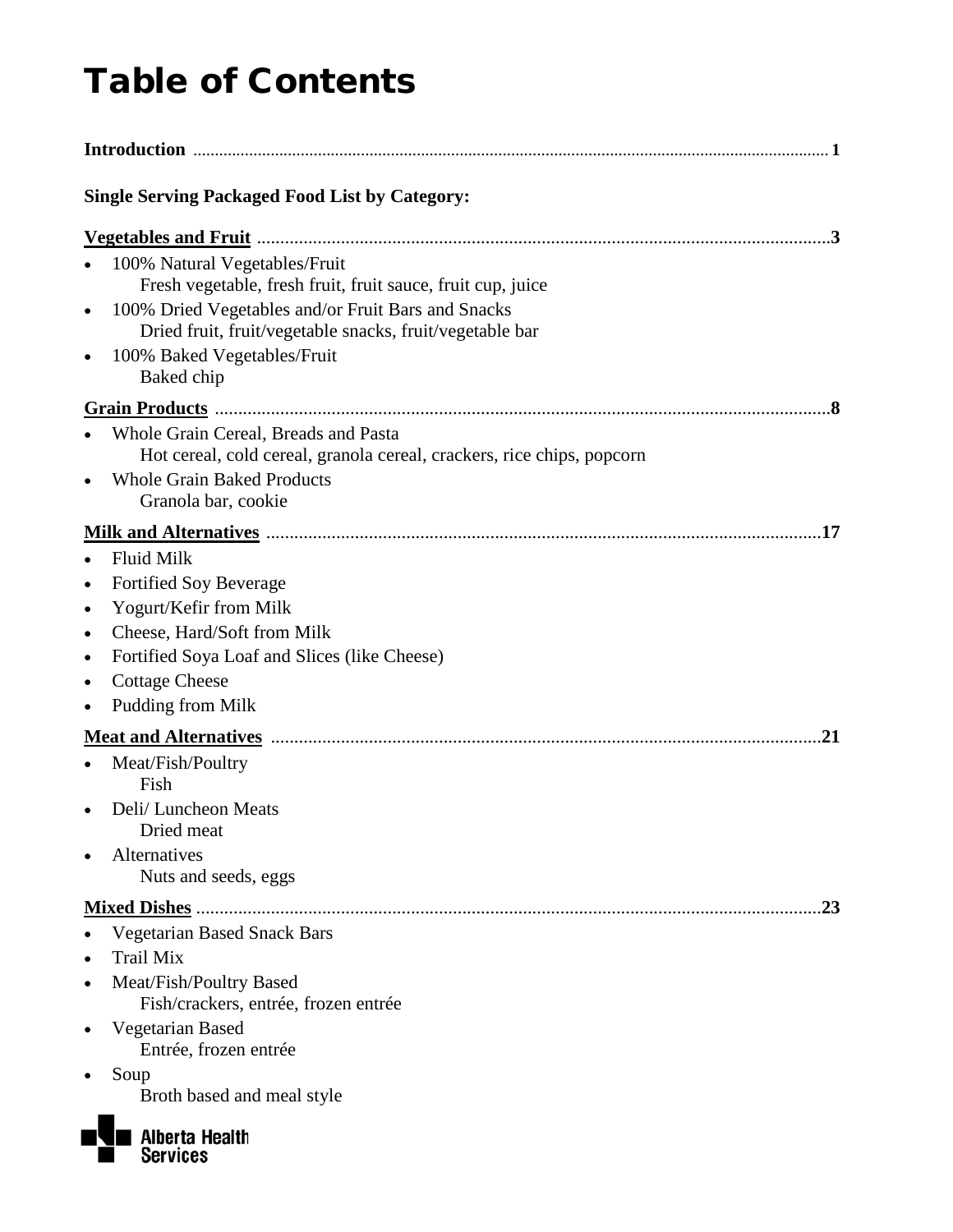## Introduction

The Single Serving Packaged Food List was created to help schools, childcare facilities and recreation/community centres put the *Alberta Nutrition Guidelines for Children and Youth* (ANGCY) into practice. The list includes examples of packaged products available in Alberta that meet the 'Choose Most Often' and 'Choose Sometimes' criteria as listed in the Guidelines.

**This list is not an endorsement for any particular product, brand or store. It provides examples of packaged foods available to purchase in Alberta stores as of August 2012.** 

#### **Nutrition Criteria**

The Single Serving Packaged Food List uses the nutrition criteria from the ANGCY.

The ANGCY were developed by Alberta Health to promote healthy eating habits for children and youth in schools, childcare facilities and recreation/community centres. They apply to all food and drinks sold or served to children and youth. This includes foods sold in vending machines, school stores, cafeterias, parent-organized lunch sales, team games, classroom parties, etc.

The ANGCY separate foods into three categories:

- 1. **Choose Most Often:** These foods are healthy choices from *Eating Well with Canada's Food Guide*  (CFG*).*
- 2. **Choose Sometimes** While these foods may still provide beneficial nutrients, they tend to be higher in added sugar, fat and sodium (salt).
- 3. **Choose Least Often:** Foods from this category are very low in nutrients and higher in calories, fat, added sugar and sodium (salt). Eating these foods is **not recommended**.

You can download a copy of the ANGCY at [http://www.health.alberta.ca/documents/Nutrition-](http://www.health.alberta.ca/documents/Nutrition-Guidelines-Children-AB-2011.pdf)[Guidelines-Children-AB-2011.pdf](http://www.health.alberta.ca/documents/Nutrition-Guidelines-Children-AB-2011.pdf) .

### **Healthy U Food Checker**

We encourage schools, childcare facilities and recreating/community centres to use the criteria from the ANGCY to assess food products not on this list. For help, use the Healthy U Food Checker, a free online tool that helps you compare food products to the ANGCY. Input information from the Nutrition Facts Table and the food checker will tell you if it is 'Choose Most Often', 'Choose Sometimes' or 'Choose Least Often'.<http://www.healthyalberta.com/HealthyEating/foodchecker.htm>

<span id="page-3-0"></span>

1 2012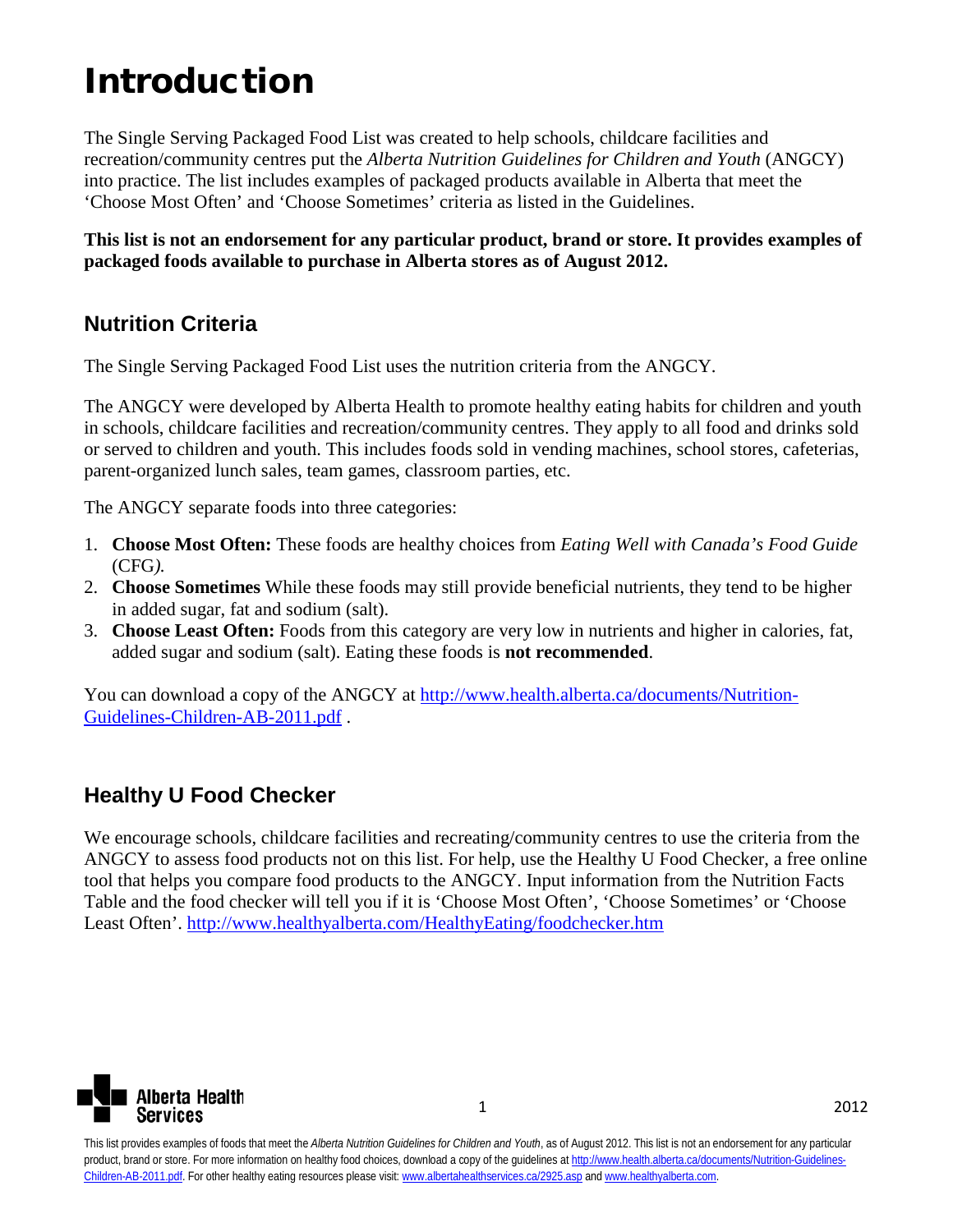### **About the Single Serving Packaged Food List**

#### **Reference Serving Sizes**

The ANGCY use the serving sizes listed on Canada's Food Guide (CFG) to classify foods. Therefore, all products on the Single Serving Packaged Food List were reviewed using a Food Guide Serving from CFG as the reference size.

#### **Allergy Alert**

The Single Serving Packaged Food List does not identify potential allergens. It is the responsibility of the school, childcare facility or recreation/community centre to evaluate products for potential allergens and to follow their facility's allergy policy.

#### **Contact**

If you have questions about the Single Serving Packaged Food List, please email [nutritionresources@albertahealthservices.ca.](mailto:nutritionresources@albertahealthservices.ca)

## **Strategies for Healthy Food Choices in Schools**

Introducing healthier food choices tends to be more successful as part of a healthier overall school environment. Encourage students, parents, staff, administrators and any other interested parties, to take part in creating healthy eating policies at a district or school level. Remember that policies take time to put into action. Phase in changes and new foods slowly over time.

For more information on creating a healthy eating environment in your school, visit the AHS School Nutrition website:<http://www.albertahealthservices.ca/2915.asp>

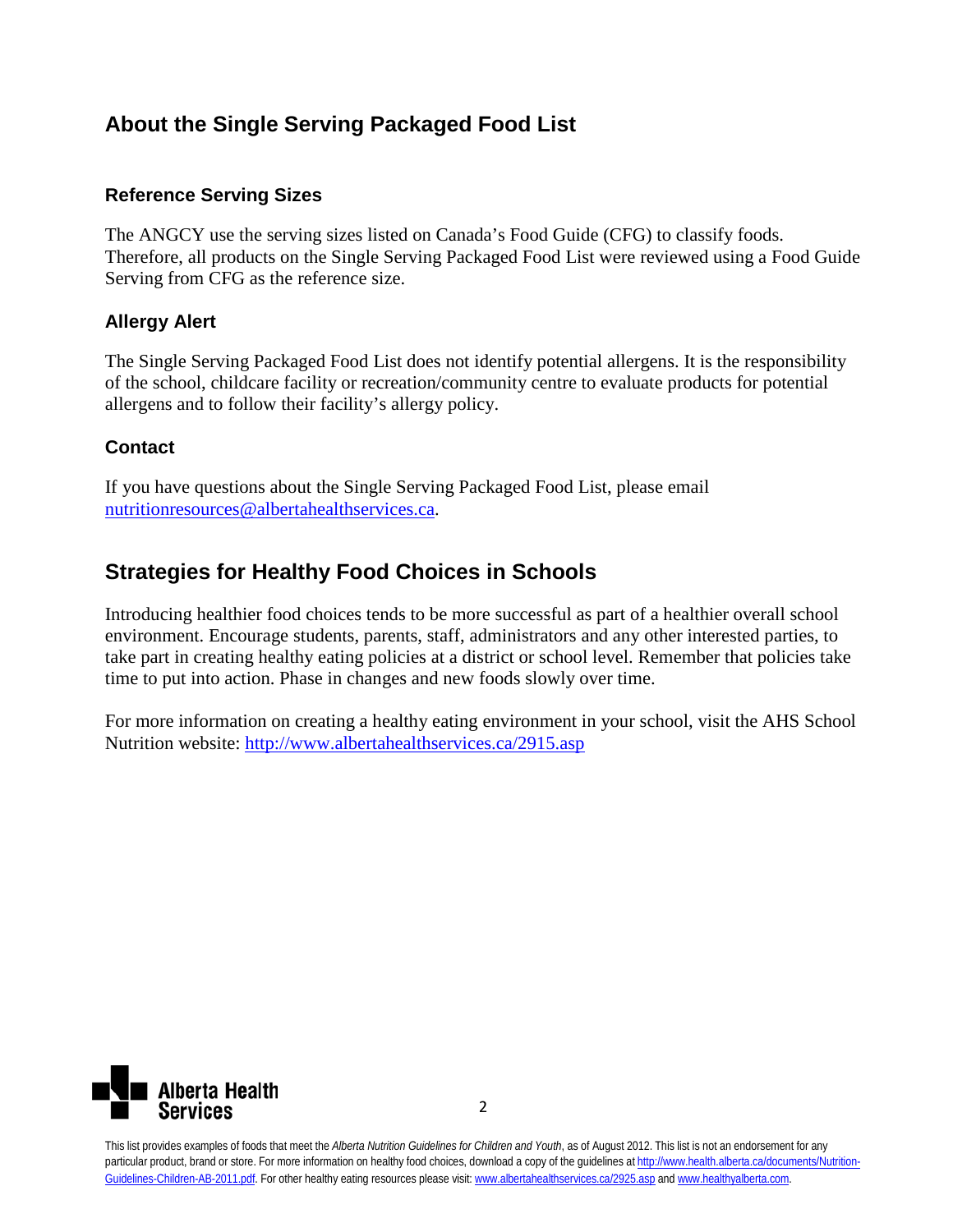| Food<br>Group | <b>Food Subtype</b>           | <b>Brand Name</b>                               | <b>Flavour</b>                                        | Package<br><b>Size</b> | <b>ANGCY</b><br>Category |
|---------------|-------------------------------|-------------------------------------------------|-------------------------------------------------------|------------------------|--------------------------|
|               | CMO = Choose Most Often       |                                                 | CS = Choose Sometimes                                 |                        |                          |
|               | 100% Natural Vegetables/Fruit |                                                 |                                                       |                        |                          |
|               | Fresh Vegetable               | <b>Bolthouse</b><br>Farms                       | Baby - Cut Carrots                                    | 120 ml                 | <b>CMO</b>               |
|               | Fresh Vegetable               | Dandy                                           | Celery Snack Pack                                     | 87 ml                  | <b>CMO</b>               |
|               | Fresh Vegetable               | Mann's                                          | Snacks on the Go<br>Sugar Snap Peas<br>with Ranch Dip | 209 ml                 | <b>CS</b>                |
|               | Fresh Vegetable               | President's<br>Choices                          | Baby - Cut Carrots<br>and Ranch Dip                   | $122$ ml               | <b>CS</b>                |
| Vegetables    | Fresh Vegetable               | Ready Pac                                       | <b>Coolcuts Baby</b><br>Carrots with Ranch<br>Dip     | 122 ml                 | <b>CS</b>                |
|               |                               |                                                 |                                                       |                        |                          |
|               | <b>Fresh Fruit</b>            | Compliments                                     | Apple Wedges                                          | 123 ml                 | <b>CMO</b>               |
|               | Fresh Fruit                   | <b>Crunch Pak</b>                               | <b>Apple Slices</b>                                   | 122 ml                 | <b>CMO</b>               |
|               | <b>Fresh Fruit</b>            | Crunch Pak -<br>Disney                          | <b>Sweet Sliced</b><br>Apples                         | $133$ ml               | <b>CMO</b>               |
|               |                               |                                                 |                                                       |                        |                          |
| and           | <b>Fruit Sauce</b>            | Compliments                                     | Apple                                                 | $110$ ml               | <b>CMO</b>               |
| T,            | <b>Fruit Sauce</b>            | Compliments<br>Organic                          | Apple                                                 | 110 ml                 | <b>CMO</b>               |
|               | <b>Fruit Sauce</b>            | Dole Squish'ems<br><b>Liquid Fruit</b><br>Snack | <b>Mixed Berry</b>                                    | $87$ ml                | CMO                      |
|               | <b>Fruit Sauce</b>            | Dole Squish'ems<br><b>Liquid Fruit</b><br>Snack | Strawberry                                            | 87 ml                  | CMO                      |
|               | <b>Fruit Sauce</b>            | Dole Squish'ems<br><b>Liquid Fruit</b><br>Snack | Apple                                                 | 87 ml                  | CMO                      |
|               | <b>Fruit Sauce</b>            | <b>Eating Right</b>                             | Apple                                                 | 110 ml                 | <b>CMO</b>               |
|               | <b>Fruit Sauce</b>            | <b>Eating Right</b>                             | <b>Fieldberry Apple</b>                               | $110$ ml               | CMO                      |

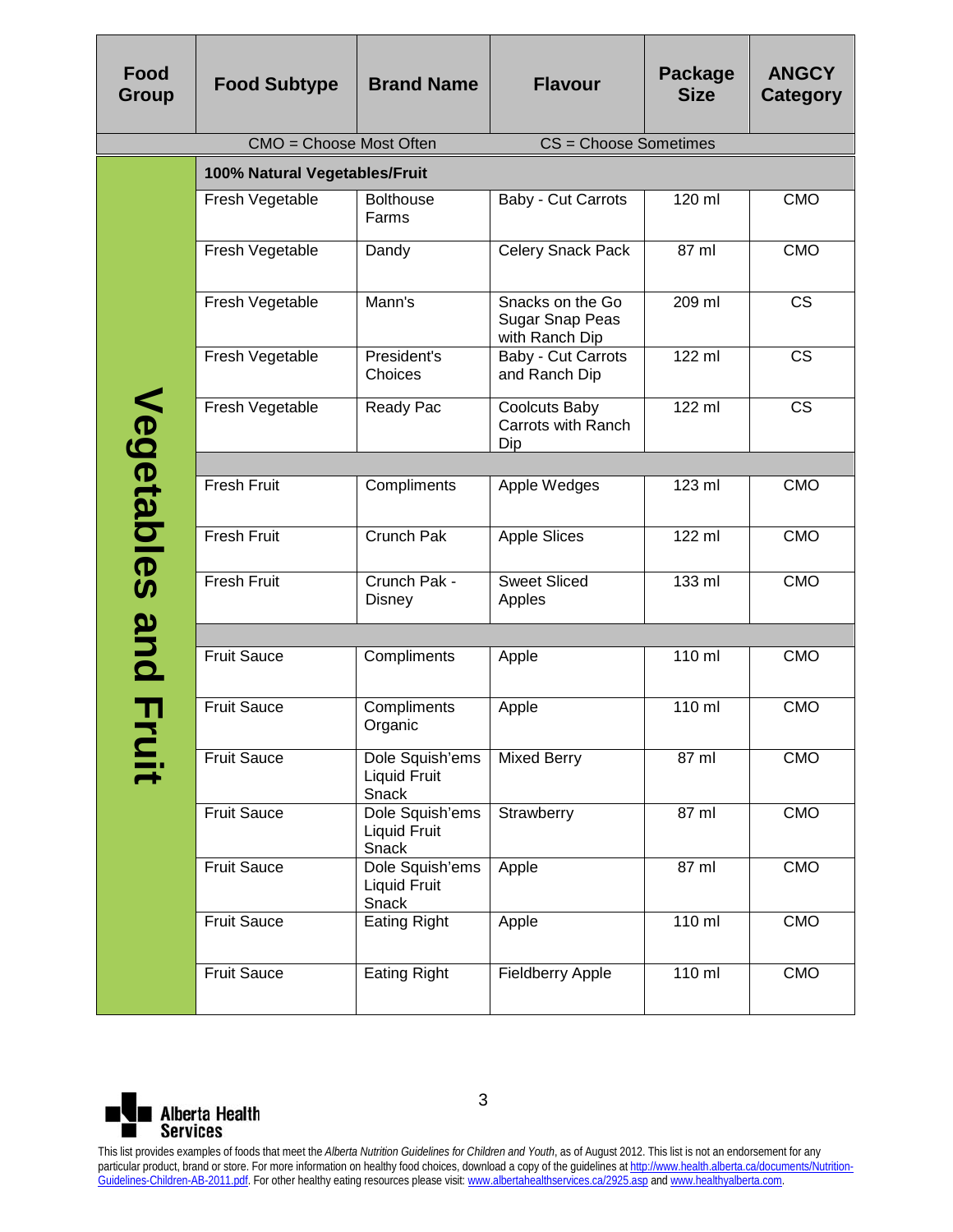| Food<br><b>Group</b>       | <b>Food Subtype</b>                                                                                                                                                                                                                                                                                                                                                                                                                                                                                   | <b>Brand Name</b>                             | <b>Flavour</b>           | <b>Package</b><br><b>Size</b> | <b>ANGCY</b><br><b>Category</b> |  |
|----------------------------|-------------------------------------------------------------------------------------------------------------------------------------------------------------------------------------------------------------------------------------------------------------------------------------------------------------------------------------------------------------------------------------------------------------------------------------------------------------------------------------------------------|-----------------------------------------------|--------------------------|-------------------------------|---------------------------------|--|
|                            | CMO = Choose Most Often                                                                                                                                                                                                                                                                                                                                                                                                                                                                               |                                               | CS = Choose Sometimes    |                               |                                 |  |
|                            | <b>Fruit Sauce</b>                                                                                                                                                                                                                                                                                                                                                                                                                                                                                    | <b>Great Value</b>                            | Apple                    | 110 ml                        | <b>CMO</b>                      |  |
|                            | <b>Fruit Sauce</b>                                                                                                                                                                                                                                                                                                                                                                                                                                                                                    | <b>Great Value</b>                            | Apple Mixed Berry        | 110 ml                        | <b>CMO</b>                      |  |
|                            | <b>Fruit Sauce</b>                                                                                                                                                                                                                                                                                                                                                                                                                                                                                    | <b>Great Value</b>                            | Apple Peach              | $110 \text{ ml}$              | CMO                             |  |
|                            | <b>Fruit Sauce</b>                                                                                                                                                                                                                                                                                                                                                                                                                                                                                    | Mott's<br>Fruitsation                         | Apple                    | $108$ ml                      | <b>CMO</b>                      |  |
|                            | <b>Fruit Sauce</b>                                                                                                                                                                                                                                                                                                                                                                                                                                                                                    | Mott's<br>Fruitsation                         | Apple<br>Pomegranate     | $108$ ml                      | CMO                             |  |
|                            | <b>Fruit Sauce</b>                                                                                                                                                                                                                                                                                                                                                                                                                                                                                    | Mott's<br>Fruitsation                         | <b>Blueberry Delight</b> | $108$ ml                      | <b>CMO</b>                      |  |
|                            | <b>Fruit Sauce</b>                                                                                                                                                                                                                                                                                                                                                                                                                                                                                    | Mott's<br>Fruitsation                         | <b>Harvest Apple</b>     | $108$ ml                      | <b>CMO</b>                      |  |
| Vegetables                 | <b>Fruit Sauce</b>                                                                                                                                                                                                                                                                                                                                                                                                                                                                                    | Mott's<br>Fruitsation                         | Peach Medley             | $108$ ml                      | <b>CMO</b>                      |  |
|                            | <b>Fruit Sauce</b>                                                                                                                                                                                                                                                                                                                                                                                                                                                                                    | Mott's<br>Fruitsation                         | Strawberry Kiwi          | $108$ ml                      | <b>CMO</b>                      |  |
|                            | <b>Fruit Sauce</b>                                                                                                                                                                                                                                                                                                                                                                                                                                                                                    | Mott's<br><b>Fruitsation Fruit</b><br>Rockets | Apple                    | 108 ml                        | <b>CMO</b>                      |  |
| and Fr                     | <b>Fruit Sauce</b>                                                                                                                                                                                                                                                                                                                                                                                                                                                                                    | Mott's<br><b>Fruitsation Fruit</b><br>Rockets | Strawberry               | $108$ ml                      | <b>CMO</b>                      |  |
|                            | <b>Fruit Sauce</b>                                                                                                                                                                                                                                                                                                                                                                                                                                                                                    | Mott's<br>Fruitsation and<br>Veggie           | Peach, Apple,<br>Carrot  | 108 ml                        | CMO                             |  |
|                            | <b>Fruit Sauce</b>                                                                                                                                                                                                                                                                                                                                                                                                                                                                                    | Mott's Organics                               | Apple                    | $110 \text{ ml}$              | <b>CMO</b>                      |  |
|                            | <b>Fruit Sauce</b>                                                                                                                                                                                                                                                                                                                                                                                                                                                                                    | Organics                                      | Apple                    | 100 ml                        | <b>CMO</b>                      |  |
|                            | <b>Fruit Sauce</b>                                                                                                                                                                                                                                                                                                                                                                                                                                                                                    | President's<br>Choice                         | <b>Just Apples</b>       | 100 ml                        | <b>CMO</b>                      |  |
|                            | <b>Fruit Sauce</b>                                                                                                                                                                                                                                                                                                                                                                                                                                                                                    | President's<br>Choice Organic                 | Apple                    | 100 ml                        | CMO                             |  |
| 4<br><b>Alberta Health</b> |                                                                                                                                                                                                                                                                                                                                                                                                                                                                                                       |                                               |                          |                               |                                 |  |
| <b>Services</b>            | This list provides examples of foods that meet the Alberta Nutrition Guidelines for Children and Youth, as of August 2012. This list is not an endorsement for any<br>particular product, brand or store. For more information on healthy food choices, download a copy of the guidelines at http://www.health.alberta.ca/documents/Nutrition-<br>Guidelines-Children-AB-2011.pdf. For other healthy eating resources please visit: www.albertahealthservices.ca/2925.asp and www.healthyalberta.com. |                                               |                          |                               |                                 |  |

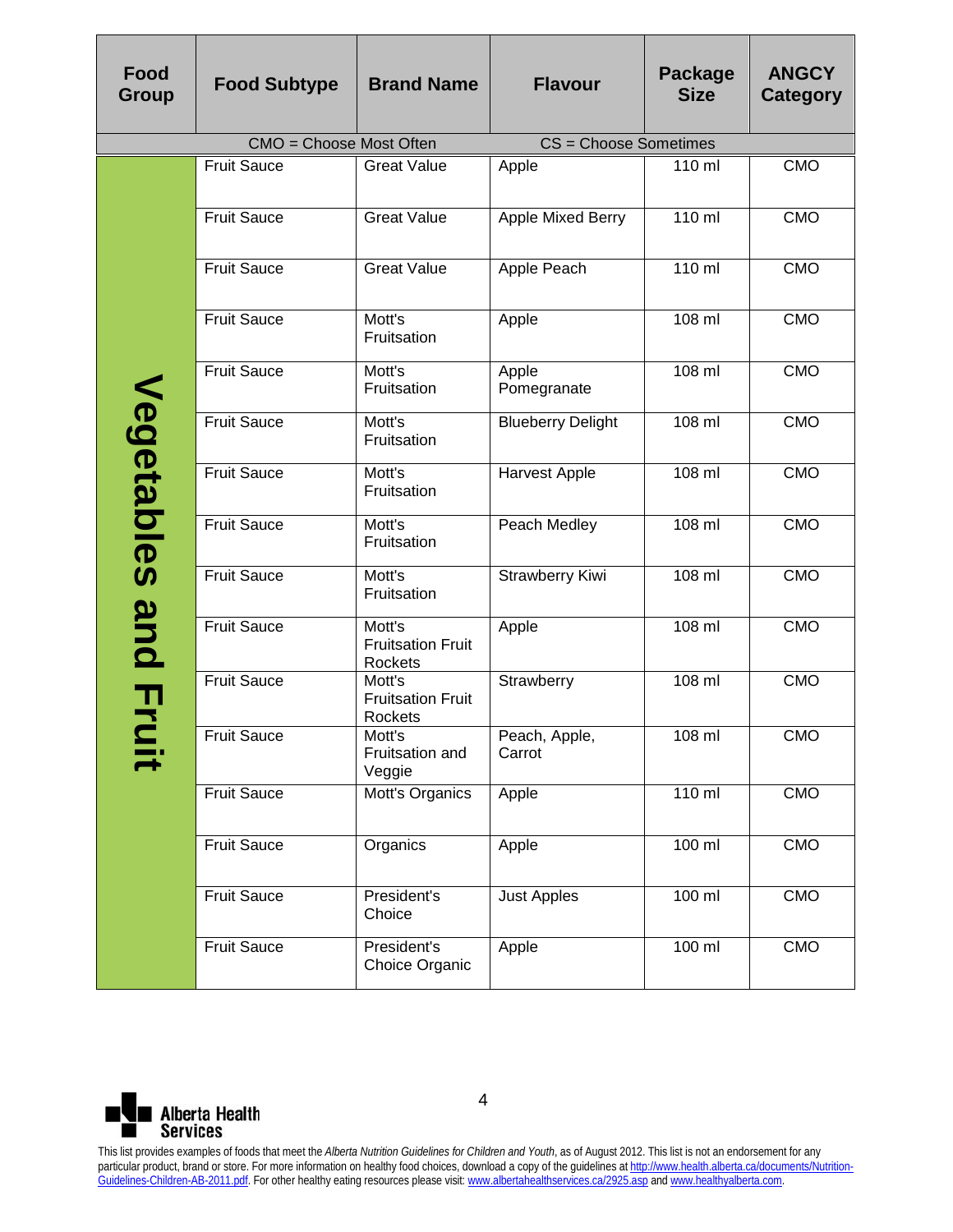| <b>Food</b><br>Group | <b>Food Subtype</b>     | <b>Brand Name</b>   | <b>Flavour</b>                                                 | Package<br><b>Size</b> | <b>ANGCY</b><br>Category |
|----------------------|-------------------------|---------------------|----------------------------------------------------------------|------------------------|--------------------------|
|                      | CMO = Choose Most Often |                     | CS = Choose Sometimes                                          |                        |                          |
|                      |                         |                     |                                                                |                        |                          |
|                      | Fruit Cup               | Del Monte           | Peach Chunks<br>Packed in Juice                                | 215 ml                 | <b>CMO</b>               |
|                      | <b>Fruit Cup</b>        | Dole                | <b>Tropical Gold</b><br>Pineapple in Fruit<br>Juice            | 107 ml                 | <b>CMO</b>               |
|                      | Fruit Cup               | Dole                | <b>Tropical Fruit in</b><br><b>Fruit Juice</b>                 | 107 ml                 | <b>CMO</b>               |
|                      | Fruit Cup               | Dole                | <b>Fruit Salad with</b><br><b>Extra Cherries</b>               | $107$ ml               | <b>CMO</b>               |
|                      | <b>Fruit Cup</b>        | <b>Eating Right</b> | <b>Cherry Fruit Salad</b><br>in Pear Juice<br>Concentrate      | 107 ml                 | <b>CMO</b>               |
| <b>Vegetables</b>    | Fruit Cup               | <b>Eating Right</b> | Diced Peaches in<br>Pear Juice<br>Concentrate                  | $107$ ml               | <b>CMO</b>               |
|                      | Fruit Cup               | <b>Eating Right</b> | Diced Pears in Pear<br><b>Juice Concentrate</b>                | $107$ ml               | <b>CMO</b>               |
|                      | Fruit Cup               | <b>Eating Right</b> | Mandarin Orange in<br><b>Fruit Juice</b>                       | 107 ml                 | <b>CMO</b>               |
| and                  | Fruit Cup               | <b>Eating Right</b> | <b>Tropical Fruit</b><br>Cocktail in Pear<br>Juice Concentrate | $107$ ml               | <b>CMO</b>               |
| 곡                    | Fruit Cup               | Dole                | Fruit Salad in Light<br>Syrup                                  | $107$ ml               | <b>CS</b>                |
|                      |                         |                     |                                                                |                        |                          |
|                      | 100% Fruit Juice        | Compliments         | All Flavours                                                   | 200 ml                 | <b>CMO</b>               |
|                      | 100% Fruit Juice        | <b>Del Monte</b>    | All Flavours                                                   | 180 ml                 | <b>CMO</b>               |
|                      | 100% Fruit Juice        | <b>Great Value</b>  | All Flavours                                                   | 200 ml                 | CMO                      |
|                      | 100% Fruit Juice        | Minute Maid         | All Flavours                                                   | 200 ml                 | CMO                      |
|                      | 100% Fruit Juice        | Oasis               | All Flavours                                                   | 200 ml                 | <b>CMO</b>               |

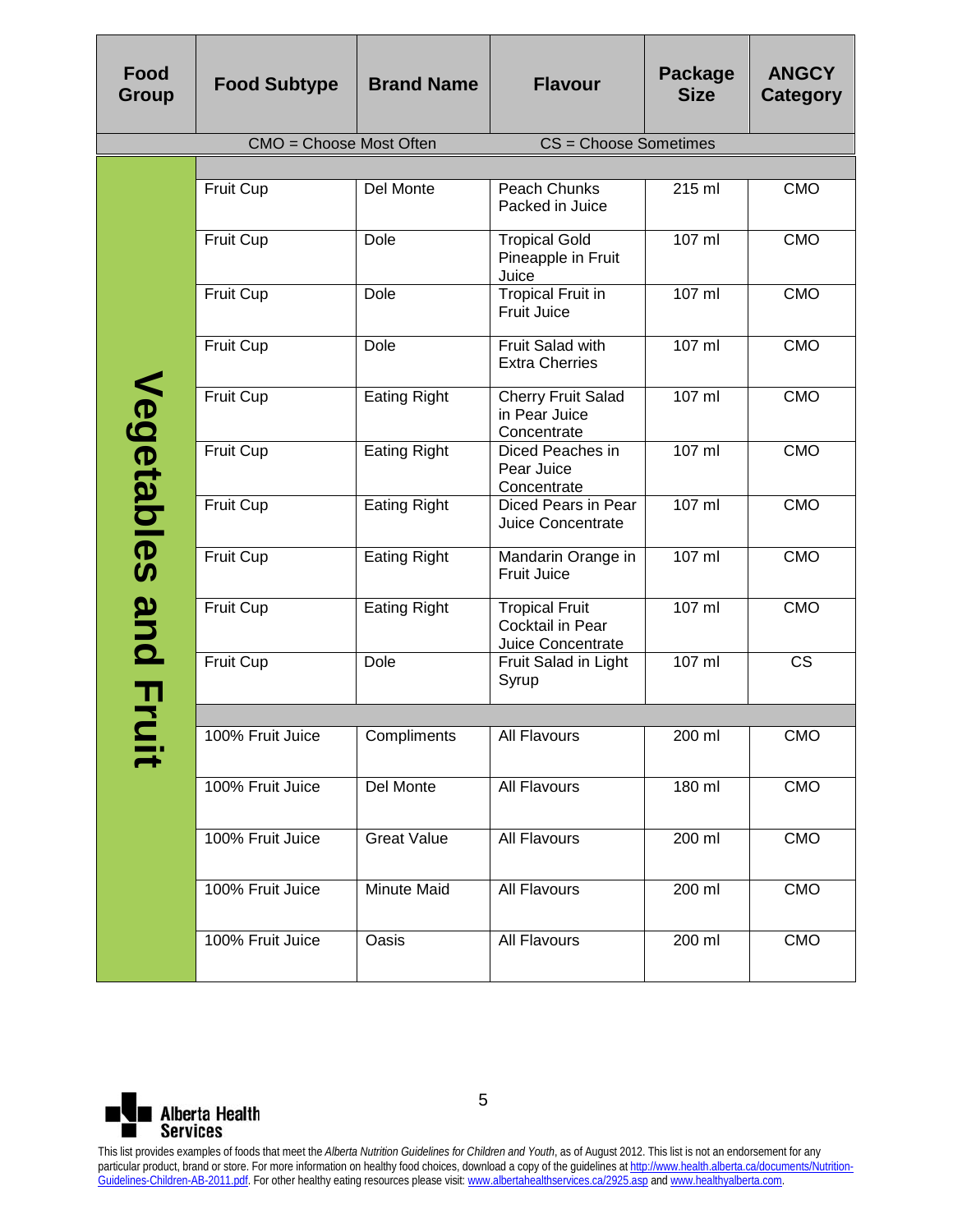| Food<br>Group | <b>Food Subtype</b>               | <b>Brand Name</b>                                          | <b>Flavour</b>                                | <b>Package</b><br><b>Size</b> | <b>ANGCY</b><br><b>Category</b> |
|---------------|-----------------------------------|------------------------------------------------------------|-----------------------------------------------|-------------------------------|---------------------------------|
|               | CMO = Choose Most Often           |                                                            | CS = Choose Sometimes                         |                               |                                 |
|               | 100% Fruit Juice                  | <b>Oasis Fruits</b>                                        | <b>All Flavours</b>                           | 200 ml                        | <b>CMO</b>                      |
|               | 100% Fruit Juice                  | Oasis Fruit Zoo                                            | All Flavours                                  | 200 ml                        | <b>CMO</b>                      |
|               | 100% Fruit Juice                  | Open Nature                                                | Pure Apple Juice<br>(Not from<br>Concentrate) | $200$ ml                      | CMO                             |
|               | 100% Fruit Juice                  | President's<br>Choice                                      | <b>All Flavours</b>                           | $200$ ml                      | <b>CMO</b>                      |
|               | 100% Fruit Juice                  | Safeway                                                    | <b>All Flavours</b>                           | 200 ml                        | <b>CMO</b>                      |
| Vegetables    | 100% Fruit Juice                  | SunRype                                                    | All Flavours                                  | 200 ml                        | <b>CMO</b>                      |
|               |                                   |                                                            |                                               |                               |                                 |
|               | 100% Fruit and<br>Vegetable Juice | <b>Eating Right</b>                                        | All Flavours                                  | 200 ml                        | <b>CMO</b>                      |
|               | 100% Fruit and<br>Vegetable Juice | President's<br>Choice 100%<br>Fruit and<br>Vegetable Juice | All Flavours                                  | 200 ml                        | <b>CMO</b>                      |
| and           | 100% Fruit and<br>Vegetable Juice | SunRype                                                    | <b>All Flavours</b>                           | 200 ml                        | <b>CMO</b>                      |
|               |                                   |                                                            |                                               |                               |                                 |
| À             | Vegetable Juice                   | V <sub>8</sub>                                             | Low Sodium Drink                              | 156 ml                        | <b>CMO</b>                      |
|               | Vegetable Juice                   | Heinz                                                      | Tomato Juice                                  | 156 ml                        | $\overline{\text{CS}}$          |
|               | Vegetable Juice                   | Motts Garden<br>Cocktail                                   | Low Sodium<br>Vegetable Cocktail              | 240 ml                        | $\overline{\text{CS}}$          |
|               | Vegetable Juice                   | Oasis                                                      | 10 Vegetables<br>Cocktail                     | 300 ml                        | $\overline{\text{CS}}$          |
|               | Vegetable Juice                   | V <sub>8</sub>                                             | <b>Original Drink</b>                         | 156 ml                        | CS                              |
|               | Vegetable Juice                   | $\overline{\vee}$                                          | V - Go Smooth and<br>Seasoned                 | 156 ml                        | $\overline{\text{cs}}$          |

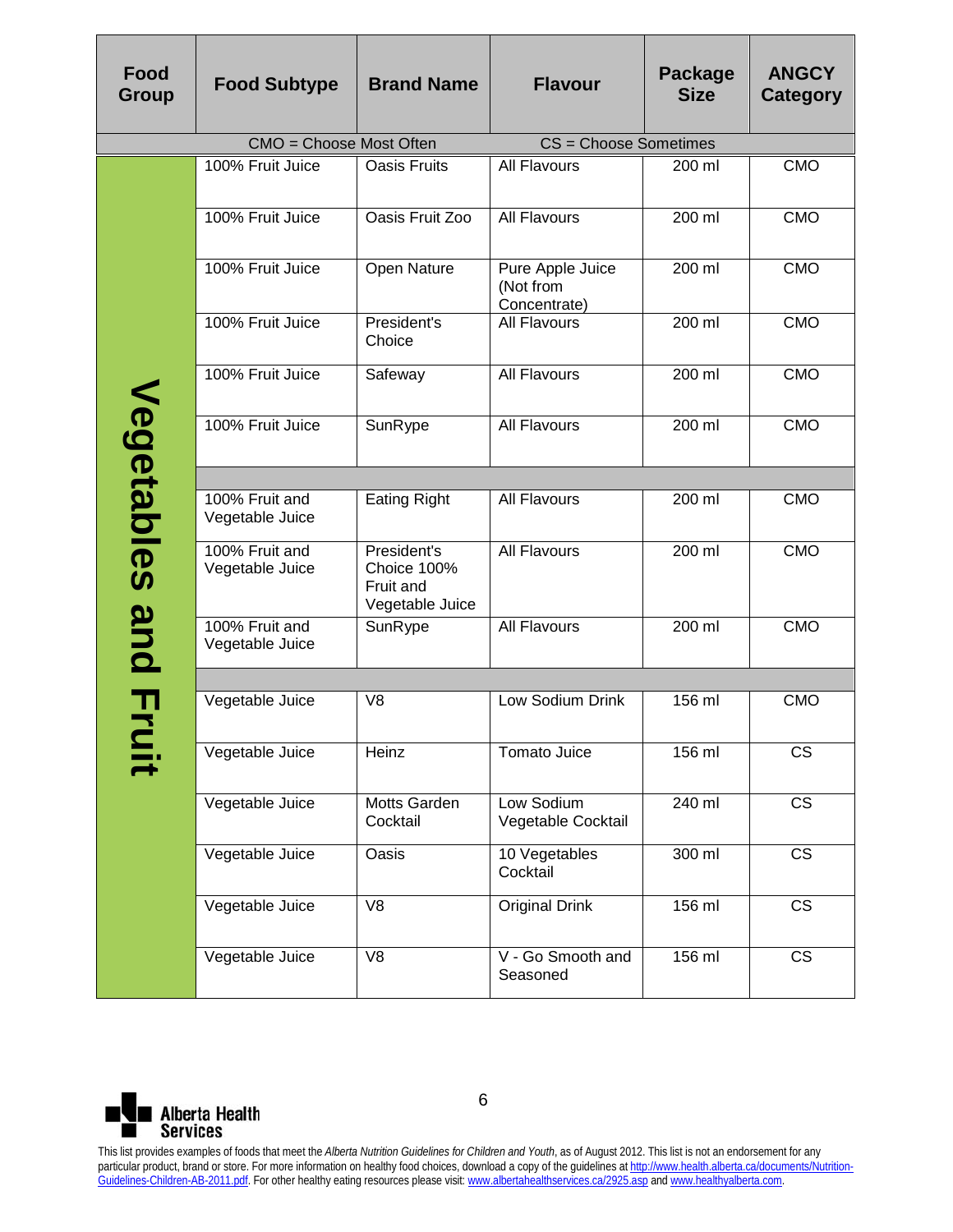| Food<br>Group | <b>Food Subtype</b>                                | <b>Brand Name</b>                     | <b>Flavour</b>                                      | Package<br><b>Size</b> | <b>ANGCY</b><br>Category |
|---------------|----------------------------------------------------|---------------------------------------|-----------------------------------------------------|------------------------|--------------------------|
|               | CMO = Choose Most Often                            |                                       | CS = Choose Sometimes                               |                        |                          |
|               | 100% Dried Vegetables and/or Fruit Bars and Snacks |                                       |                                                     |                        |                          |
|               | <b>Dried Fruit</b>                                 | <b>Great Value</b>                    | California Raisins                                  | 40 <sub>g</sub>        | <b>CMO</b>               |
|               | <b>Dried Fruit</b>                                 | President's<br>Choice Mini<br>Chef    | <b>Raisins Snack</b>                                | 42 g                   | <b>CMO</b>               |
|               | <b>Dried Fruit</b>                                 | Sun-Maid                              | Raisins<br>Mini - Packs                             | 40 g                   | <b>CMO</b>               |
|               | <b>Dried Fruit</b>                                 | Sun-Maid                              | <b>Raisins Snack</b>                                | 42 g                   | <b>CMO</b>               |
| Vegetables    | <b>Dried Fruit</b>                                 | Ocean Spray                           | Craisins -<br><b>Sweetened Dried</b><br>Cranberries | 28 <sub>g</sub>        | <b>CS</b>                |
|               | <b>Dried Fruit</b>                                 | Sun-Maid                              | Cape Cod<br>Cranberries                             | 30 <sub>g</sub>        | $\overline{\text{CS}}$   |
|               |                                                    |                                       |                                                     |                        |                          |
|               | Fruit/ Vegetable<br><b>Snacks</b>                  | Del Monte Mini<br><b>Fruit Twists</b> | <b>All Flavours</b>                                 | 18 g                   | <b>CMO</b>               |
| and           | Fruit/ Vegetable<br>Snacks                         | SunRype Fruit -<br>To - Go            | <b>All Flavours</b>                                 | 14 <sub>g</sub>        | <b>CMO</b>               |
| <b>Frui</b>   | Fruit/ Vegetable<br><b>Snacks</b>                  | SunRype Fun<br><b>Bites</b>           | <b>All Flavours</b>                                 | 14 <sub>g</sub>        | <b>CMO</b>               |
|               | Fruit/ Vegetable<br><b>Snacks</b>                  | SunRype<br>Squiggles                  | <b>All Flavours</b>                                 | 18 <sub>g</sub>        | <b>CMO</b>               |
|               |                                                    |                                       |                                                     |                        |                          |
|               | Fruit/ Vegetable Bar                               | SunRype Fruit<br>Source Bar           | All Flavours                                        | 37 g                   | <b>CMO</b>               |
|               | 100% Baked Vegetable/Fruit                         |                                       |                                                     |                        |                          |
|               | <b>Baked Chip</b>                                  | <b>Bare Fruit Apple</b><br>Chips      | All Flavours                                        | 32 g                   | <b>CMO</b>               |

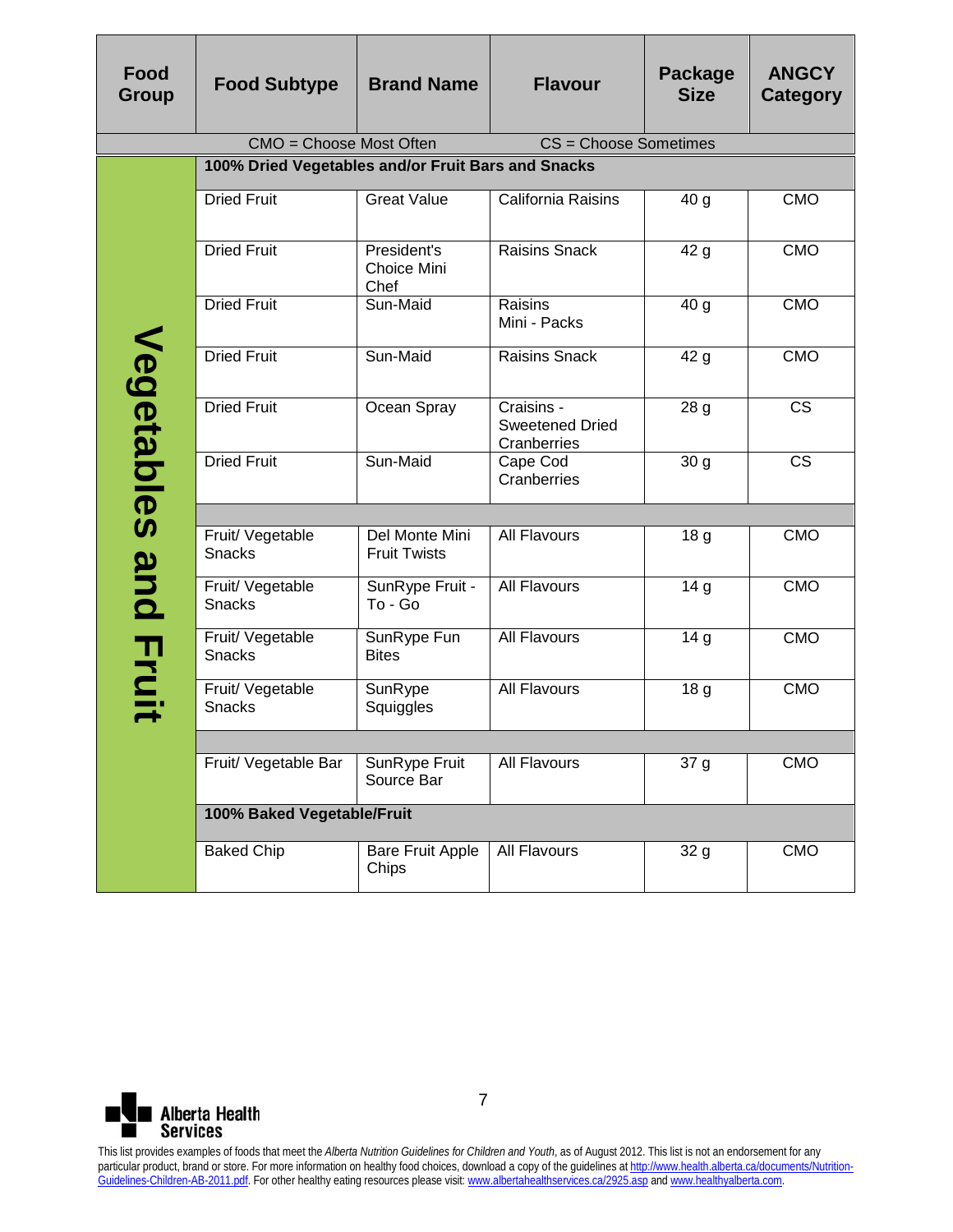| Food<br>Group                                                                                                                                                                                                                                                                                                                                                                                   | <b>Food Subtype</b>     | <b>Brand Name</b>                                    | <b>Flavour</b>                             | Package<br><b>Size</b> | <b>ANGCY</b><br>Category |  |  |  |
|-------------------------------------------------------------------------------------------------------------------------------------------------------------------------------------------------------------------------------------------------------------------------------------------------------------------------------------------------------------------------------------------------|-------------------------|------------------------------------------------------|--------------------------------------------|------------------------|--------------------------|--|--|--|
|                                                                                                                                                                                                                                                                                                                                                                                                 | CMO = Choose Most Often |                                                      | CS = Choose Sometimes                      |                        |                          |  |  |  |
|                                                                                                                                                                                                                                                                                                                                                                                                 |                         | <b>Whole Grain Cereal, Breads and Pasta</b>          |                                            |                        |                          |  |  |  |
|                                                                                                                                                                                                                                                                                                                                                                                                 | <b>Hot Cereal</b>       | Quaker - Instant<br>Oatmeal                          | Regular                                    | 28 <sub>g</sub>        | <b>CMO</b>               |  |  |  |
|                                                                                                                                                                                                                                                                                                                                                                                                 | <b>Hot Cereal</b>       | Quaker - Instant<br>Oatmeal                          | <b>Wildberry Medley</b><br>(high fibre)    | 38 <sub>g</sub>        | <b>CMO</b>               |  |  |  |
|                                                                                                                                                                                                                                                                                                                                                                                                 | <b>Hot Cereal</b>       | Kraft - Cream of<br>Wheat                            | Original                                   | 28 <sub>g</sub>        | <b>CS</b>                |  |  |  |
|                                                                                                                                                                                                                                                                                                                                                                                                 | <b>Hot Cereal</b>       | Quaker - Instant<br>Oatmeal                          | Apples and<br>Cinnamon                     | 33 g                   | <b>CS</b>                |  |  |  |
|                                                                                                                                                                                                                                                                                                                                                                                                 | <b>Hot Cereal</b>       | Quaker - Instant<br>Oatmeal                          | Apples and<br>Cinnamon (45%<br>less sugar) | 29 <sub>g</sub>        | <b>CS</b>                |  |  |  |
| <b>Grain Product</b>                                                                                                                                                                                                                                                                                                                                                                            | <b>Hot Cereal</b>       | Quaker - Instant<br>Oatmeal                          | Peaches and<br>Cream                       | 33 g                   | <b>CS</b>                |  |  |  |
|                                                                                                                                                                                                                                                                                                                                                                                                 | <b>Hot Cereal</b>       | <b>Western Family</b><br>- Ready to Serve<br>Oatmeal | Apples and<br>Cinnamon                     | 36 <sub>g</sub>        | <b>CS</b>                |  |  |  |
|                                                                                                                                                                                                                                                                                                                                                                                                 | <b>Hot Cereal</b>       | <b>Western Family</b><br>- Ready to Serve<br>Oatmeal | Maple and Brown<br>Sugar                   | 48g                    | <b>CS</b>                |  |  |  |
|                                                                                                                                                                                                                                                                                                                                                                                                 | <b>Hot Cereal</b>       | <b>Western Family</b><br>- Ready to Serve<br>Oatmeal | Raisins and Spice                          | 47 <sub>g</sub>        | <b>CS</b>                |  |  |  |
|                                                                                                                                                                                                                                                                                                                                                                                                 | <b>Hot Cereal</b>       | <b>Western Family</b><br>- Ready to Serve<br>Oatmeal | Peaches and<br>Cream                       | 36g                    | <b>CS</b>                |  |  |  |
| M                                                                                                                                                                                                                                                                                                                                                                                               |                         |                                                      |                                            |                        |                          |  |  |  |
|                                                                                                                                                                                                                                                                                                                                                                                                 | <b>Cold Cereal</b>      | Kashi                                                | 7 Whole Grain<br><b>Puffed Cereal</b>      | 20 <sub>g</sub>        | <b>CMO</b>               |  |  |  |
|                                                                                                                                                                                                                                                                                                                                                                                                 | <b>Cold Cereal</b>      | Kashi                                                | Go Lean - 7 Grain                          | 55 g                   | <b>CMO</b>               |  |  |  |
|                                                                                                                                                                                                                                                                                                                                                                                                 | <b>Cold Cereal</b>      | Kellogg's - Mini<br>Wheats                           | <b>Brown Sugar</b>                         | 54 g                   | <b>CMO</b>               |  |  |  |
|                                                                                                                                                                                                                                                                                                                                                                                                 | <b>Cold Cereal</b>      | Kellogg's - Mini<br>Wheats                           | Original                                   | 54 g                   | <b>CMO</b>               |  |  |  |
|                                                                                                                                                                                                                                                                                                                                                                                                 | <b>Cold Cereal</b>      | Nature's Path                                        | Heritage Crunch                            | 55 g                   | <b>CMO</b>               |  |  |  |
|                                                                                                                                                                                                                                                                                                                                                                                                 | <b>Cold Cereal</b>      | Nature's Path -<br><b>Flax Plus</b>                  | MultiBran                                  | 30 <sub>g</sub>        | <b>CMO</b>               |  |  |  |
| 8<br><b>Alberta Health</b><br><b>Services</b><br>This list provides examples of foods that meet the Alberta Nutrition Guidelines for Children and Youth, as of August 2012. This list is not an endorsement for any<br>particular product, brand or store. For more information on healthy food choices, download a copy of the guidelines at http://www.health.alberta.ca/documents/Nutrition- |                         |                                                      |                                            |                        |                          |  |  |  |

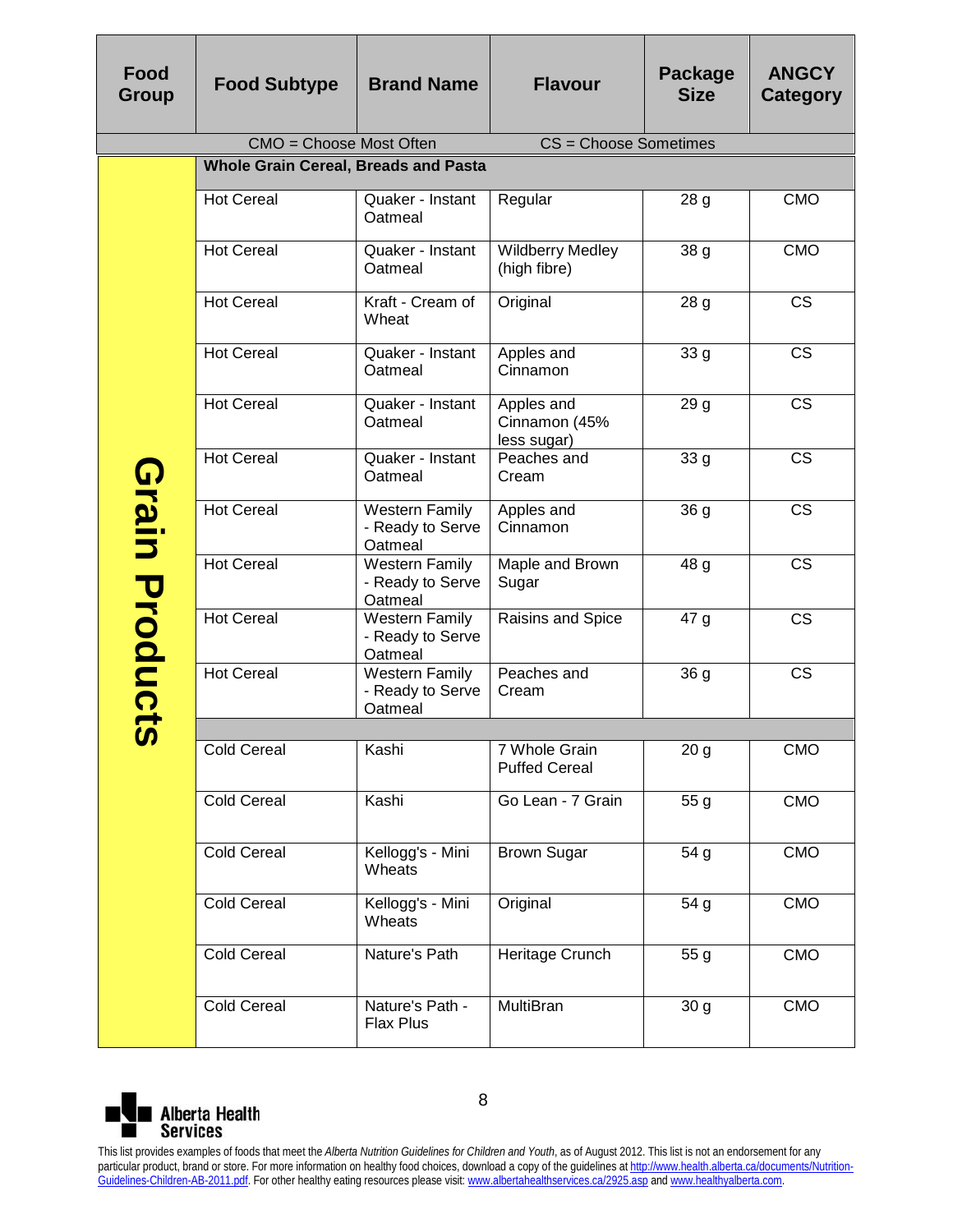| Food<br><b>Group</b>                                                                                                                                                                                                                                                                                                                                                                            | <b>Food Subtype</b>     | <b>Brand Name</b>                  | <b>Flavour</b>                   | Package<br><b>Size</b> | <b>ANGCY</b><br><b>Category</b> |
|-------------------------------------------------------------------------------------------------------------------------------------------------------------------------------------------------------------------------------------------------------------------------------------------------------------------------------------------------------------------------------------------------|-------------------------|------------------------------------|----------------------------------|------------------------|---------------------------------|
|                                                                                                                                                                                                                                                                                                                                                                                                 | CMO = Choose Most Often |                                    | CS = Choose Sometimes            |                        |                                 |
|                                                                                                                                                                                                                                                                                                                                                                                                 | <b>Cold Cereal</b>      | <b>General Mills -</b><br>Cheerios | Honey Nut                        | 29 <sub>g</sub>        | <b>CS</b>                       |
|                                                                                                                                                                                                                                                                                                                                                                                                 | <b>Cold Cereal</b>      | <b>General Mills -</b><br>Cheerios | Multigrain                       | 30 <sub>g</sub>        | <b>CS</b>                       |
|                                                                                                                                                                                                                                                                                                                                                                                                 | <b>Cold Cereal</b>      | <b>General Mills -</b><br>Cheerios | Plain                            | 27g                    | <b>CS</b>                       |
|                                                                                                                                                                                                                                                                                                                                                                                                 | <b>Cold Cereal</b>      | <b>General Mills</b>               | Golden Grahams                   | 34 g                   | $\overline{\text{CS}}$          |
|                                                                                                                                                                                                                                                                                                                                                                                                 | <b>Cold Cereal</b>      | Kellogg's                          | All Bran Buds                    | 28 <sub>g</sub>        | $\overline{\text{CS}}$          |
|                                                                                                                                                                                                                                                                                                                                                                                                 | <b>Cold Cereal</b>      | Kellogg's                          | <b>All Bran Flakes</b>           | 34g                    | $\overline{\text{CS}}$          |
| Grain                                                                                                                                                                                                                                                                                                                                                                                           | <b>Cold Cereal</b>      | Kellogg's                          | <b>Corn Flakes</b>               | 30 <sub>g</sub>        | <b>CS</b>                       |
|                                                                                                                                                                                                                                                                                                                                                                                                 | <b>Cold Cereal</b>      | Kellogg's                          | Just Right                       | 46 g                   | <b>CS</b>                       |
| Products                                                                                                                                                                                                                                                                                                                                                                                        | <b>Cold Cereal</b>      | Kellogg's                          | <b>Two Scoops</b><br>Raisin Bran | 55 g                   | <b>CS</b>                       |
|                                                                                                                                                                                                                                                                                                                                                                                                 | <b>Cold Cereal</b>      | Kellogg's -<br>Special K           | <b>Red Berries</b>               | 29 g                   | <b>CS</b>                       |
|                                                                                                                                                                                                                                                                                                                                                                                                 | <b>Cold Cereal</b>      | Kellogg's -<br>Special K           | Vanilla Almond                   | 29 <sub>g</sub>        | <b>CS</b>                       |
|                                                                                                                                                                                                                                                                                                                                                                                                 | <b>Cold Cereal</b>      | Nature's Path -<br>Optimum - Slim  | Vanilla                          | $\overline{55}$ g      | CS                              |
|                                                                                                                                                                                                                                                                                                                                                                                                 | <b>Cold Cereal</b>      | Post                               | Alpha-Bits                       | 30 <sub>g</sub>        | $\overline{\text{CS}}$          |
|                                                                                                                                                                                                                                                                                                                                                                                                 | <b>Cold Cereal</b>      | Post                               | Honey Comb                       | 30 <sub>g</sub>        | CS                              |
|                                                                                                                                                                                                                                                                                                                                                                                                 | <b>Cold Cereal</b>      | Post - Shreddies                   | Original                         | 50 <sub>g</sub>        | <b>CS</b>                       |
|                                                                                                                                                                                                                                                                                                                                                                                                 | <b>Cold Cereal</b>      | Post - Shreddies                   | Honey                            | 45 g                   | <b>CS</b>                       |
|                                                                                                                                                                                                                                                                                                                                                                                                 | <b>Cold Cereal</b>      | Quaker                             | Corn Bran Squares                | 30 <sub>g</sub>        | CS                              |
| 9<br><b>Alberta Health</b><br><b>Services</b><br>This list provides examples of foods that meet the Alberta Nutrition Guidelines for Children and Youth, as of August 2012. This list is not an endorsement for any<br>particular product, brand or store. For more information on healthy food choices, download a copy of the guidelines at http://www.health.alberta.ca/documents/Nutrition- |                         |                                    |                                  |                        |                                 |

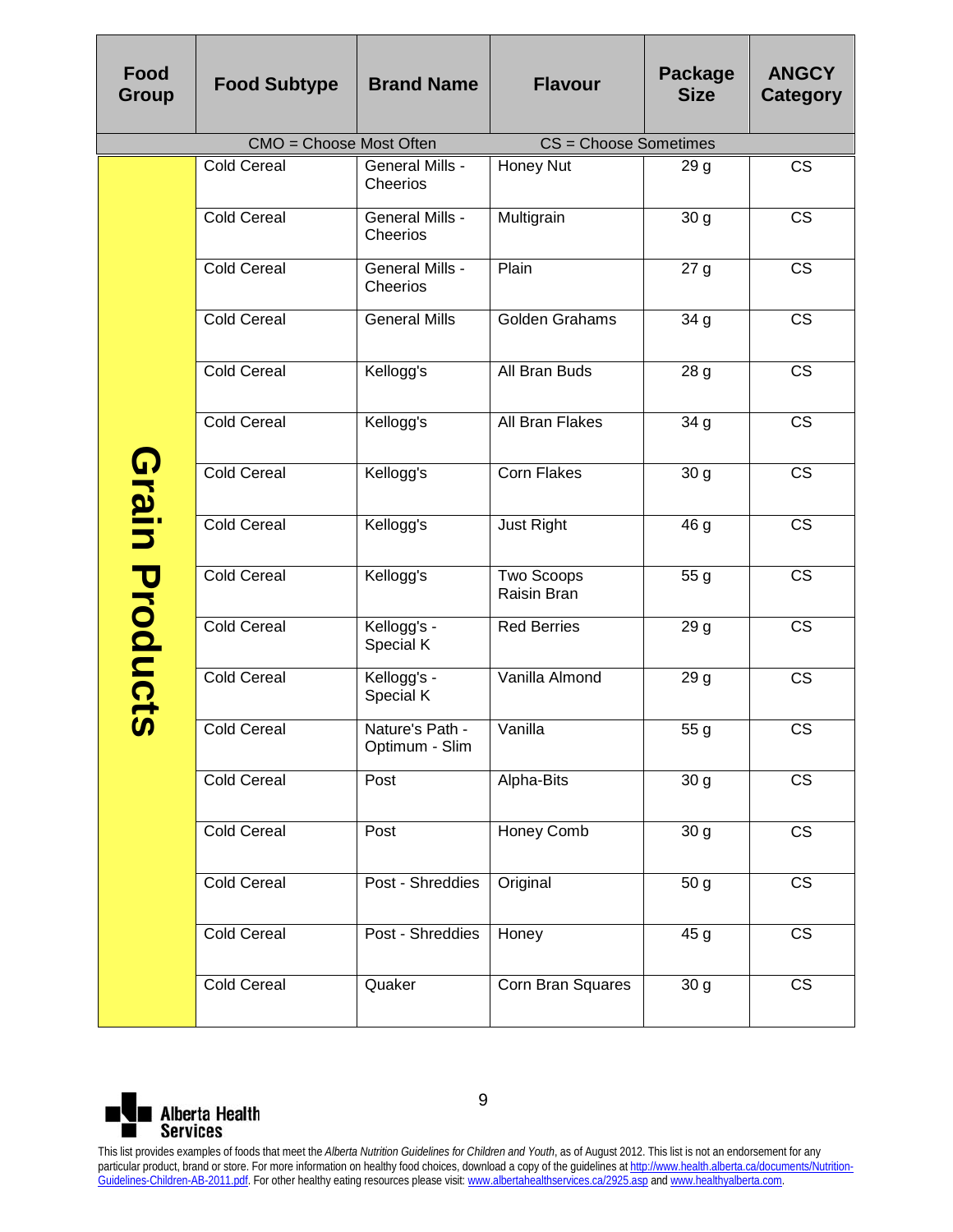| Food<br>Group   | <b>Food Subtype</b>                                                                                                                                                                                                                                                                                                                                                                                                                                                                                   | <b>Brand Name</b>                              | <b>Flavour</b>                    | <b>Package</b><br><b>Size</b> | <b>ANGCY</b><br><b>Category</b> |  |
|-----------------|-------------------------------------------------------------------------------------------------------------------------------------------------------------------------------------------------------------------------------------------------------------------------------------------------------------------------------------------------------------------------------------------------------------------------------------------------------------------------------------------------------|------------------------------------------------|-----------------------------------|-------------------------------|---------------------------------|--|
|                 | CMO = Choose Most Often                                                                                                                                                                                                                                                                                                                                                                                                                                                                               |                                                | CS = Choose Sometimes             |                               |                                 |  |
|                 | <b>Cold Cereal</b>                                                                                                                                                                                                                                                                                                                                                                                                                                                                                    | Quaker                                         | <b>Life Cereal</b>                | 30 g                          | $\overline{\text{CS}}$          |  |
|                 |                                                                                                                                                                                                                                                                                                                                                                                                                                                                                                       |                                                |                                   |                               |                                 |  |
|                 | <b>Granola Cereal</b>                                                                                                                                                                                                                                                                                                                                                                                                                                                                                 | Kellogg's -<br>Muslix                          | <b>Harvest Fruit</b>              | 52 <sub>g</sub>               | <b>CMO</b>                      |  |
|                 | <b>Granola Cereal</b>                                                                                                                                                                                                                                                                                                                                                                                                                                                                                 | Nature's Path                                  | <b>Blueberry Almond</b><br>Muesli | 55 g                          | <b>CMO</b>                      |  |
|                 | Granola Cereal                                                                                                                                                                                                                                                                                                                                                                                                                                                                                        | Nature's Path -<br><b>Flax Plus</b>            | Red Berry Crunch                  | 55 g                          | <b>CMO</b>                      |  |
|                 | Granola Cereal                                                                                                                                                                                                                                                                                                                                                                                                                                                                                        | Nature's Path                                  | Pomegranate Plus<br>Granola       | 55 g                          | <b>CS</b>                       |  |
|                 | Granola Cereal                                                                                                                                                                                                                                                                                                                                                                                                                                                                                        | Nature's Path -<br>Hemp Plus                   | Granola                           | 55 g                          | <b>CS</b>                       |  |
| Grain           | <b>Granola Cereal</b>                                                                                                                                                                                                                                                                                                                                                                                                                                                                                 | Nature's Path -<br><b>Flax Plus</b>            | Pumpkin Granola                   | 55 g                          | <b>CS</b>                       |  |
|                 |                                                                                                                                                                                                                                                                                                                                                                                                                                                                                                       |                                                |                                   |                               |                                 |  |
|                 | Crackers                                                                                                                                                                                                                                                                                                                                                                                                                                                                                              | Christie - Triscuit<br><b>Thin Crisps</b>      | Parmesan Garlic                   | 21 <sub>g</sub>               | <b>CMO</b>                      |  |
| Products        | Crackers                                                                                                                                                                                                                                                                                                                                                                                                                                                                                              | Christie - Triscuit<br><b>Thin Crisps</b>      | <b>Sweet Chili</b>                | 21 <sub>g</sub>               | <b>CMO</b>                      |  |
|                 | Crackers                                                                                                                                                                                                                                                                                                                                                                                                                                                                                              | Christie - Triscuit<br>Low Sodium              | Original                          | 18 <sub>g</sub>               | <b>CMO</b>                      |  |
|                 | Crackers                                                                                                                                                                                                                                                                                                                                                                                                                                                                                              | President's<br>Choice Blue<br>Menu             | <b>Ancient Grains</b><br>Crackers | 19 g                          | <b>CMO</b>                      |  |
|                 | Crackers                                                                                                                                                                                                                                                                                                                                                                                                                                                                                              | Christie - Triscuit                            | Rosemary and<br>Olive Oil         | 19 <sub>g</sub>               | <b>CS</b>                       |  |
|                 | Crackers                                                                                                                                                                                                                                                                                                                                                                                                                                                                                              | Dare - Breton                                  | Garden Vegetable                  | 22 <sub>g</sub>               | <b>CS</b>                       |  |
|                 | Crackers                                                                                                                                                                                                                                                                                                                                                                                                                                                                                              | Grissol - Crispy<br><b>Baguettes</b>           | Sesame and Garlic                 | 30 <sub>g</sub>               | <b>CS</b>                       |  |
|                 | Crackers                                                                                                                                                                                                                                                                                                                                                                                                                                                                                              | Pepperidge<br>Farms - Goldfish<br><b>Baked</b> | Cheddar                           | 20 <sub>g</sub>               | <b>CS</b>                       |  |
|                 | Crackers                                                                                                                                                                                                                                                                                                                                                                                                                                                                                              | Pepperidge<br>Farms - Goldfish<br><b>Baked</b> | <b>Cheese Trio</b>                | 20 <sub>g</sub>               | <b>CS</b>                       |  |
|                 |                                                                                                                                                                                                                                                                                                                                                                                                                                                                                                       |                                                |                                   |                               |                                 |  |
| <b>Services</b> | <b>Alberta Health</b>                                                                                                                                                                                                                                                                                                                                                                                                                                                                                 | 10                                             |                                   |                               |                                 |  |
|                 | This list provides examples of foods that meet the Alberta Nutrition Guidelines for Children and Youth, as of August 2012. This list is not an endorsement for any<br>particular product, brand or store. For more information on healthy food choices, download a copy of the guidelines at http://www.health.alberta.ca/documents/Nutrition-<br>Guidelines-Children-AB-2011.pdf. For other healthy eating resources please visit: www.albertahealthservices.ca/2925.asp and www.healthyalberta.com. |                                                |                                   |                               |                                 |  |

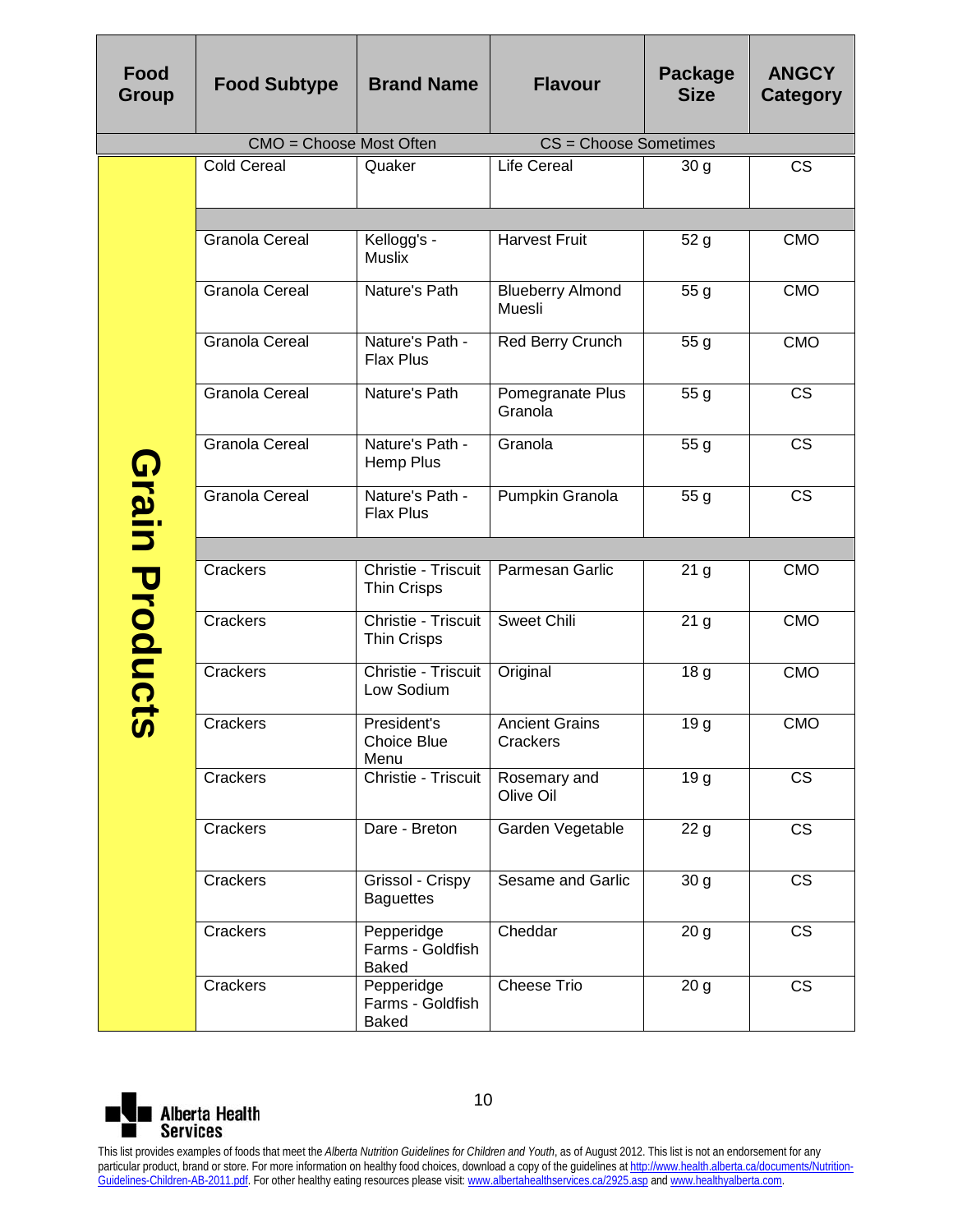| Food<br><b>Group</b> | <b>Food Subtype</b>                                                                                                                                                                                                                                                                                                                                                                                                                                                                                   | <b>Brand Name</b>                       | <b>Flavour</b>                           | Package<br><b>Size</b> | <b>ANGCY</b><br><b>Category</b> |  |  |
|----------------------|-------------------------------------------------------------------------------------------------------------------------------------------------------------------------------------------------------------------------------------------------------------------------------------------------------------------------------------------------------------------------------------------------------------------------------------------------------------------------------------------------------|-----------------------------------------|------------------------------------------|------------------------|---------------------------------|--|--|
|                      | CMO = Choose Most Often                                                                                                                                                                                                                                                                                                                                                                                                                                                                               |                                         | CS = Choose Sometimes                    |                        |                                 |  |  |
|                      | Crackers                                                                                                                                                                                                                                                                                                                                                                                                                                                                                              | President's<br>Choice                   | 7 Grain Original<br><b>Snack Cracker</b> | 20 <sub>g</sub>        | <b>CS</b>                       |  |  |
|                      | <b>Rice Chips</b>                                                                                                                                                                                                                                                                                                                                                                                                                                                                                     | Quaker - Crispy<br>Minis 90 Calorie     | Cheddar                                  | 20 <sub>g</sub>        | <b>CS</b>                       |  |  |
|                      | Popcorn                                                                                                                                                                                                                                                                                                                                                                                                                                                                                               | Orville<br>Redenbacker's -<br>Mini Bags | Salt and Cracked<br>Pepper               | 5 cups                 | <b>CS</b>                       |  |  |
|                      | Popcorn                                                                                                                                                                                                                                                                                                                                                                                                                                                                                               | Orville<br>Redenbacker's -<br>Mini Bags | Lime & Salt                              | 5 cups                 | <b>CS</b>                       |  |  |
|                      | <b>Whole Grain Baked Products</b>                                                                                                                                                                                                                                                                                                                                                                                                                                                                     |                                         |                                          |                        |                                 |  |  |
| Grain                | Granola Bar                                                                                                                                                                                                                                                                                                                                                                                                                                                                                           | Compliments -<br><b>Chewy Balance</b>   | Flax and Fibre                           | 30 <sub>g</sub>        | <b>CMO</b>                      |  |  |
|                      | Granola Bar                                                                                                                                                                                                                                                                                                                                                                                                                                                                                           | Kashi - Chewy                           | Dark Mocha<br>Almond                     | 35 <sub>g</sub>        | <b>CMO</b>                      |  |  |
| Products             | Granola Bar                                                                                                                                                                                                                                                                                                                                                                                                                                                                                           | Kashi - Chewy                           | <b>Peanut Peanut</b><br><b>Butter</b>    | 35 <sub>g</sub>        | <b>CMO</b>                      |  |  |
|                      | Granola Bar                                                                                                                                                                                                                                                                                                                                                                                                                                                                                           | Kashi - Chewy                           | Seven Whole<br><b>Grains and Almond</b>  | 35 <sub>g</sub>        | <b>CMO</b>                      |  |  |
|                      | Granola Bar                                                                                                                                                                                                                                                                                                                                                                                                                                                                                           | Nature's Path -<br>Organic Trail<br>Mix | Pumpkin-n-Spice<br><b>Flax Plus</b>      | 35 <sub>g</sub>        | <b>CMO</b>                      |  |  |
|                      | Granola Bar                                                                                                                                                                                                                                                                                                                                                                                                                                                                                           | Quaker - Chewy<br>Bar                   | Chocolate Chip                           | 26 <sub>g</sub>        | <b>CMO</b>                      |  |  |
|                      | Granola Bar                                                                                                                                                                                                                                                                                                                                                                                                                                                                                           | Quaker - Chewy<br>Bar                   | Graham and<br>Marshmallows               | 26 g                   | <b>CMO</b>                      |  |  |
|                      | Granola Bar                                                                                                                                                                                                                                                                                                                                                                                                                                                                                           | Quaker - Chewy<br>Bar                   | Rocky Road                               | 26 <sub>g</sub>        | <b>CMO</b>                      |  |  |
|                      | Granola Bar                                                                                                                                                                                                                                                                                                                                                                                                                                                                                           | Quaker - Chewy<br>Bar                   | S'Mores Chocolate<br>Chip                | 26 <sub>g</sub>        | <b>CMO</b>                      |  |  |
|                      | Granola Bar                                                                                                                                                                                                                                                                                                                                                                                                                                                                                           | Quaker - Fiber &<br>Omega 3             | Dark Chocolate<br>Chunk                  | 35 <sub>g</sub>        | <b>CMO</b>                      |  |  |
|                      | Granola Bar                                                                                                                                                                                                                                                                                                                                                                                                                                                                                           | Quaker - Fiber &<br>Omega 3             | <b>Peanut Butter</b><br>Chocolate        | 35 <sub>g</sub>        | <b>CMO</b>                      |  |  |
|                      |                                                                                                                                                                                                                                                                                                                                                                                                                                                                                                       |                                         |                                          |                        |                                 |  |  |
|                      | 11<br><b>Alberta Health</b><br>Services                                                                                                                                                                                                                                                                                                                                                                                                                                                               |                                         |                                          |                        |                                 |  |  |
|                      | This list provides examples of foods that meet the Alberta Nutrition Guidelines for Children and Youth, as of August 2012. This list is not an endorsement for any<br>particular product, brand or store. For more information on healthy food choices, download a copy of the guidelines at http://www.health.alberta.ca/documents/Nutrition-<br>Guidelines-Children-AB-2011.pdf. For other healthy eating resources please visit: www.albertahealthservices.ca/2925.asp and www.healthyalberta.com. |                                         |                                          |                        |                                 |  |  |

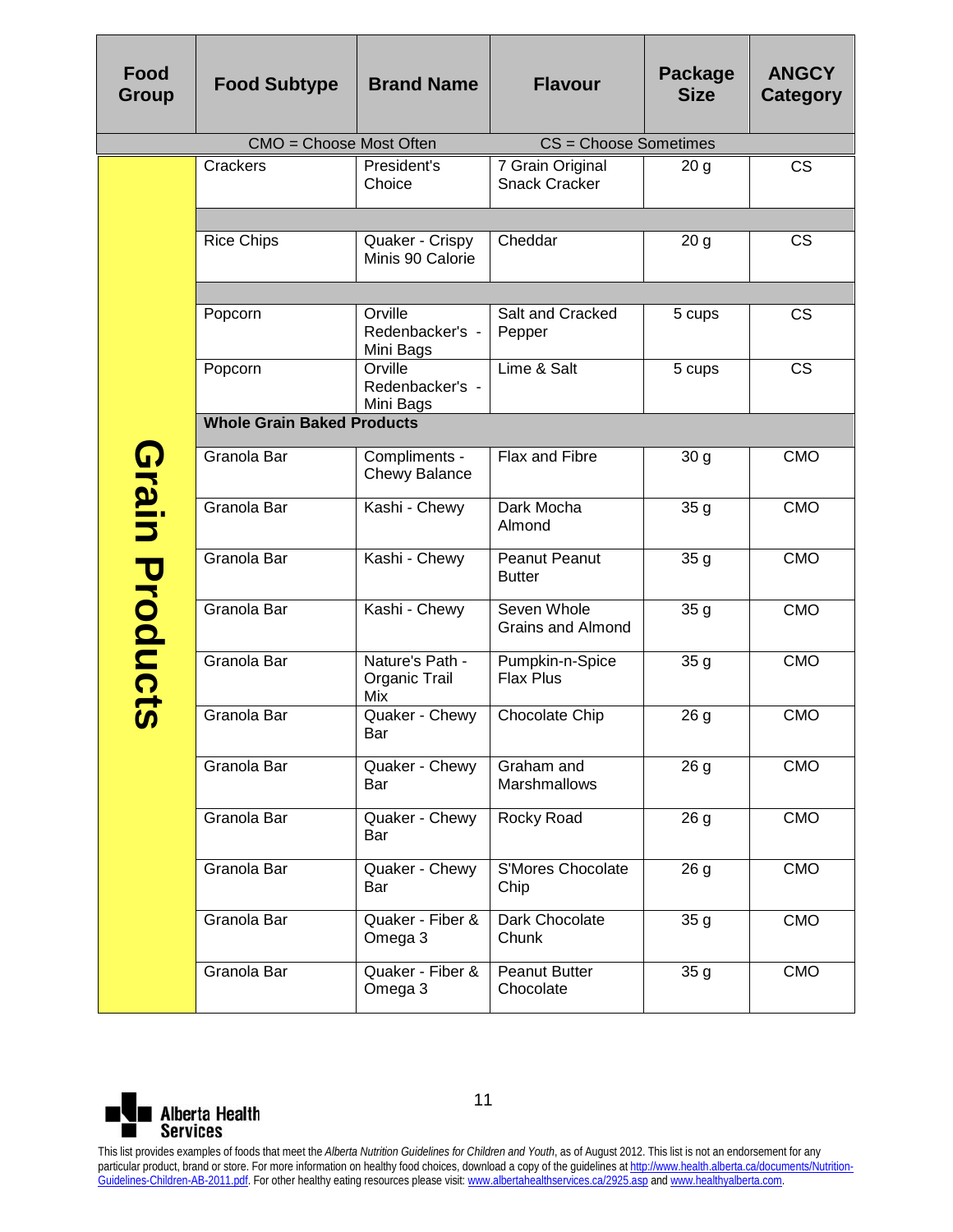| Food<br><b>Group</b>  | <b>Food Subtype</b>                                                                                                                                                                                                                                                                                                             | <b>Brand Name</b>                                      | <b>Flavour</b>                   | <b>Package</b><br><b>Size</b> | <b>ANGCY</b><br><b>Category</b> |
|-----------------------|---------------------------------------------------------------------------------------------------------------------------------------------------------------------------------------------------------------------------------------------------------------------------------------------------------------------------------|--------------------------------------------------------|----------------------------------|-------------------------------|---------------------------------|
|                       | CMO = Choose Most Often                                                                                                                                                                                                                                                                                                         |                                                        | CS = Choose Sometimes            |                               |                                 |
|                       | Granola Bar                                                                                                                                                                                                                                                                                                                     | Quaker -<br>Oatmeal to Go                              | Cinnamon Roll                    | 40 g                          | <b>CMO</b>                      |
|                       | Granola Bar                                                                                                                                                                                                                                                                                                                     | Quaker -<br>Oatmeal to Go                              | Maple and Brown<br>Sugar         | 40 g                          | <b>CMO</b>                      |
|                       | Granola Bar                                                                                                                                                                                                                                                                                                                     | Quaker -<br>Oatmeal to Go                              | Oats and Honey                   | 40g                           | <b>CMO</b>                      |
|                       | Granola Bar                                                                                                                                                                                                                                                                                                                     | Annie's - Sweet<br>and Salty                           | Chocolate                        | 30g                           | $\overline{\text{CS}}$          |
|                       | Granola Bar                                                                                                                                                                                                                                                                                                                     | Compliments -<br>Chewy (40%<br>less fat)               | Chocolate Chip                   | 26 <sub>g</sub>               | $\overline{\text{CS}}$          |
|                       | Granola Bar                                                                                                                                                                                                                                                                                                                     | Compliments -<br>Chewy                                 | Chocolate Chip                   | 26 <sub>g</sub>               | <b>CS</b>                       |
| Grain                 | Granola Bar                                                                                                                                                                                                                                                                                                                     | <b>General Mills -</b><br>Fibre 1 Chewy<br><b>Bars</b> | Oats and<br>Chocolate            | 35 <sub>g</sub>               | <b>CS</b>                       |
|                       | Granola Bar                                                                                                                                                                                                                                                                                                                     | General Mills -<br>Fibre 1 Chewy<br><b>Bars</b>        | Oats and Peanut<br><b>Butter</b> | 35 <sub>g</sub>               | <b>CS</b>                       |
| Product               | Granola Bar                                                                                                                                                                                                                                                                                                                     | Kellogg's - All<br><b>Bran</b>                         | Chocolate Chip                   | 30 <sub>g</sub>               | <b>CS</b>                       |
|                       | Granola Bar                                                                                                                                                                                                                                                                                                                     | Kellogg's - All<br><b>Bran</b>                         | <b>Oatmeal Cinnamon</b>          | 30 <sub>g</sub>               | <b>CS</b>                       |
|                       | Granola Bar                                                                                                                                                                                                                                                                                                                     | Kellogg's - All<br><b>Bran</b>                         | Original                         | 30 <sub>g</sub>               | <b>CS</b>                       |
| $\boldsymbol{\omega}$ | Granola Bar                                                                                                                                                                                                                                                                                                                     | Kellogg's -<br>Special K                               | <b>Almond and Peanut</b>         | 22 <sub>g</sub>               | CS                              |
|                       | Granola Bar                                                                                                                                                                                                                                                                                                                     | Kellogg's -<br>Special K                               | Mocha                            | 22 <sub>g</sub>               | <b>CS</b>                       |
|                       | Granola Bar                                                                                                                                                                                                                                                                                                                     | Nature's Path -<br>Enviro Kidz<br>Organic              | Chocolate                        | 28 <sub>g</sub>               | <b>CS</b>                       |
|                       | Granola Bar                                                                                                                                                                                                                                                                                                                     | Nature's Path -<br>Enviro Kidz<br>Organic              | Peanut Choco<br><b>Drizzle</b>   | 28 g                          | CS                              |
|                       | Granola Bar                                                                                                                                                                                                                                                                                                                     | Nature's Path -<br>Organic Chewy                       | Chococonut                       | 35 <sub>g</sub>               | <b>CS</b>                       |
|                       | Granola Bar                                                                                                                                                                                                                                                                                                                     | Nature's Path -<br>Organic Sweet &<br>Salty            | Peanut Choco                     | 35 g                          | <b>CS</b>                       |
|                       | <b>Alberta Health</b>                                                                                                                                                                                                                                                                                                           | 12                                                     |                                  |                               |                                 |
| <b>Services</b>       | This list provides examples of foods that meet the Alberta Nutrition Guidelines for Children and Youth, as of August 2012. This list is not an endorsement for any                                                                                                                                                              |                                                        |                                  |                               |                                 |
|                       | particular product, brand or store. For more information on healthy food choices, download a copy of the guidelines at http://www.health.alberta.ca/documents/Nutrition-<br>Guidelines-Children-AB-2011.pdf. For other healthy eating resources please visit: www.albertahealthservices.ca/2925.asp and www.healthyalberta.com. |                                                        |                                  |                               |                                 |

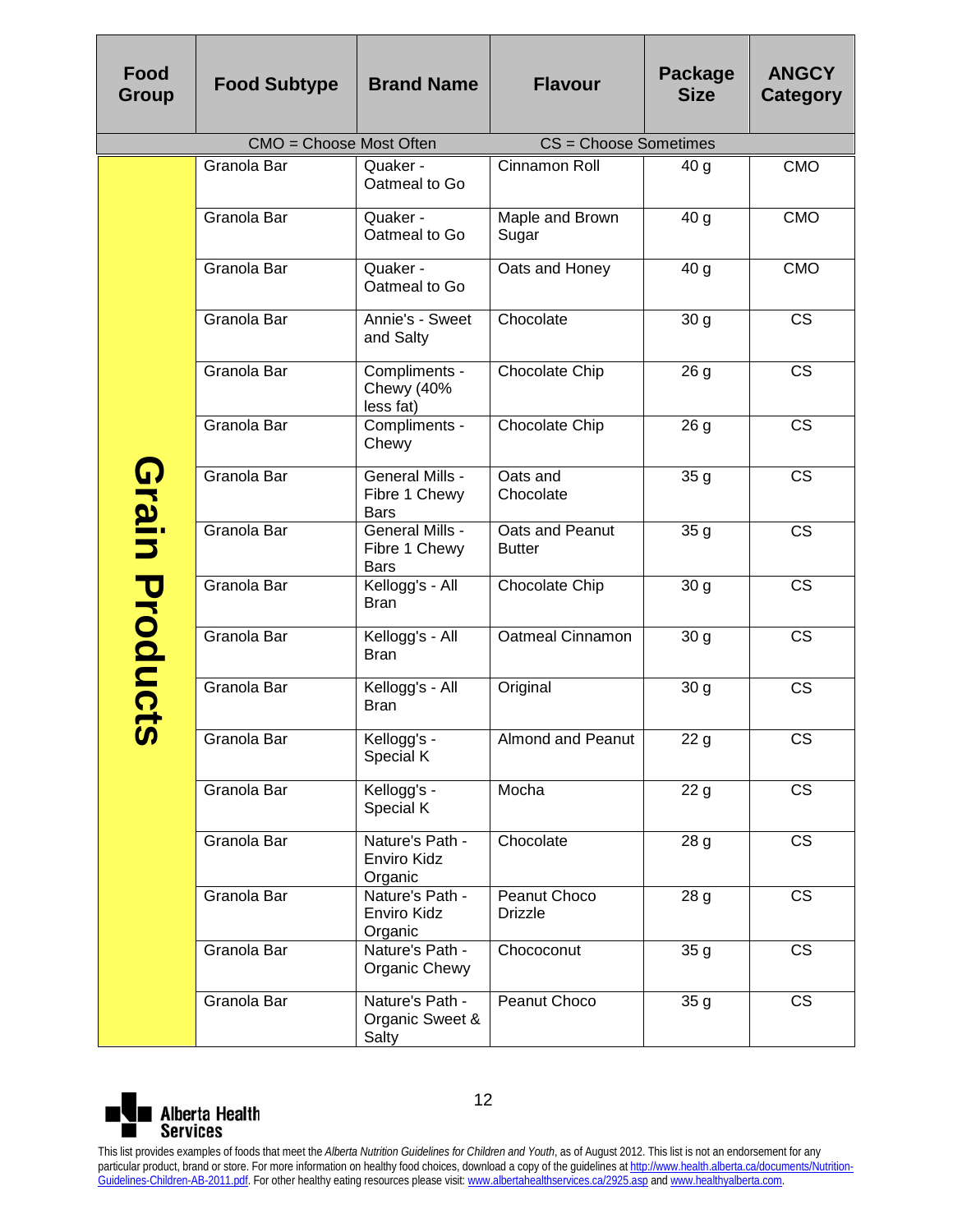| Food<br><b>Group</b> | <b>Food Subtype</b>                                                                                                                                                                                                                                                                                                                                                                                                                                                                                   | <b>Brand Name</b>                               | <b>Flavour</b>                      | Package<br><b>Size</b> | <b>ANGCY</b><br><b>Category</b> |
|----------------------|-------------------------------------------------------------------------------------------------------------------------------------------------------------------------------------------------------------------------------------------------------------------------------------------------------------------------------------------------------------------------------------------------------------------------------------------------------------------------------------------------------|-------------------------------------------------|-------------------------------------|------------------------|---------------------------------|
|                      | CMO = Choose Most Often                                                                                                                                                                                                                                                                                                                                                                                                                                                                               |                                                 | CS = Choose Sometimes               |                        |                                 |
|                      | Granola Bar                                                                                                                                                                                                                                                                                                                                                                                                                                                                                           | Nature Valley -<br>Crunchy                      | Chocolate                           | 42g                    | <b>CS</b>                       |
|                      | Granola Bar                                                                                                                                                                                                                                                                                                                                                                                                                                                                                           | Nature Valley -<br>Crunchy                      | Oats and Honey                      | 46 g                   | <b>CS</b>                       |
|                      | Granola Bar                                                                                                                                                                                                                                                                                                                                                                                                                                                                                           | Nature Valley -<br>Crunchy                      | <b>Peanut Butter</b>                | 46 g                   | <b>CS</b>                       |
|                      | Granola Bar                                                                                                                                                                                                                                                                                                                                                                                                                                                                                           | Nature Valley -<br>Crunchy                      | Roasted Almond                      | 46 g                   | $\overline{\text{CS}}$          |
|                      | Granola Bar                                                                                                                                                                                                                                                                                                                                                                                                                                                                                           | Nature Valley -<br>Sweet & Salty                | Almond                              | 35 <sub>g</sub>        | <b>CS</b>                       |
|                      | Granola Bar                                                                                                                                                                                                                                                                                                                                                                                                                                                                                           | Nature Valley -<br>Sweet & Salty                | Peanut                              | 35 <sub>g</sub>        | $\overline{\text{CS}}$          |
| Grain                | Granola Bar                                                                                                                                                                                                                                                                                                                                                                                                                                                                                           | Nature Valley -<br>Sweet & Salty                | <b>Roasted Mixed</b><br><b>Nuts</b> | 35 <sub>g</sub>        | <b>CS</b>                       |
|                      | Granola Bar                                                                                                                                                                                                                                                                                                                                                                                                                                                                                           | President's<br>Choice - Blue<br>Menu - Chewy    | Marshmallow and<br>Chocolate Chip   | 26 <sub>g</sub>        | <b>CS</b>                       |
| Products             | Granola Bar                                                                                                                                                                                                                                                                                                                                                                                                                                                                                           | President's<br>Choice -<br><b>Crunchy Baked</b> | Peanut Butter                       | 36 g                   | <b>CS</b>                       |
|                      | Granola Bar                                                                                                                                                                                                                                                                                                                                                                                                                                                                                           | President's<br>Choice - Rich &<br>Chewy         | Chocolate Chip                      | 28 <sub>g</sub>        | <b>CS</b>                       |
|                      | Granola Bar                                                                                                                                                                                                                                                                                                                                                                                                                                                                                           | President's<br>Choice - Sweet<br>& Salty        | Almond                              | 35 <sub>g</sub>        | <b>CS</b>                       |
|                      | Granola Bar                                                                                                                                                                                                                                                                                                                                                                                                                                                                                           | President's<br>Choice - Sweet<br>& Salty        | Peanut                              | 35 <sub>g</sub>        | CS                              |
|                      | Granola Bar                                                                                                                                                                                                                                                                                                                                                                                                                                                                                           | Quaker - 100<br>Calorie                         | Chocolate Chip<br>Dipped            | 22 <sub>g</sub>        | <b>CS</b>                       |
|                      | Granola Bar                                                                                                                                                                                                                                                                                                                                                                                                                                                                                           | Quaker - Yogurt<br>Bar                          | Vanilla                             | 35 <sub>g</sub>        | <b>CS</b>                       |
|                      | Granola Bar                                                                                                                                                                                                                                                                                                                                                                                                                                                                                           | <b>Western Family</b><br>- Sweet & Salty        | Peanut                              | 35 <sub>g</sub>        | <b>CS</b>                       |
|                      |                                                                                                                                                                                                                                                                                                                                                                                                                                                                                                       |                                                 |                                     |                        |                                 |
| <b>Services</b>      | <b>Alberta Health</b>                                                                                                                                                                                                                                                                                                                                                                                                                                                                                 | 13                                              |                                     |                        |                                 |
|                      | This list provides examples of foods that meet the Alberta Nutrition Guidelines for Children and Youth, as of August 2012. This list is not an endorsement for any<br>particular product, brand or store. For more information on healthy food choices, download a copy of the guidelines at http://www.health.alberta.ca/documents/Nutrition-<br>Guidelines-Children-AB-2011.pdf. For other healthy eating resources please visit: www.albertahealthservices.ca/2925.asp and www.healthyalberta.com. |                                                 |                                     |                        |                                 |

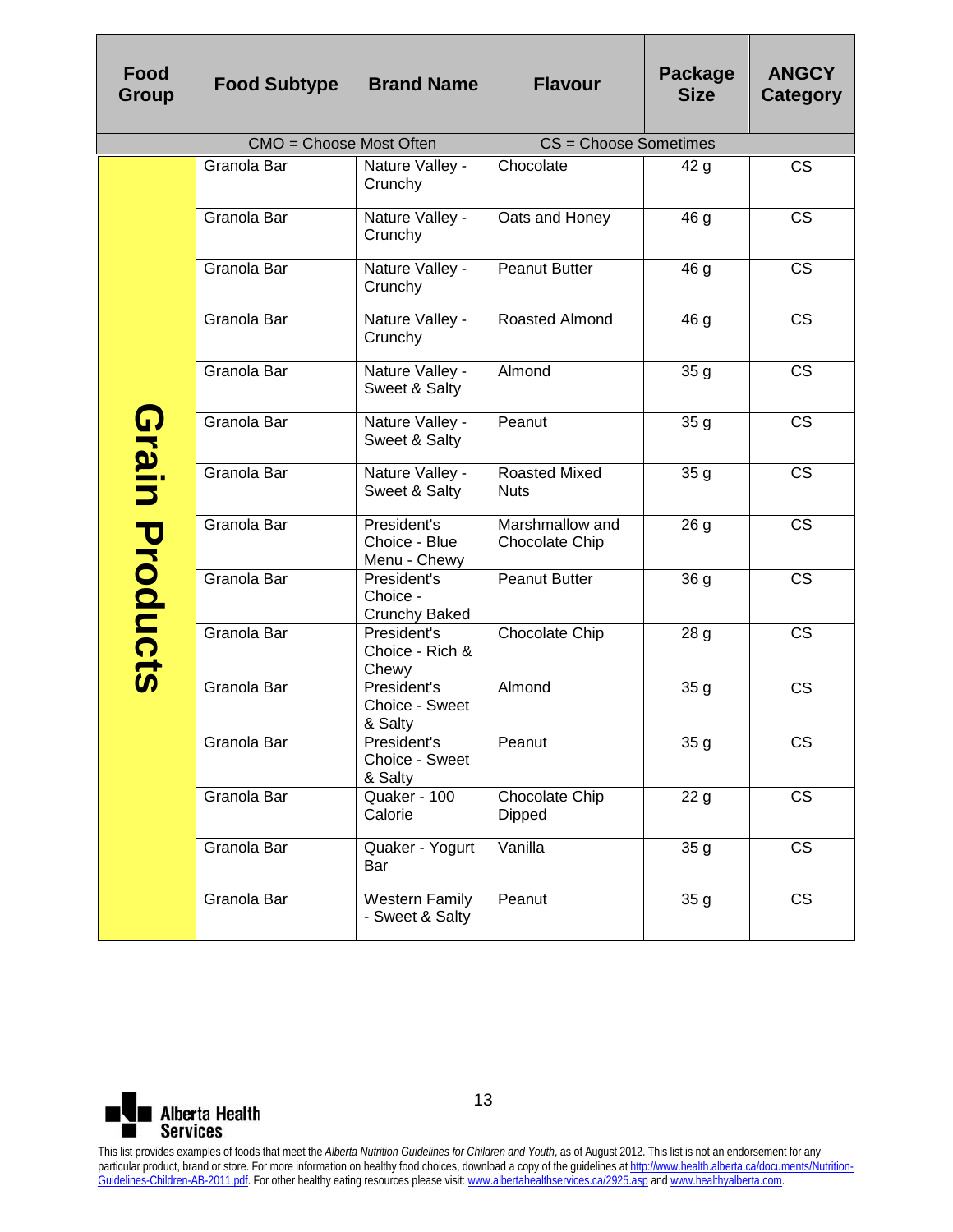| Food<br>Group                           | <b>Food Subtype</b>                                                                                                                                                                                                                                                                                                                                                                                                                                                                                   | <b>Brand Name</b>                                              | <b>Flavour</b>                                                  | Package<br><b>Size</b> | <b>ANGCY</b><br><b>Category</b> |  |  |
|-----------------------------------------|-------------------------------------------------------------------------------------------------------------------------------------------------------------------------------------------------------------------------------------------------------------------------------------------------------------------------------------------------------------------------------------------------------------------------------------------------------------------------------------------------------|----------------------------------------------------------------|-----------------------------------------------------------------|------------------------|---------------------------------|--|--|
|                                         | CMO = Choose Most Often                                                                                                                                                                                                                                                                                                                                                                                                                                                                               |                                                                | CS = Choose Sometimes                                           |                        |                                 |  |  |
|                                         |                                                                                                                                                                                                                                                                                                                                                                                                                                                                                                       |                                                                | <b>Baked Whole Grains Products with Fruit and/or Vegetables</b> |                        |                                 |  |  |
|                                         | Granola Bar                                                                                                                                                                                                                                                                                                                                                                                                                                                                                           | Compliments - 8<br><b>Whole Grains</b><br><b>Chewy Balance</b> | Muesli                                                          | 30 <sub>g</sub>        | <b>CMO</b>                      |  |  |
|                                         | Granola Bar                                                                                                                                                                                                                                                                                                                                                                                                                                                                                           | Compliments -<br><b>Chewy Balance</b>                          | Banana Strawberry                                               | 30 <sub>g</sub>        | <b>CMO</b>                      |  |  |
|                                         | Granola Bar                                                                                                                                                                                                                                                                                                                                                                                                                                                                                           | Compliments -<br>Chewy Balance                                 | Raisin and Almond                                               | 30 <sub>g</sub>        | <b>CMO</b>                      |  |  |
|                                         | Granola Bar                                                                                                                                                                                                                                                                                                                                                                                                                                                                                           | Kashi - Chewy                                                  | <b>Cherry Dark</b><br>Chocolate                                 | 35 <sub>g</sub>        | <b>CMO</b>                      |  |  |
|                                         | Granola Bar                                                                                                                                                                                                                                                                                                                                                                                                                                                                                           | Kashi - Chewy                                                  | <b>Trail Mix</b>                                                | 35g                    | <b>CMO</b>                      |  |  |
| Grain                                   | Granola Bar                                                                                                                                                                                                                                                                                                                                                                                                                                                                                           | Kashi - Fruit &<br>Grain                                       | Dark Chocolate<br>Coconut                                       | 32 g                   | <b>CMO</b>                      |  |  |
|                                         | Granola Bar                                                                                                                                                                                                                                                                                                                                                                                                                                                                                           | Compliments-<br>Cereal bar                                     | Apple and<br>Cinnamon                                           | 38 g                   | <b>CS</b>                       |  |  |
|                                         | Granola Bar                                                                                                                                                                                                                                                                                                                                                                                                                                                                                           | Compliments-<br>Cereal bar                                     | Blueberry                                                       | 38 g                   | <b>CS</b>                       |  |  |
|                                         | Granola Bar                                                                                                                                                                                                                                                                                                                                                                                                                                                                                           | Compliments-<br>Cereal bar                                     | Jumbleberry                                                     | 38 g                   | <b>CS</b>                       |  |  |
| Product                                 | Granola Bar                                                                                                                                                                                                                                                                                                                                                                                                                                                                                           | Compliments-<br>Cereal bar                                     | Raspberry                                                       | $\overline{38}$ g      | <b>CS</b>                       |  |  |
| $\boldsymbol{\omega}$                   | Granola Bar                                                                                                                                                                                                                                                                                                                                                                                                                                                                                           | Compliments -<br>Cereal bar                                    | Strawberry                                                      | 38 g                   | CS                              |  |  |
|                                         | Granola Bar                                                                                                                                                                                                                                                                                                                                                                                                                                                                                           | Compliments -<br>Chewy                                         | Apple Berry                                                     | 26 <sub>g</sub>        | <b>CS</b>                       |  |  |
|                                         | Granola Bar                                                                                                                                                                                                                                                                                                                                                                                                                                                                                           | Compliments -<br>Chewy                                         | <b>Trail Mix</b>                                                | 26 <sub>g</sub>        | <b>CS</b>                       |  |  |
|                                         | Granola Bar                                                                                                                                                                                                                                                                                                                                                                                                                                                                                           | Compliments -<br>Semi-Dipped                                   | <b>Blueberry</b> and<br><b>Yogurt Flavoured</b><br>Chip         | 30 <sub>g</sub>        | $\overline{\text{CS}}$          |  |  |
|                                         | Granola Bar                                                                                                                                                                                                                                                                                                                                                                                                                                                                                           | Kellogg's -<br>Nutrigrain                                      | All Flavours                                                    | 37 g                   | <b>CS</b>                       |  |  |
|                                         | Granola Bar                                                                                                                                                                                                                                                                                                                                                                                                                                                                                           | Kellogg's -<br>Special K                                       | Strawberry                                                      | 23 <sub>g</sub>        | <b>CS</b>                       |  |  |
| 14<br><b>Alberta Health</b><br>Services |                                                                                                                                                                                                                                                                                                                                                                                                                                                                                                       |                                                                |                                                                 |                        |                                 |  |  |
|                                         | This list provides examples of foods that meet the Alberta Nutrition Guidelines for Children and Youth, as of August 2012. This list is not an endorsement for any<br>particular product, brand or store. For more information on healthy food choices, download a copy of the guidelines at http://www.health.alberta.ca/documents/Nutrition-<br>Guidelines-Children-AB-2011.pdf. For other healthy eating resources please visit: www.albertahealthservices.ca/2925.asp and www.healthyalberta.com. |                                                                |                                                                 |                        |                                 |  |  |

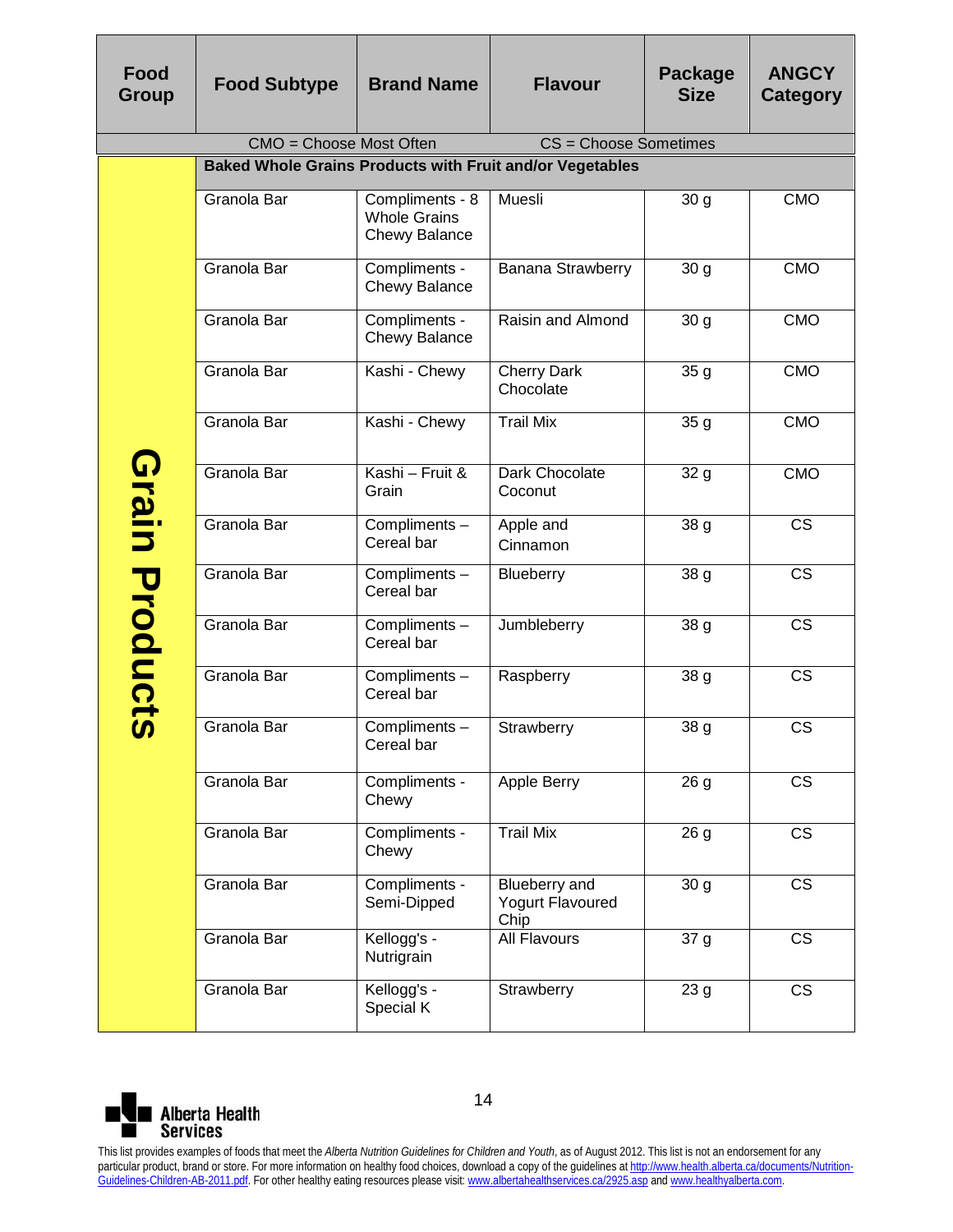| Food<br><b>Group</b>                           | <b>Food Subtype</b>                                                                                                                                                                                                                                                                                                                                                                                                                                                                                   | <b>Brand Name</b>                                             | <b>Flavour</b>                                     | Package<br><b>Size</b> | <b>ANGCY</b><br>Category |  |
|------------------------------------------------|-------------------------------------------------------------------------------------------------------------------------------------------------------------------------------------------------------------------------------------------------------------------------------------------------------------------------------------------------------------------------------------------------------------------------------------------------------------------------------------------------------|---------------------------------------------------------------|----------------------------------------------------|------------------------|--------------------------|--|
|                                                | CMO = Choose Most Often                                                                                                                                                                                                                                                                                                                                                                                                                                                                               |                                                               | CS = Choose Sometimes                              |                        |                          |  |
|                                                | Granola Bar                                                                                                                                                                                                                                                                                                                                                                                                                                                                                           | Nature's Path -<br>Enviro Kidz<br>Organic                     | <b>Berry Blast</b>                                 | 28 g                   | <b>CS</b>                |  |
|                                                | Granola Bar                                                                                                                                                                                                                                                                                                                                                                                                                                                                                           | Nature's Path -<br>Enviro Kidz<br>Organic                     | <b>Fruity Burst</b>                                | 28 g                   | <b>CS</b>                |  |
|                                                | Granola Bar                                                                                                                                                                                                                                                                                                                                                                                                                                                                                           | Nature Valley -<br><b>Crunchy Fruit</b>                       | Apple Crisp                                        | 42 <sub>g</sub>        | <b>CS</b>                |  |
|                                                | Granola Bar                                                                                                                                                                                                                                                                                                                                                                                                                                                                                           | President's<br>Choice - Blue<br>Menu - Chewy                  | <b>Cranberry Apple</b>                             | 26 <sub>g</sub>        | <b>CS</b>                |  |
|                                                | Granola Bar                                                                                                                                                                                                                                                                                                                                                                                                                                                                                           | President's<br>Choice - Blue<br>Menu - Fruit and<br>Nut Chewy | Apple and Almond                                   | 35 <sub>g</sub>        | <b>CS</b>                |  |
|                                                | Granola Bar                                                                                                                                                                                                                                                                                                                                                                                                                                                                                           | President's<br>Choice - Blue<br>Menu - Fruit and<br>Nut Chewy | Cranberries and<br>Almonds                         | 35g                    | <b>CS</b>                |  |
| <b>Grain Product</b>                           | Granola Bar                                                                                                                                                                                                                                                                                                                                                                                                                                                                                           | President's<br>Choice - Chewy<br><b>Trail Mix</b>             | <b>Cranberry Almond</b>                            | 35 <sub>g</sub>        | <b>CS</b>                |  |
|                                                | Granola Bar                                                                                                                                                                                                                                                                                                                                                                                                                                                                                           | President's<br>Choice - Chewy<br><b>Trail Mix</b>             | <b>Mixed Berries and</b><br>Almonds                | 35 <sub>g</sub>        | <b>CS</b>                |  |
|                                                | Granola Bar                                                                                                                                                                                                                                                                                                                                                                                                                                                                                           | President's<br>Choice -<br><b>Crunchy Baked</b>               | Almonds and<br><b>Berries</b>                      | 36 g                   | <b>CS</b>                |  |
| <b>in</b>                                      | Granola Bar                                                                                                                                                                                                                                                                                                                                                                                                                                                                                           | President's<br>Choice - Whole<br><b>Grain Cereal</b><br>Bar   | Apple/Strawberry/<br>Blueberry                     | 37 g                   | <b>CS</b>                |  |
|                                                | Granola Bar                                                                                                                                                                                                                                                                                                                                                                                                                                                                                           | Quaker - Yogurt<br>Bar                                        | <b>Blueberry</b>                                   | 35 <sub>g</sub>        | <b>CS</b>                |  |
|                                                | Granola Bar                                                                                                                                                                                                                                                                                                                                                                                                                                                                                           | Quaker - Yogurt<br>Bar                                        | Strawberry                                         | 35 <sub>g</sub>        | <b>CS</b>                |  |
|                                                | <b>Whole Grain Baked Products</b>                                                                                                                                                                                                                                                                                                                                                                                                                                                                     |                                                               |                                                    |                        |                          |  |
|                                                | Cookie                                                                                                                                                                                                                                                                                                                                                                                                                                                                                                | Christie - Dad's                                              | Oatmeal Chocolate<br>Chip Cookie                   | 24 g                   | <b>CS</b>                |  |
|                                                | Cookie                                                                                                                                                                                                                                                                                                                                                                                                                                                                                                | Christie - Snak<br>Paks                                       | <b>Soft Baked Cookies</b><br>- Double Chocolate    | 30 <sub>g</sub>        | <b>CS</b>                |  |
|                                                | Cookie                                                                                                                                                                                                                                                                                                                                                                                                                                                                                                | Christie - Snak<br>Paks                                       | <b>Soft Baked Cookies</b><br>- Oatmeal<br>Cinnamon | 30 <sub>g</sub>        | <b>CS</b>                |  |
| 15<br><b>Alberta Health</b><br><b>Services</b> |                                                                                                                                                                                                                                                                                                                                                                                                                                                                                                       |                                                               |                                                    |                        |                          |  |
|                                                | This list provides examples of foods that meet the Alberta Nutrition Guidelines for Children and Youth, as of August 2012. This list is not an endorsement for any<br>particular product, brand or store. For more information on healthy food choices, download a copy of the guidelines at http://www.health.alberta.ca/documents/Nutrition-<br>Guidelines-Children-AB-2011.pdf. For other healthy eating resources please visit: www.albertahealthservices.ca/2925.asp and www.healthyalberta.com. |                                                               |                                                    |                        |                          |  |

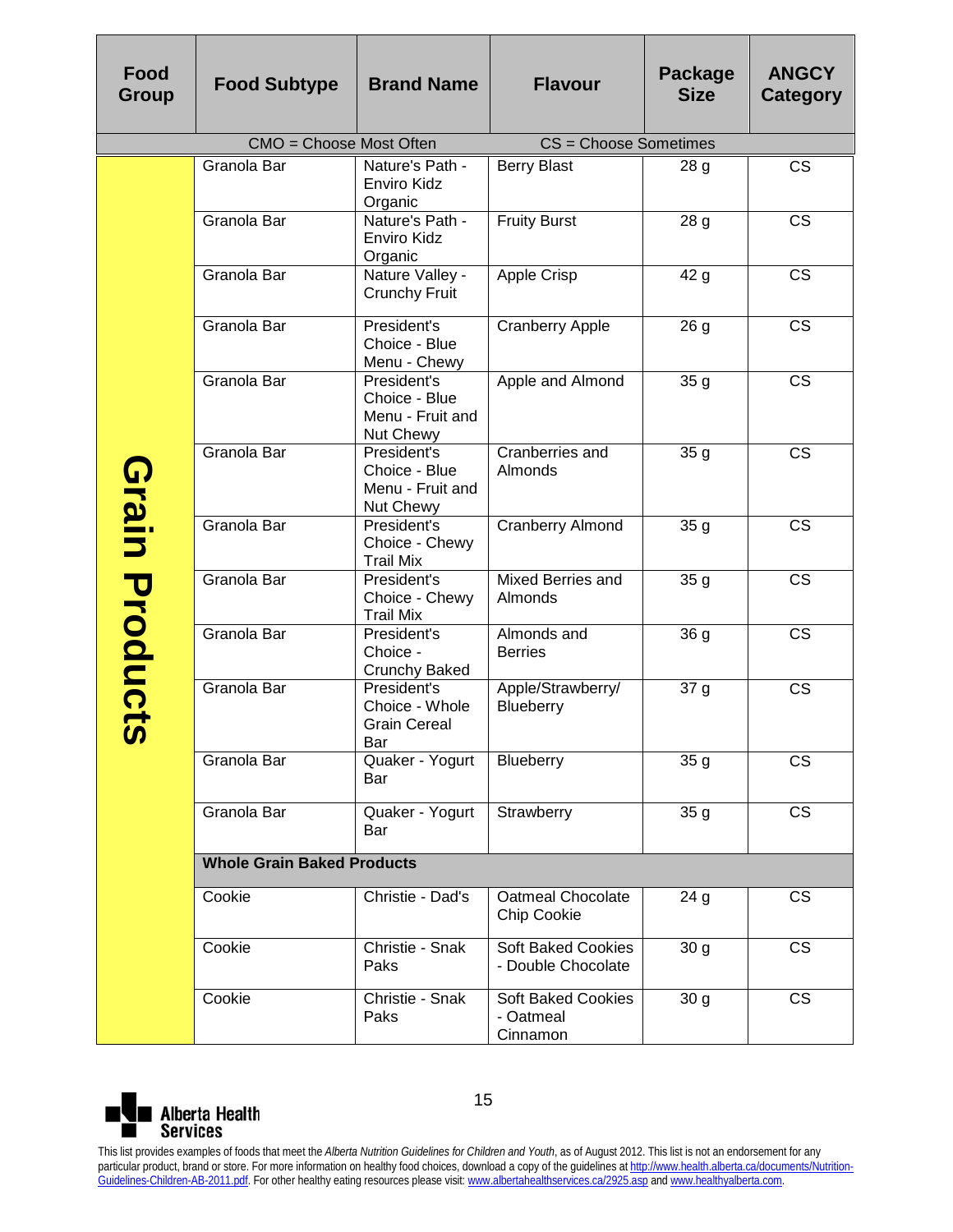| <b>Food</b><br><b>Group</b> | <b>Food Subtype</b>                                                                                                                                                                                                                                                                                                                                                                                                                                                                                   | <b>Brand Name</b>                                 | <b>Flavour</b>                        | <b>Package</b><br><b>Size</b> | <b>ANGCY</b><br><b>Category</b> |
|-----------------------------|-------------------------------------------------------------------------------------------------------------------------------------------------------------------------------------------------------------------------------------------------------------------------------------------------------------------------------------------------------------------------------------------------------------------------------------------------------------------------------------------------------|---------------------------------------------------|---------------------------------------|-------------------------------|---------------------------------|
|                             | CMO = Choose Most Often                                                                                                                                                                                                                                                                                                                                                                                                                                                                               |                                                   | CS = Choose Sometimes                 |                               |                                 |
|                             | Cookie                                                                                                                                                                                                                                                                                                                                                                                                                                                                                                | Christie - Snak<br>Paks                           | Teddy Grahams<br>Honey                | 30 <sub>g</sub>               | $\overline{\text{CS}}$          |
|                             | Cookie                                                                                                                                                                                                                                                                                                                                                                                                                                                                                                | Christie -<br>Thinsations                         | <b>Chocolate Covered</b><br>Pretzels  | 22g                           | <b>CS</b>                       |
|                             | Cookie                                                                                                                                                                                                                                                                                                                                                                                                                                                                                                | Christie -<br>Thinsations                         | <b>Chips Ahoy</b>                     | 23 <sub>g</sub>               | <b>CS</b>                       |
|                             | Cookie                                                                                                                                                                                                                                                                                                                                                                                                                                                                                                | Christie -<br>Thinsations                         | Oreo                                  | 23 g                          | $\overline{\text{CS}}$          |
|                             | Cookie                                                                                                                                                                                                                                                                                                                                                                                                                                                                                                | President's<br>Choice                             | <b>Arrow Root Cookie</b>              | 32 g                          | $\overline{\text{cs}}$          |
|                             | <b>Baked Whole Grains Products with Fruit and/or Vegetables</b>                                                                                                                                                                                                                                                                                                                                                                                                                                       |                                                   |                                       |                               |                                 |
| <b>Grain Products</b>       | Cookie                                                                                                                                                                                                                                                                                                                                                                                                                                                                                                | Christie                                          | <b>Fig Newtons</b>                    | 29 <sub>g</sub>               | <b>CS</b>                       |
|                             | Cookie                                                                                                                                                                                                                                                                                                                                                                                                                                                                                                | Christie - Peek<br>Freans Lifestyle<br>Selections | <b>Cranberry Citrus</b><br>Oat Crunch | 30 <sub>g</sub>               | <b>CS</b>                       |
|                             |                                                                                                                                                                                                                                                                                                                                                                                                                                                                                                       |                                                   |                                       |                               |                                 |
| <b>Services</b>             | <b>Alberta Health</b>                                                                                                                                                                                                                                                                                                                                                                                                                                                                                 | 16                                                |                                       |                               |                                 |
|                             | This list provides examples of foods that meet the Alberta Nutrition Guidelines for Children and Youth, as of August 2012. This list is not an endorsement for any<br>particular product, brand or store. For more information on healthy food choices, download a copy of the guidelines at http://www.health.alberta.ca/documents/Nutrition-<br>Guidelines-Children-AB-2011.pdf. For other healthy eating resources please visit: www.albertahealthservices.ca/2925.asp and www.healthyalberta.com. |                                                   |                                       |                               |                                 |

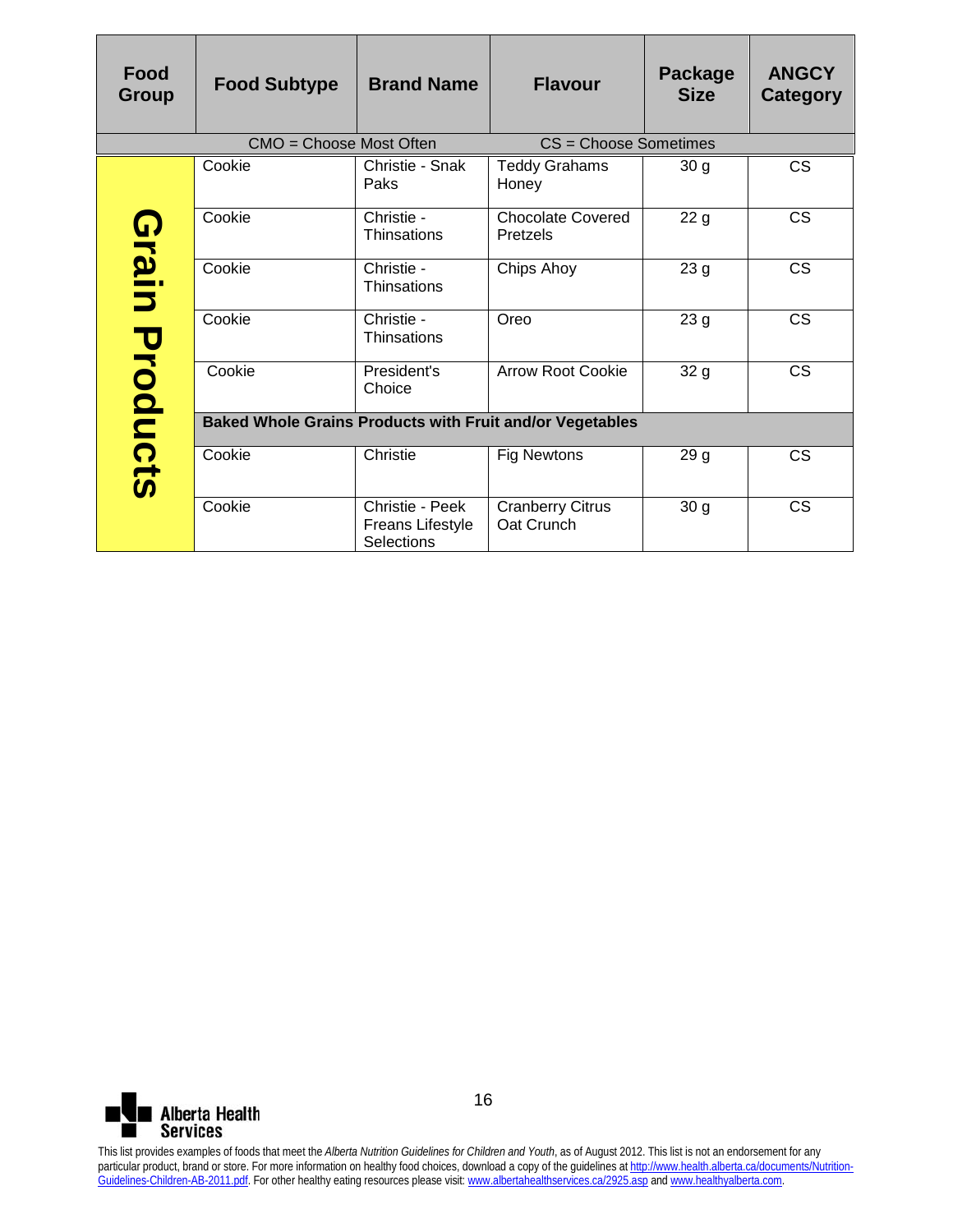| Food<br>Group                                  | <b>Food Subtype</b>                                                                                                                                                                                                                                                                                                                                                                                                                                                                                   | <b>Brand Name</b>                                | <b>Flavour</b>                            | Package<br><b>Size</b> | <b>ANGCY</b><br><b>Category</b> |  |
|------------------------------------------------|-------------------------------------------------------------------------------------------------------------------------------------------------------------------------------------------------------------------------------------------------------------------------------------------------------------------------------------------------------------------------------------------------------------------------------------------------------------------------------------------------------|--------------------------------------------------|-------------------------------------------|------------------------|---------------------------------|--|
|                                                | CMO = Choose Most Often                                                                                                                                                                                                                                                                                                                                                                                                                                                                               |                                                  | CS = Choose Sometimes                     |                        |                                 |  |
|                                                | <b>Fluid Milk</b>                                                                                                                                                                                                                                                                                                                                                                                                                                                                                     |                                                  |                                           |                        |                                 |  |
|                                                | <b>Fluid Milk</b>                                                                                                                                                                                                                                                                                                                                                                                                                                                                                     | All                                              | Plain (Skim, 1% or<br>$2\%)$              | 250 ml                 | <b>CMO</b>                      |  |
|                                                | <b>Fluid Milk</b>                                                                                                                                                                                                                                                                                                                                                                                                                                                                                     | Dairyland                                        | Reduced Sugar 1%<br><b>Chocolate Milk</b> | 250 ml                 | <b>CS</b>                       |  |
|                                                | <b>Fortified Soy Beverage</b>                                                                                                                                                                                                                                                                                                                                                                                                                                                                         |                                                  |                                           |                        |                                 |  |
|                                                | <b>Fortified Soy</b><br>Beverage                                                                                                                                                                                                                                                                                                                                                                                                                                                                      | President's<br>Choice - Blue<br>Menu - Fortified | Original                                  | 250 ml                 | <b>CMO</b>                      |  |
|                                                | <b>Fortified Soy</b><br>Beverage                                                                                                                                                                                                                                                                                                                                                                                                                                                                      | So Good -<br>Fortified - Fat<br>Free             | Original                                  | 250 ml                 | <b>CMO</b>                      |  |
|                                                | <b>Fortified Soy</b><br>Beverage                                                                                                                                                                                                                                                                                                                                                                                                                                                                      | So Nice -<br>Organic -<br>Fortified              | Original                                  | 250 ml                 | <b>CMO</b>                      |  |
|                                                | <b>Fortified Soy</b><br>Beverage                                                                                                                                                                                                                                                                                                                                                                                                                                                                      | So Nice-<br>Organic -<br>Fortified               | Vanilla                                   | 250 ml                 | <b>CMO</b>                      |  |
| Milk and Alternat                              | <b>Fortified Soy</b><br>Beverage                                                                                                                                                                                                                                                                                                                                                                                                                                                                      | So Nice -<br>Organic -<br>Fortified              | Original                                  | 250 ml                 | <b>CMO</b>                      |  |
|                                                | <b>Fortified Soy</b><br>Beverage                                                                                                                                                                                                                                                                                                                                                                                                                                                                      | So Nice -<br>Organic -<br>Unsweetened            | Original                                  | 250 ml                 | <b>CMO</b>                      |  |
|                                                | <b>Fortified Soy</b><br>Beverage                                                                                                                                                                                                                                                                                                                                                                                                                                                                      | So Good -<br>Fortified                           | Chocolate                                 | 250 ml                 | <b>CS</b>                       |  |
|                                                | <b>Fortified Soy</b><br>Beverage                                                                                                                                                                                                                                                                                                                                                                                                                                                                      | So Good -<br>Fortified                           | Strawberry                                | 250 ml                 | <b>CS</b>                       |  |
| <b>IVGS</b>                                    | <b>Fortified Soy</b><br>Beverage                                                                                                                                                                                                                                                                                                                                                                                                                                                                      | So Good -<br>Fortified                           | Vanilla                                   | 250 ml                 | <b>CS</b>                       |  |
|                                                | <b>Yogurt/Kefir from Milk</b>                                                                                                                                                                                                                                                                                                                                                                                                                                                                         |                                                  |                                           |                        |                                 |  |
|                                                | Yogurt                                                                                                                                                                                                                                                                                                                                                                                                                                                                                                | <b>Liberte Greek</b><br>Yogurt                   | Plain                                     | 175 ml                 | <b>CMO</b>                      |  |
|                                                | Yogurt                                                                                                                                                                                                                                                                                                                                                                                                                                                                                                | Lucerne - Low<br>Fat                             | Plain                                     | 170 ml                 | <b>CMO</b>                      |  |
|                                                | Yogurt                                                                                                                                                                                                                                                                                                                                                                                                                                                                                                | Astro - BioBest -<br>Maximmunite                 | Acai berry                                | 94 ml                  | <b>CS</b>                       |  |
|                                                | Yogurt                                                                                                                                                                                                                                                                                                                                                                                                                                                                                                | Astro - BioBest -<br>Maximmunite                 | Apricot Mango                             | 94 ml                  | <b>CS</b>                       |  |
| 17<br><b>Alberta Health</b><br><b>Services</b> |                                                                                                                                                                                                                                                                                                                                                                                                                                                                                                       |                                                  |                                           |                        |                                 |  |
|                                                | This list provides examples of foods that meet the Alberta Nutrition Guidelines for Children and Youth, as of August 2012. This list is not an endorsement for any<br>particular product, brand or store. For more information on healthy food choices, download a copy of the guidelines at http://www.health.alberta.ca/documents/Nutrition-<br>Guidelines-Children-AB-2011.pdf. For other healthy eating resources please visit: www.albertahealthservices.ca/2925.asp and www.healthyalberta.com. |                                                  |                                           |                        |                                 |  |

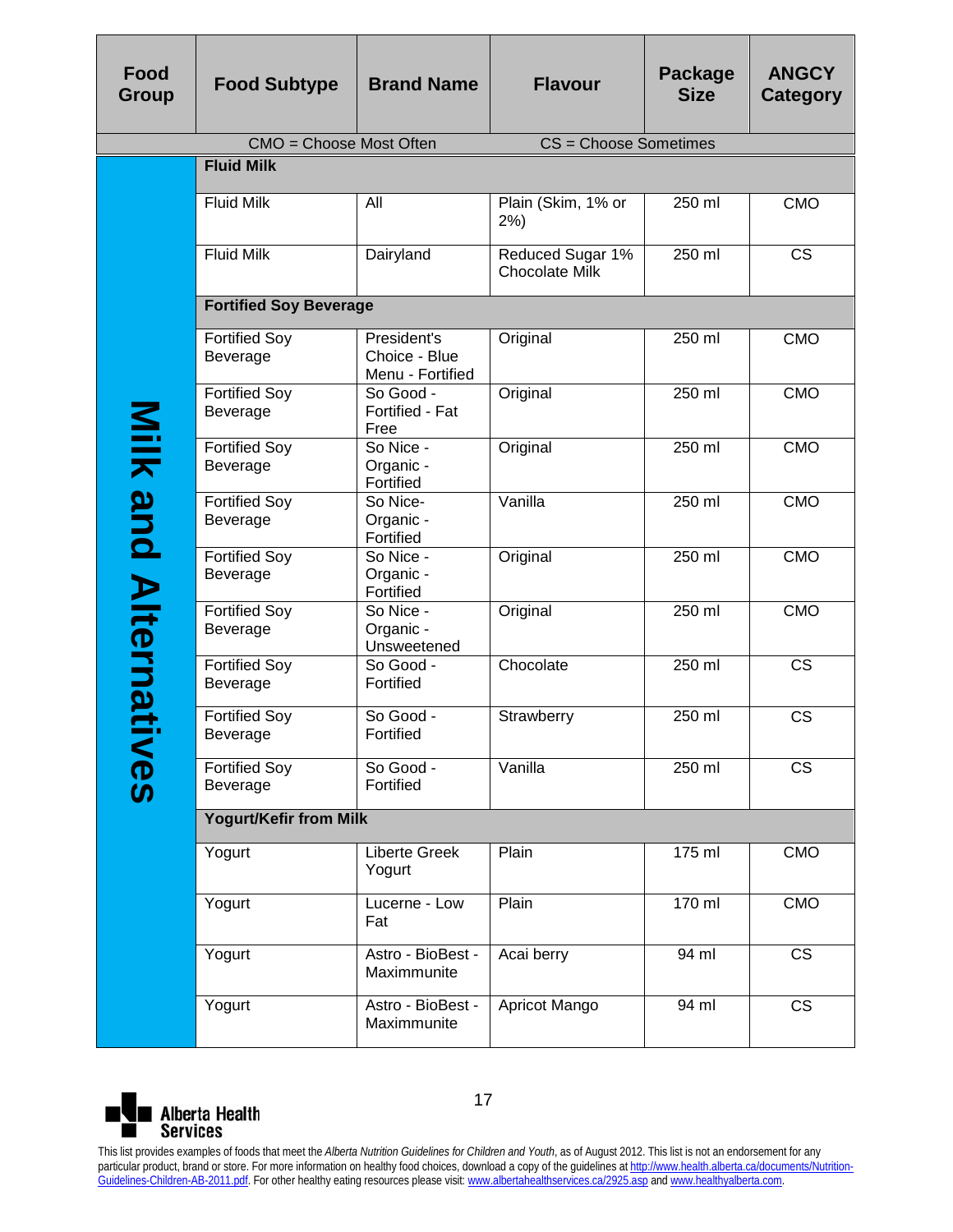| Food<br><b>Group</b> | <b>Food Subtype</b>                                                                                                                                                                                                                                                                                                                                                                                                                                                                                   | <b>Brand Name</b>                       | <b>Flavour</b>           | <b>Package</b><br><b>Size</b> | <b>ANGCY</b><br><b>Category</b> |  |  |
|----------------------|-------------------------------------------------------------------------------------------------------------------------------------------------------------------------------------------------------------------------------------------------------------------------------------------------------------------------------------------------------------------------------------------------------------------------------------------------------------------------------------------------------|-----------------------------------------|--------------------------|-------------------------------|---------------------------------|--|--|
|                      | CMO = Choose Most Often                                                                                                                                                                                                                                                                                                                                                                                                                                                                               |                                         | CS = Choose Sometimes    |                               |                                 |  |  |
|                      | Yogurt                                                                                                                                                                                                                                                                                                                                                                                                                                                                                                | Astro - BioBest -<br>Maximmunite        | Orange Cranberry         | 95 ml                         | $\overline{\text{CS}}$          |  |  |
|                      | Yogurt                                                                                                                                                                                                                                                                                                                                                                                                                                                                                                | Astro - BioBest -<br>Maximmunite        | Strawberry               | 94 ml                         | <b>CS</b>                       |  |  |
|                      | Yogurt                                                                                                                                                                                                                                                                                                                                                                                                                                                                                                | Astro - Naturally<br>Flavoured          | <b>All Flavours</b>      | 100 ml                        | <b>CS</b>                       |  |  |
|                      | Yogurt                                                                                                                                                                                                                                                                                                                                                                                                                                                                                                | Astro - Original<br><b>Fruit Bottom</b> | All Flavours             | $100$ ml                      | <b>CS</b>                       |  |  |
|                      | Yogurt                                                                                                                                                                                                                                                                                                                                                                                                                                                                                                | Danone - Activia<br><b>Fat Free</b>     | Raspberry                | 100 ml                        | <b>CS</b>                       |  |  |
|                      | Yogurt                                                                                                                                                                                                                                                                                                                                                                                                                                                                                                | Danone - Activia<br><b>Fat Free</b>     | Peach                    | 100 ml                        | <b>CS</b>                       |  |  |
|                      | Yogurt                                                                                                                                                                                                                                                                                                                                                                                                                                                                                                | Danone - Activia<br><b>Fat Free</b>     | Strawberry               | $100$ ml                      | <b>CS</b>                       |  |  |
|                      | Yogurt                                                                                                                                                                                                                                                                                                                                                                                                                                                                                                | Danone - Activia<br><b>Fat Free</b>     | Vanilla                  | 100 ml                        | $\overline{\text{CS}}$          |  |  |
| Milk and Alternat    | Yogurt                                                                                                                                                                                                                                                                                                                                                                                                                                                                                                | Danone - Activia<br>Fibre - Fat Free    | Apple Muesli             | $100$ ml                      | $\overline{\text{CS}}$          |  |  |
|                      | Yogurt                                                                                                                                                                                                                                                                                                                                                                                                                                                                                                | Danone - Activia<br>Fibre - Fat Free    | Red Berry and<br>Cereals | 100 ml                        | <b>CS</b>                       |  |  |
|                      | Yogurt                                                                                                                                                                                                                                                                                                                                                                                                                                                                                                | Danone Petit<br>Danino                  | All Flavours             | 60 ml                         | <b>CS</b>                       |  |  |
|                      | Yogurt                                                                                                                                                                                                                                                                                                                                                                                                                                                                                                | Liberte - Organic   Mango - Apricot     |                          | $\overline{175}$ ml           | CS                              |  |  |
| <b>Nes</b>           | Yogurt                                                                                                                                                                                                                                                                                                                                                                                                                                                                                                | Liberte - Organic                       | Plain                    | 175 ml                        | $\overline{\text{CS}}$          |  |  |
|                      | Yogurt                                                                                                                                                                                                                                                                                                                                                                                                                                                                                                | Liberte - Organic                       | Raspberry                | 175 ml                        | CS                              |  |  |
|                      | Yogurt                                                                                                                                                                                                                                                                                                                                                                                                                                                                                                | Liberte - Organic                       | Strawberry               | 175 ml                        | <b>CS</b>                       |  |  |
|                      | Yogurt                                                                                                                                                                                                                                                                                                                                                                                                                                                                                                | No Name Fat<br>Free                     | <b>All Flavours</b>      | $100$ ml                      | <b>CS</b>                       |  |  |
|                      |                                                                                                                                                                                                                                                                                                                                                                                                                                                                                                       |                                         |                          |                               |                                 |  |  |
|                      | <b>Yogurt Tubes</b>                                                                                                                                                                                                                                                                                                                                                                                                                                                                                   | Yoplait                                 | All Flavours             | 60 ml                         | <b>CS</b>                       |  |  |
|                      | 18<br><b>Alberta Health</b><br><b>Services</b>                                                                                                                                                                                                                                                                                                                                                                                                                                                        |                                         |                          |                               |                                 |  |  |
|                      | This list provides examples of foods that meet the Alberta Nutrition Guidelines for Children and Youth, as of August 2012. This list is not an endorsement for any<br>particular product, brand or store. For more information on healthy food choices, download a copy of the guidelines at http://www.health.alberta.ca/documents/Nutrition-<br>Guidelines-Children-AB-2011.pdf. For other healthy eating resources please visit: www.albertahealthservices.ca/2925.asp and www.healthyalberta.com. |                                         |                          |                               |                                 |  |  |

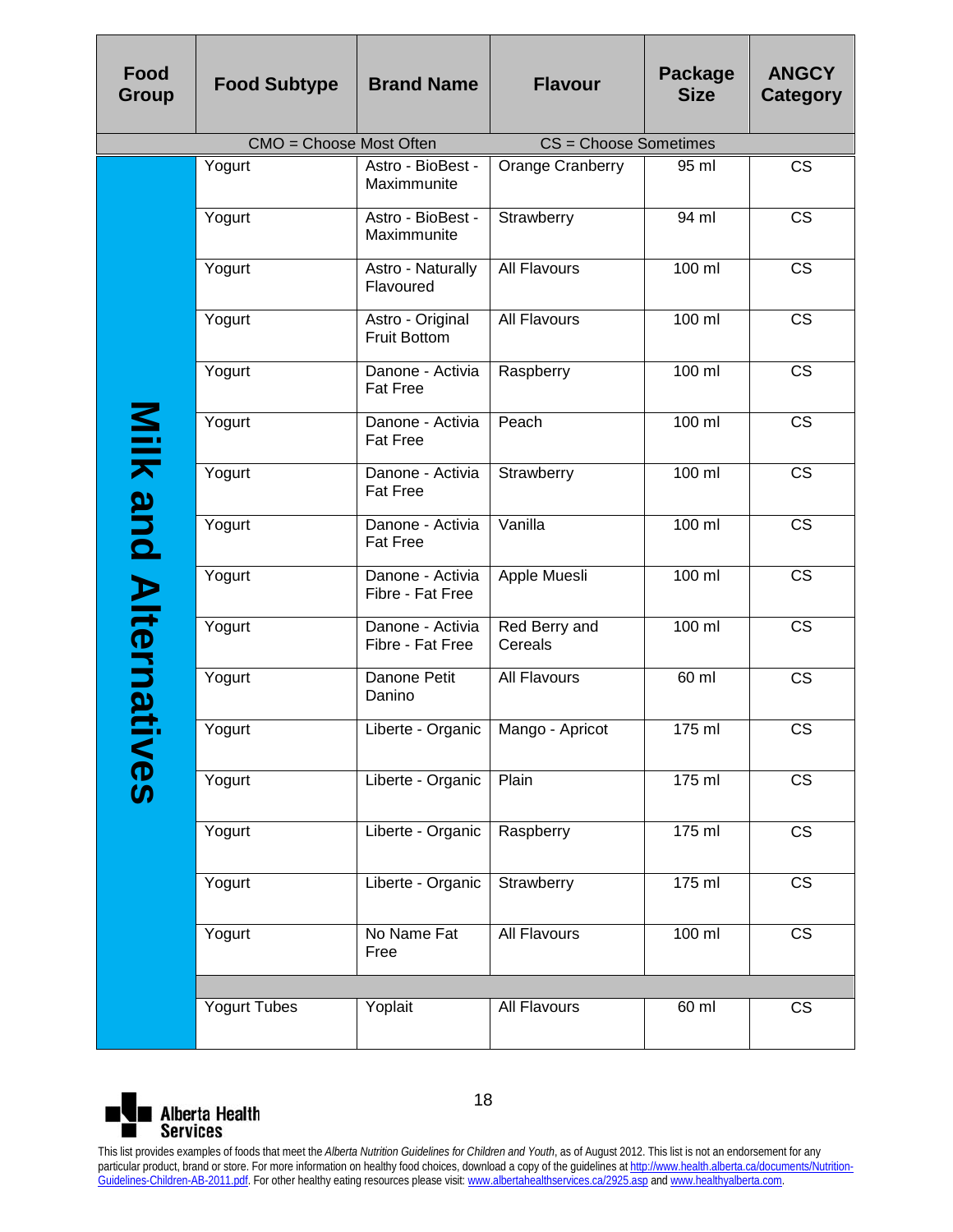| <b>Food</b><br>Group | <b>Food Subtype</b>                                                                                                                                                                                                                                                                                                             | <b>Brand Name</b>                                       | <b>Flavour</b>         | <b>Package</b><br><b>Size</b> | <b>ANGCY</b><br><b>Category</b> |  |  |  |
|----------------------|---------------------------------------------------------------------------------------------------------------------------------------------------------------------------------------------------------------------------------------------------------------------------------------------------------------------------------|---------------------------------------------------------|------------------------|-------------------------------|---------------------------------|--|--|--|
|                      | CMO = Choose Most Often                                                                                                                                                                                                                                                                                                         |                                                         | CS = Choose Sometimes  |                               |                                 |  |  |  |
|                      | <b>Cheese, Hard/Soft from Milk</b>                                                                                                                                                                                                                                                                                              |                                                         |                        |                               |                                 |  |  |  |
|                      | <b>Hard Cheese</b>                                                                                                                                                                                                                                                                                                              | Lucerne - String<br>Cheese                              | Marble Swirl           | 21 <sub>g</sub>               | <b>CMO</b>                      |  |  |  |
|                      | <b>Hard Cheese</b>                                                                                                                                                                                                                                                                                                              | Lucerne - String<br>Cheese                              | Pizza Mozzarella       | 21 <sub>g</sub>               | <b>CMO</b>                      |  |  |  |
|                      | <b>Hard Cheese</b>                                                                                                                                                                                                                                                                                                              | No Name -<br>Stringable                                 | Marble Mozzarella      | 42 g                          | <b>CMO</b>                      |  |  |  |
|                      | <b>Hard Cheese</b>                                                                                                                                                                                                                                                                                                              | Armstrong                                               | <b>Medium Cheddar</b>  | 30 <sub>g</sub>               | <b>CS</b>                       |  |  |  |
|                      | <b>Hard Cheese</b>                                                                                                                                                                                                                                                                                                              | Armstrong                                               | Old Cheddar            | 30 <sub>g</sub>               | <b>CS</b>                       |  |  |  |
| Nilk                 | <b>Hard Cheese</b>                                                                                                                                                                                                                                                                                                              | Armstrong                                               | Marble Cheddar         | 30 <sub>g</sub>               | <b>CS</b>                       |  |  |  |
| and                  | <b>Hard Cheese</b>                                                                                                                                                                                                                                                                                                              | Babybel                                                 | Mini Light Cheese      | 20 <sub>g</sub>               | $\overline{\text{CS}}$          |  |  |  |
|                      | <b>Hard Cheese</b>                                                                                                                                                                                                                                                                                                              | Babybel                                                 | Mini Original          | 20 <sub>g</sub>               | $\overline{\text{CS}}$          |  |  |  |
|                      | <b>Hard Cheese</b>                                                                                                                                                                                                                                                                                                              | Babybel                                                 | Mini Swiss Taste       | 20 <sub>g</sub>               | <b>CS</b>                       |  |  |  |
| <b>Alternat</b>      | <b>Hard Cheese</b>                                                                                                                                                                                                                                                                                                              | <b>Black Diamond-</b><br><b>Portion Pack</b>            | Gouda                  | 21 <sub>g</sub>               | <b>CS</b>                       |  |  |  |
|                      | <b>Hard Cheese</b>                                                                                                                                                                                                                                                                                                              | <b>Black Diamond</b>                                    | Marble                 | 21 <sub>g</sub>               | <b>CS</b>                       |  |  |  |
| <b>IVGS</b>          | <b>Hard Cheese</b>                                                                                                                                                                                                                                                                                                              | Kraft - Amooza<br><b>Twists</b>                         | Mozzarella             | 21 <sub>g</sub>               | <b>CS</b>                       |  |  |  |
|                      | <b>Hard Cheese</b>                                                                                                                                                                                                                                                                                                              | Kraft - Amooza<br>Twists                                | Mozzarella-<br>Cheddar | 21 <sub>g</sub>               | <b>CS</b>                       |  |  |  |
|                      | <b>Hard Cheese</b>                                                                                                                                                                                                                                                                                                              | Kraft - Cracker<br><b>Barrel Cheese</b><br>Snacks Light | Medium Cheddar         | 21 <sub>g</sub>               | <b>CS</b>                       |  |  |  |
|                      | <b>Hard Cheese</b>                                                                                                                                                                                                                                                                                                              | Laughing Cow                                            | <b>Light Cheese</b>    | 33 <sub>g</sub>               | <b>CS</b>                       |  |  |  |
|                      | <b>Hard Cheese</b>                                                                                                                                                                                                                                                                                                              | No Name -<br><b>Cheese Stick</b>                        | Marble                 | 21 <sub>g</sub>               | CS                              |  |  |  |
|                      | <b>Hard Cheese</b>                                                                                                                                                                                                                                                                                                              | Vergeer Kaas                                            | Gouda                  | 20 <sub>g</sub>               | <b>CS</b>                       |  |  |  |
|                      | 19<br><b>Alberta Health</b><br><b>Services</b><br>This list provides examples of foods that meet the Alberta Nutrition Guidelines for Children and Youth, as of August 2012. This list is not an endorsement for any                                                                                                            |                                                         |                        |                               |                                 |  |  |  |
|                      | particular product, brand or store. For more information on healthy food choices, download a copy of the guidelines at http://www.health.alberta.ca/documents/Nutrition-<br>Guidelines-Children-AB-2011.pdf. For other healthy eating resources please visit: www.albertahealthservices.ca/2925.asp and www.healthyalberta.com. |                                                         |                        |                               |                                 |  |  |  |

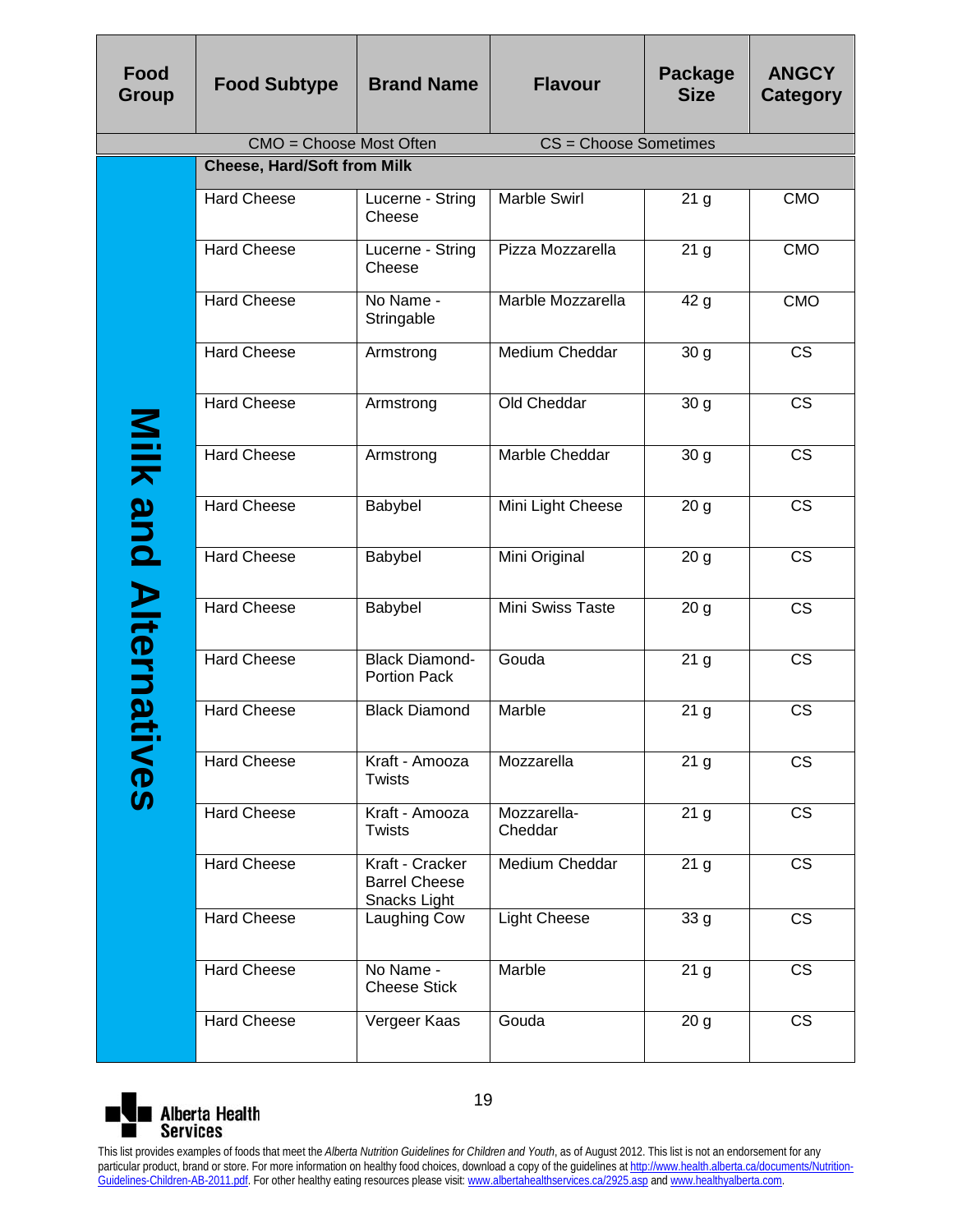| <b>Food</b><br><b>Group</b> | <b>Food Subtype</b>                                                                                                                                                                                                                                                                                                            | <b>Brand Name</b>                                                        | <b>Flavour</b>                                                             | <b>Package</b><br><b>Size</b> | <b>ANGCY</b><br>Category |  |  |  |
|-----------------------------|--------------------------------------------------------------------------------------------------------------------------------------------------------------------------------------------------------------------------------------------------------------------------------------------------------------------------------|--------------------------------------------------------------------------|----------------------------------------------------------------------------|-------------------------------|--------------------------|--|--|--|
|                             | CMO = Choose Most Often                                                                                                                                                                                                                                                                                                        |                                                                          | CS = Choose Sometimes                                                      |                               |                          |  |  |  |
|                             | <b>Fortified Soya Loaf and Slices (like Cheese)</b>                                                                                                                                                                                                                                                                            |                                                                          |                                                                            |                               |                          |  |  |  |
|                             |                                                                                                                                                                                                                                                                                                                                |                                                                          | None of the products reviewed in this category met the CMO or CS criteria. |                               |                          |  |  |  |
|                             | <b>Cottage Cheese</b>                                                                                                                                                                                                                                                                                                          |                                                                          |                                                                            |                               |                          |  |  |  |
| Milk and Alternatives       | <b>Cottage Cheese</b>                                                                                                                                                                                                                                                                                                          | President's<br>Choice - Blue<br>Menu 1% with<br>Probiotics and<br>Inulin | Regular                                                                    | 113g                          | <b>CS</b>                |  |  |  |
|                             | <b>Cottage Cheese</b>                                                                                                                                                                                                                                                                                                          | President's<br>Choice - Blue<br>Menu 1% with<br>Probiotics and<br>Inulin | Strawberry                                                                 | 113g                          | <b>CS</b>                |  |  |  |
|                             | Cottage Cheese                                                                                                                                                                                                                                                                                                                 | President's<br>Choice - Blue<br>Menu 1% with<br>Probiotics and<br>Inulin | Vanilla                                                                    | 113g                          | <b>CS</b>                |  |  |  |
|                             | <b>Pudding from Milk</b>                                                                                                                                                                                                                                                                                                       |                                                                          |                                                                            |                               |                          |  |  |  |
|                             | Pudding                                                                                                                                                                                                                                                                                                                        | Kozy Shack                                                               | <b>Chocolate Pudding</b>                                                   | 113g                          | <b>CS</b>                |  |  |  |
|                             | Pudding                                                                                                                                                                                                                                                                                                                        | Kozy Shack                                                               | <b>Original Rice</b>                                                       | 113g                          | <b>CS</b>                |  |  |  |
|                             |                                                                                                                                                                                                                                                                                                                                |                                                                          |                                                                            |                               |                          |  |  |  |
| <b>Services</b>             | <b>Alberta Health</b><br>This list provides examples of foods that meet the Alberta Nutrition Guidelines for Children and Youth, as of August 2012. This list is not an endorsement for any                                                                                                                                    | 20                                                                       |                                                                            |                               |                          |  |  |  |
|                             | particular product, brand or store. For more information on healthy food choices, download a copy of the guidelines at http://www.health.alberta.ca/documents/Nutrition-<br>Guidelines-Children-AB-2011.pdf. For other healthy eating resources please visit: www.albertahealthservices.ca/2925.asp and www.healthyalberta.com |                                                                          |                                                                            |                               |                          |  |  |  |

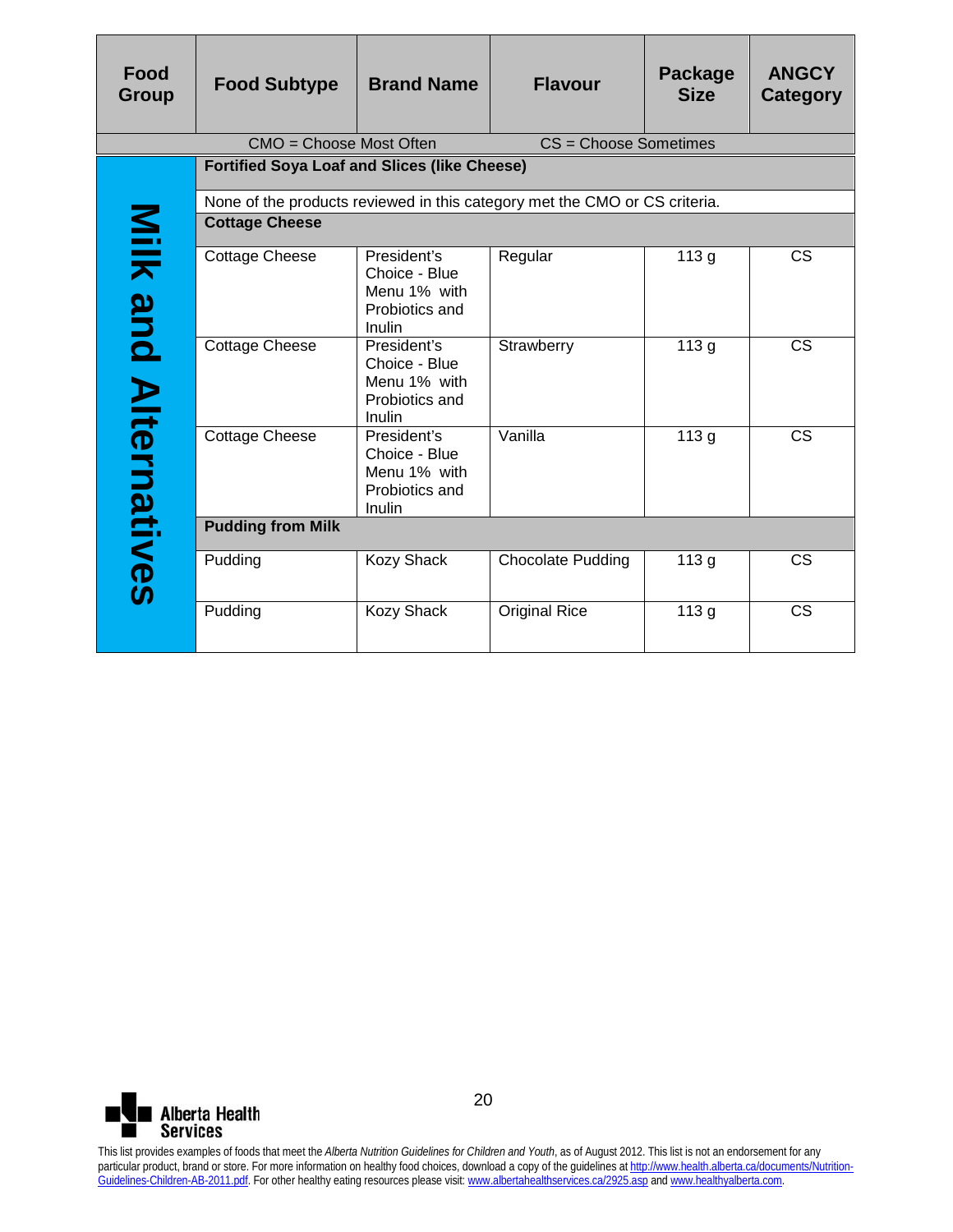| Food<br>Group     | <b>Food Subtype</b>                                                                                                                                                                                                                                                                                                                                                                                                                                                                                   | <b>Brand Name</b>                                          | <b>Flavour</b>                           | <b>Package</b><br><b>Size</b> | <b>ANGCY</b><br><b>Category</b> |
|-------------------|-------------------------------------------------------------------------------------------------------------------------------------------------------------------------------------------------------------------------------------------------------------------------------------------------------------------------------------------------------------------------------------------------------------------------------------------------------------------------------------------------------|------------------------------------------------------------|------------------------------------------|-------------------------------|---------------------------------|
|                   | CMO = Choose Most Often                                                                                                                                                                                                                                                                                                                                                                                                                                                                               |                                                            | CS = Choose Sometimes                    |                               |                                 |
|                   | <b>Meat/Fish/Poultry</b>                                                                                                                                                                                                                                                                                                                                                                                                                                                                              |                                                            |                                          |                               |                                 |
|                   | Fish                                                                                                                                                                                                                                                                                                                                                                                                                                                                                                  | Clover Leaf<br><b>Flaked Light</b><br>Tuna                 | <b>Dill and Lemon</b>                    | 85 g                          | <b>CS</b>                       |
|                   | Fish                                                                                                                                                                                                                                                                                                                                                                                                                                                                                                  | Clover Leaf<br><b>Flaked Light</b><br>Tuna                 | Garlic and Hot<br>Pepper                 | 85 g                          | <b>CS</b>                       |
|                   | Fish                                                                                                                                                                                                                                                                                                                                                                                                                                                                                                  | Clover Leaf<br><b>Flaked Light</b><br>Tuna                 | Lemon and Pepper                         | 85 g                          | $\overline{\text{CS}}$          |
|                   | Fish                                                                                                                                                                                                                                                                                                                                                                                                                                                                                                  | Clover Leaf<br><b>Flaked Light</b><br>Tuna                 | <b>Spicy Peanut Satay</b>                | 85 g                          | $\overline{\text{CS}}$          |
|                   | Fish                                                                                                                                                                                                                                                                                                                                                                                                                                                                                                  | Clover Leaf<br><b>Flaked Light</b><br>Tuna                 | <b>Sundried Tomato</b><br>and Basil      | 85 g                          | <b>CS</b>                       |
|                   | Fish                                                                                                                                                                                                                                                                                                                                                                                                                                                                                                  | <b>Clover Leaf</b><br><b>Flaked Light</b><br>Tuna          | Tomato and Onion                         | 85 g                          | <b>CS</b>                       |
| Meat and Alternat | Fish                                                                                                                                                                                                                                                                                                                                                                                                                                                                                                  | Clover Leaf<br>Tuna Pieces -<br><b>Ripn Ready</b><br>Pouch | Yellowfin                                | 85 g                          | <b>CS</b>                       |
|                   | Fish                                                                                                                                                                                                                                                                                                                                                                                                                                                                                                  | Clover Leaf<br>Solid White<br>Tuna                         | In Veg Broth and<br>Olive Oil (Albacore) | 59 g                          | <b>CS</b>                       |
|                   | Fish                                                                                                                                                                                                                                                                                                                                                                                                                                                                                                  | Clover Leaf<br>Solid White<br>Tuna                         | In Water (Albacore)                      | 59 g                          | <b>CS</b>                       |
|                   | Fish                                                                                                                                                                                                                                                                                                                                                                                                                                                                                                  | Clover Leaf<br>Solid Light Tuna                            | Yellowfin in Olive<br>Oil                | 70 g                          | <b>CS</b>                       |
| <b>NGS</b>        | Fish                                                                                                                                                                                                                                                                                                                                                                                                                                                                                                  | No Name<br><b>Flaked Light</b><br>Tuna                     | Spicy Thai Chili                         | 85 g                          | <b>CS</b>                       |
|                   | Fish                                                                                                                                                                                                                                                                                                                                                                                                                                                                                                  | No Name<br><b>Flaked Light</b><br>Tuna                     | <b>Tomato Basil</b>                      | 85 g                          | $\overline{\text{CS}}$          |
|                   | Fish                                                                                                                                                                                                                                                                                                                                                                                                                                                                                                  | Oceans Solid<br>Light Tuna                                 | <b>Basil Infused Oil</b>                 | 56 g                          | <b>CS</b>                       |
|                   | Fish                                                                                                                                                                                                                                                                                                                                                                                                                                                                                                  | Ocean's Snack<br>'N Lunch Pacific<br>Salmon                | Lemon and Dill                           | 75 g                          | CS                              |
|                   | Fish                                                                                                                                                                                                                                                                                                                                                                                                                                                                                                  | Ocean's Snack<br>'N Lunch Light<br>Tuna                    | <b>Tomato and Onion</b>                  | 85 g                          | <b>CS</b>                       |
|                   |                                                                                                                                                                                                                                                                                                                                                                                                                                                                                                       |                                                            |                                          |                               |                                 |
| <b>Services</b>   | <b>Alberta Health</b>                                                                                                                                                                                                                                                                                                                                                                                                                                                                                 | 21                                                         |                                          |                               |                                 |
|                   | This list provides examples of foods that meet the Alberta Nutrition Guidelines for Children and Youth, as of August 2012. This list is not an endorsement for any<br>particular product, brand or store. For more information on healthy food choices, download a copy of the guidelines at http://www.health.alberta.ca/documents/Nutrition-<br>Guidelines-Children-AB-2011.pdf. For other healthy eating resources please visit: www.albertahealthservices.ca/2925.asp and www.healthyalberta.com. |                                                            |                                          |                               |                                 |

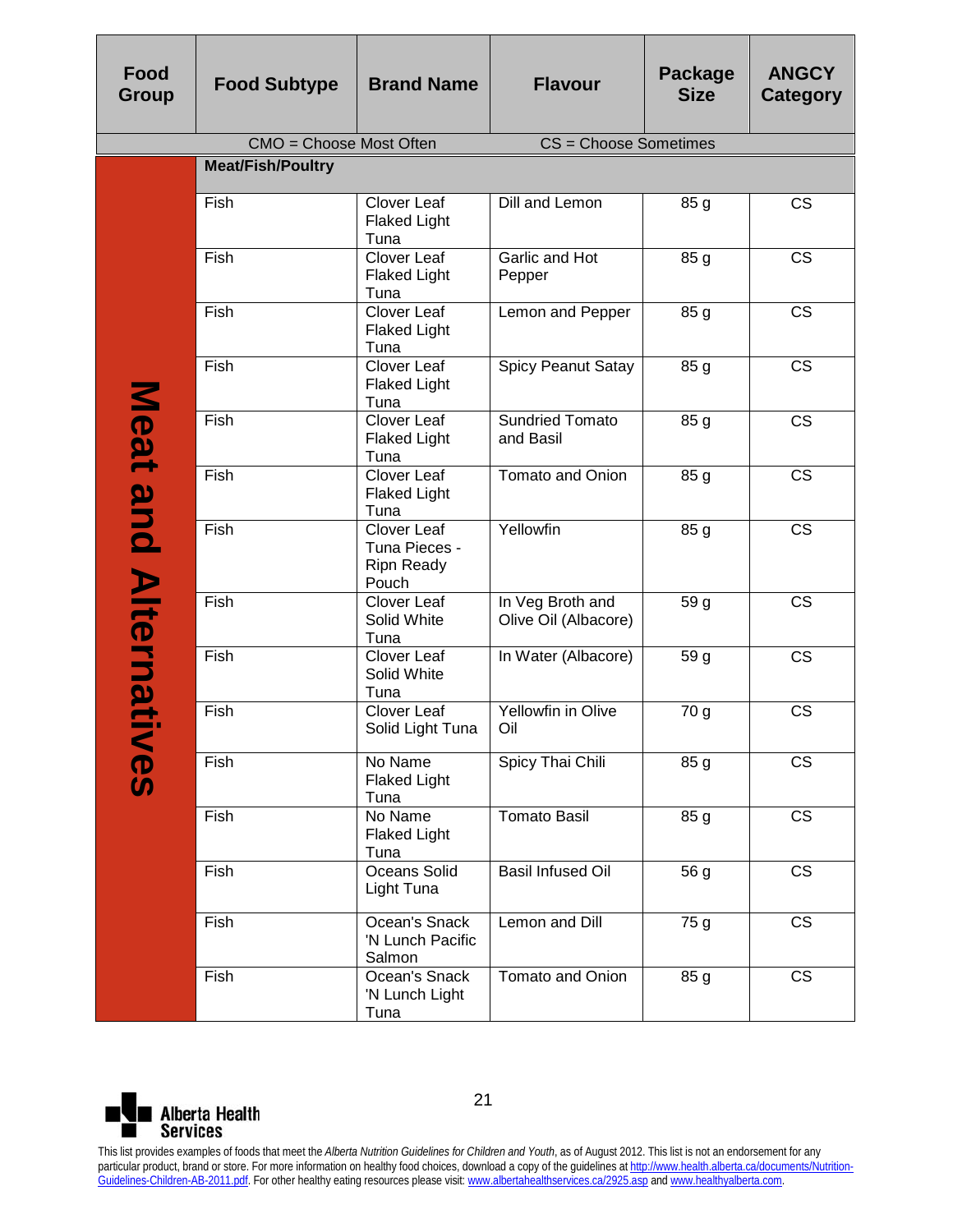| Food<br><b>Group</b> | <b>Food Subtype</b>         | <b>Brand Name</b>                       | <b>Flavour</b>                           | Package<br><b>Size</b> | <b>ANGCY</b><br><b>Category</b> |
|----------------------|-----------------------------|-----------------------------------------|------------------------------------------|------------------------|---------------------------------|
|                      | CMO = Choose Most Often     |                                         | CS = Choose Sometimes                    |                        |                                 |
|                      | Fish                        | Ocean's Snack<br>'N Lunch Light<br>Tuna | <b>Thai Chili</b>                        | 85 g                   | $\overline{\text{CS}}$          |
|                      | Fish                        | Ocean's Snack<br>'N Lunch Light<br>Tuna | Smoked                                   | 85 g                   | <b>CS</b>                       |
|                      | Fish                        | Oceans Snack<br>'N Lunch Light<br>Tuna  | Lime and Jalapeno                        | 85 g                   | <b>CS</b>                       |
|                      | Fish                        | Oceans Snack<br>'N Lunch Light<br>Tuna  | With Mayonnaise<br><b>Style Dressing</b> | 85 g                   | $\overline{\text{CS}}$          |
|                      | Fish                        | Oceans Snack<br>'N Lunch Light<br>Tuna  | Teriyaki                                 | 85 g                   | <b>CS</b>                       |
|                      | <b>Deli/ Luncheon Meats</b> |                                         |                                          |                        |                                 |
|                      | <b>Dried Meat</b>           | <b>Jack Links</b><br>Beef Jerky         | Jalapeno                                 | 35 <sub>g</sub>        | <b>CS</b>                       |
| Meat and             | <b>Dried Meat</b>           | <b>Jack Links</b><br>Beef Jerky         | Original                                 | 35 <sub>g</sub>        | $\overline{\text{CS}}$          |
|                      | <b>Dried Meat</b>           | <b>Jack Links</b><br>Beef Jerky         | Peppered                                 | 35 <sub>g</sub>        | $\overline{\text{cs}}$          |
|                      | <b>Dried Meat</b>           | <b>Jack Links</b><br>Beef Jerky         | Sweet Hot                                | 35 g                   | <b>CS</b>                       |
|                      | <b>Dried Meat</b>           | <b>Jack Links</b><br>Beef Jerky         | Teriyaki                                 | 35g                    | $\overline{\text{CS}}$          |
| <b>Alternat</b>      | <b>Dried Meat</b>           | Oh Boy!<br>Oberto Beef<br>Jerky         | <b>Hickory Smoked</b>                    | 28 <sub>g</sub>        | $\overline{\text{CS}}$          |
|                      | <b>Dried Meat</b>           | Oh Boy!<br>Oberto Beef<br>Jerky         | Original                                 | 28 g                   | <b>CS</b>                       |
| SON                  | <b>Dried Meat</b>           | Oh Boy!<br>Oberto Beef<br>Jerky         | Steakhouse                               | 28 g                   | $\overline{\text{CS}}$          |
|                      | <b>Alternatives</b>         |                                         |                                          |                        |                                 |
|                      | <b>Nuts and Seeds</b>       | <b>Blue Diamond</b><br>Almonds          | <b>Whole Natural</b>                     | 18 g                   | <b>CMO</b>                      |
|                      | <b>Nuts and Seeds</b>       | <b>Blue Diamond</b><br>Almonds          | <b>Lightly Salted</b>                    | 17 <sub>g</sub>        | $\overline{\text{CS}}$          |
|                      |                             |                                         |                                          |                        |                                 |
|                      | Eggs                        | Burnbrae<br>Naturegg<br>Omega 3         | Hard Boiled and<br>Peeled Eggs           | 88 g                   | <b>CMO</b>                      |

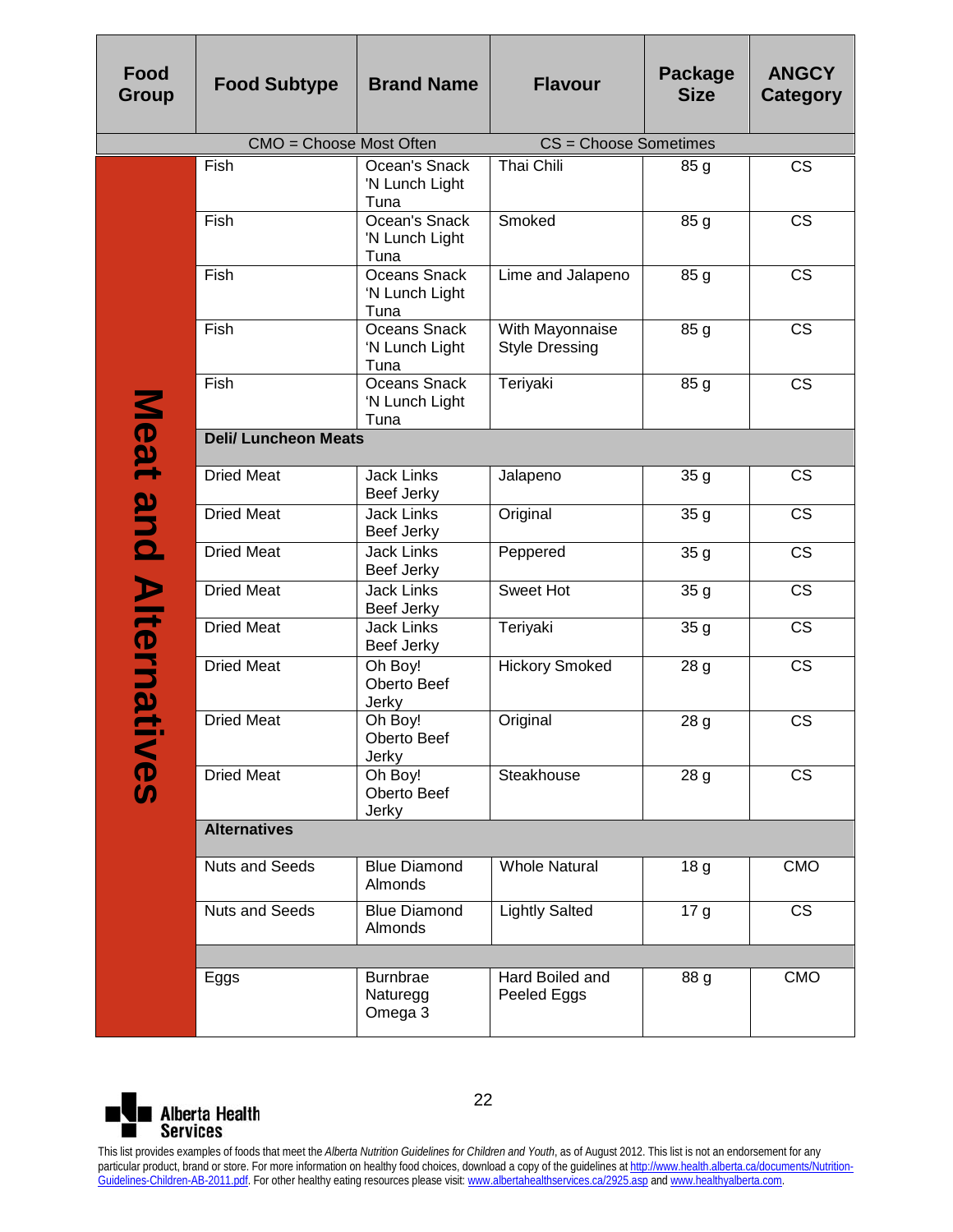| <b>Food</b><br>Group | <b>Food Subtype</b>                                                                                                                                                                                                                                                                                                                                                                                                                                                                                   | <b>Brand Name</b>                             | <b>Flavour</b>                                                             | Package<br><b>Size</b> | <b>ANGCY</b><br>Category |  |  |  |  |
|----------------------|-------------------------------------------------------------------------------------------------------------------------------------------------------------------------------------------------------------------------------------------------------------------------------------------------------------------------------------------------------------------------------------------------------------------------------------------------------------------------------------------------------|-----------------------------------------------|----------------------------------------------------------------------------|------------------------|--------------------------|--|--|--|--|
|                      | CMO = Choose Most Often                                                                                                                                                                                                                                                                                                                                                                                                                                                                               |                                               | CS = Choose Sometimes                                                      |                        |                          |  |  |  |  |
|                      | Vegetarian Based Snack Bar: Calories 100 - 199                                                                                                                                                                                                                                                                                                                                                                                                                                                        |                                               |                                                                            |                        |                          |  |  |  |  |
|                      | Snack Bar                                                                                                                                                                                                                                                                                                                                                                                                                                                                                             | Luna                                          | Chocolate<br><b>Peppermint Stick</b>                                       | 48 g                   | <b>CS</b>                |  |  |  |  |
|                      | Snack Bar                                                                                                                                                                                                                                                                                                                                                                                                                                                                                             | Luna                                          | <b>Nuts Over</b><br>Chocolate                                              | 48 g                   | <b>CS</b>                |  |  |  |  |
|                      | Snack Bar                                                                                                                                                                                                                                                                                                                                                                                                                                                                                             | <b>Taste of Nature</b><br>Organic Food<br>Bar | California Almond<br>Valley                                                | 40 <sub>q</sub>        | <b>CS</b>                |  |  |  |  |
|                      | Snack Bar                                                                                                                                                                                                                                                                                                                                                                                                                                                                                             | <b>Taste of Nature</b><br>Organic Food<br>Bar | Quebec Cranberry<br>Carnival                                               | 40g                    | <b>CS</b>                |  |  |  |  |
|                      | Snack Bar                                                                                                                                                                                                                                                                                                                                                                                                                                                                                             | <b>Taste of Nature</b><br><b>Exotics</b>      | Mediterranean<br>Pistachio Passion                                         | 40 <sub>q</sub>        | <b>CS</b>                |  |  |  |  |
|                      | Snack Bar                                                                                                                                                                                                                                                                                                                                                                                                                                                                                             | Vel's                                         | Deluxe Flax<br><b>Cranberry Bar</b>                                        | 40 g                   | $\overline{\text{CS}}$   |  |  |  |  |
|                      | Vegetarian Based Snack Bar: Calories 200 - 299                                                                                                                                                                                                                                                                                                                                                                                                                                                        |                                               |                                                                            |                        |                          |  |  |  |  |
| Mixed                | Snack Bar                                                                                                                                                                                                                                                                                                                                                                                                                                                                                             | <b>Bounce Energy</b><br>Ball                  | <b>Almond Protein Hit</b>                                                  | 49 g                   | <b>CS</b>                |  |  |  |  |
|                      | Snack Bar                                                                                                                                                                                                                                                                                                                                                                                                                                                                                             | <b>Bounce Energy</b><br>Ball                  | Peanut Protein<br>Blast                                                    | 49 g                   | <b>CS</b>                |  |  |  |  |
| Dishe                | Snack Bar                                                                                                                                                                                                                                                                                                                                                                                                                                                                                             | Larabar                                       | Cashew                                                                     | 48 g                   | <b>CS</b>                |  |  |  |  |
| M                    | Snack Bar                                                                                                                                                                                                                                                                                                                                                                                                                                                                                             | Larabar                                       | Peanut Butter<br><b>Chocolate Chip</b>                                     | 45 g                   | <b>CS</b>                |  |  |  |  |
|                      | Trail Mix: Calories ≤ 200                                                                                                                                                                                                                                                                                                                                                                                                                                                                             |                                               |                                                                            |                        |                          |  |  |  |  |
|                      |                                                                                                                                                                                                                                                                                                                                                                                                                                                                                                       |                                               | None of the products reviewed in this category met the CMO or CS criteria. |                        |                          |  |  |  |  |
|                      | Meat/Fish/Poultry Based: Calories 100 - 199                                                                                                                                                                                                                                                                                                                                                                                                                                                           |                                               |                                                                            |                        |                          |  |  |  |  |
|                      | Fish/ Crackers                                                                                                                                                                                                                                                                                                                                                                                                                                                                                        | Clover Leaf<br>Tuna snack kit                 | Classic                                                                    | 90 <sub>g</sub>        | <b>CS</b>                |  |  |  |  |
|                      | Fish/ Crackers                                                                                                                                                                                                                                                                                                                                                                                                                                                                                        | Ocean's<br>SnacKit                            | Light Tuna                                                                 | 103 <sub>g</sub>       | <b>CS</b>                |  |  |  |  |
|                      | Fish/ Crackers                                                                                                                                                                                                                                                                                                                                                                                                                                                                                        | Ocean's<br>SnacKit                            | Onion and Celery<br>Tuna                                                   | 103 <sub>g</sub>       | <b>CS</b>                |  |  |  |  |
|                      |                                                                                                                                                                                                                                                                                                                                                                                                                                                                                                       |                                               |                                                                            |                        |                          |  |  |  |  |
|                      | Frozen Entrée                                                                                                                                                                                                                                                                                                                                                                                                                                                                                         | Michelina's<br>Lean Gourmet                   | <b>Chicken Stir-Fry</b>                                                    | 227g                   | <b>CS</b>                |  |  |  |  |
|                      | <b>Alberta Health</b>                                                                                                                                                                                                                                                                                                                                                                                                                                                                                 | 23                                            |                                                                            |                        |                          |  |  |  |  |
| Services             | This list provides examples of foods that meet the Alberta Nutrition Guidelines for Children and Youth, as of August 2012. This list is not an endorsement for any<br>particular product, brand or store. For more information on healthy food choices, download a copy of the guidelines at http://www.health.alberta.ca/documents/Nutrition-<br>Guidelines-Children-AB-2011.pdf. For other healthy eating resources please visit: www.albertahealthservices.ca/2925.asp and www.healthyalberta.com. |                                               |                                                                            |                        |                          |  |  |  |  |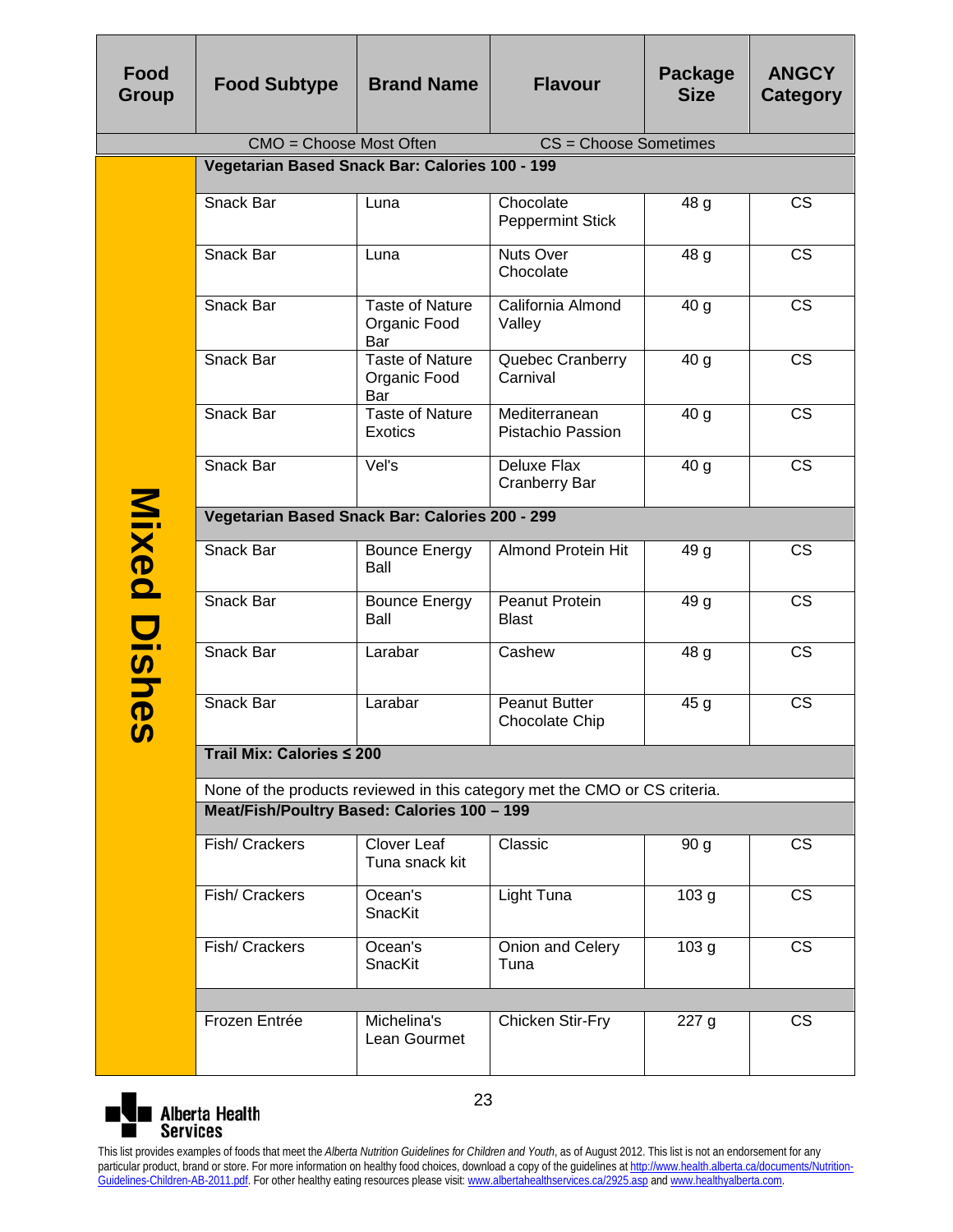| Food<br>Group                                   | <b>Food Subtype</b>                                                                                                                                                                                                                                                                                                                            | <b>Brand Name</b>                                   | <b>Flavour</b>                                       | Package<br><b>Size</b> | <b>ANGCY</b><br>Category |  |
|-------------------------------------------------|------------------------------------------------------------------------------------------------------------------------------------------------------------------------------------------------------------------------------------------------------------------------------------------------------------------------------------------------|-----------------------------------------------------|------------------------------------------------------|------------------------|--------------------------|--|
|                                                 | CMO = Choose Most Often                                                                                                                                                                                                                                                                                                                        |                                                     | CS = Choose Sometimes                                |                        |                          |  |
|                                                 | Frozen Entrée                                                                                                                                                                                                                                                                                                                                  | Michelina's<br><b>Real Gourmet</b>                  | Classic Chicken                                      | 285 <sub>g</sub>       | <b>CMO</b>               |  |
|                                                 | Frozen Entrée                                                                                                                                                                                                                                                                                                                                  | No Name<br>Taquitos                                 | Beef and Cheese                                      | 63 g                   | <b>CS</b>                |  |
|                                                 | Meat/Fish/Poultry Based: Calories 200 - 299                                                                                                                                                                                                                                                                                                    |                                                     |                                                      |                        |                          |  |
|                                                 | Fish/ Crackers                                                                                                                                                                                                                                                                                                                                 | Clover Leaf<br>Tuna Salad Kit                       | Spicy Thai Chili                                     | 90 g                   | <b>CS</b>                |  |
|                                                 | Fish/ Crackers                                                                                                                                                                                                                                                                                                                                 | <b>Gold Seal</b><br><b>Tuna Snacks</b>              | Spicy Thai Sweet<br>Chili                            | 103 <sub>g</sub>       | $\overline{\text{CS}}$   |  |
|                                                 |                                                                                                                                                                                                                                                                                                                                                |                                                     |                                                      |                        |                          |  |
|                                                 | Entrée                                                                                                                                                                                                                                                                                                                                         | Chef Boyardee<br>Mini                               | Spaghetti Rings<br>and Meatballs                     | 212g                   | <b>CS</b>                |  |
|                                                 | Entrée                                                                                                                                                                                                                                                                                                                                         | Schneider's<br>Lunchmate                            | Mini Burgers                                         | 109 <sub>g</sub>       | <b>CS</b>                |  |
|                                                 |                                                                                                                                                                                                                                                                                                                                                |                                                     |                                                      |                        |                          |  |
| Mixed                                           | Frozen Entrée                                                                                                                                                                                                                                                                                                                                  | Michelina's<br><b>Real Gourmet</b>                  | Beef Bourguignon                                     | 285g                   | <b>CMO</b>               |  |
|                                                 | Frozen Entrée                                                                                                                                                                                                                                                                                                                                  | Co-op Gold<br><b>Burrito</b>                        | Beef and Bean                                        | 100 <sub>g</sub>       | $\overline{\text{CS}}$   |  |
| Dis                                             | Frozen Entrée                                                                                                                                                                                                                                                                                                                                  | Co-op Gold<br><b>Burrito</b>                        | Red Hot                                              | 100 <sub>g</sub>       | <b>CS</b>                |  |
| $\overline{\phantom{0}}$<br>$\boldsymbol{\Phi}$ | Frozen Entrée                                                                                                                                                                                                                                                                                                                                  | <b>Eating Right</b>                                 | <b>Butter Chicken</b>                                | 255g                   | <b>CS</b>                |  |
| M                                               | Frozen Entrée                                                                                                                                                                                                                                                                                                                                  | <b>Eating Right</b>                                 | Chicken with<br>Vegetables                           | 285 g                  | <b>CS</b>                |  |
|                                                 | Frozen Entrée                                                                                                                                                                                                                                                                                                                                  | <b>Eating Right</b>                                 | Sweet and Sour<br>Chicken                            | 250 <sub>g</sub>       | <b>CS</b>                |  |
|                                                 | Frozen Entrée                                                                                                                                                                                                                                                                                                                                  | <b>Eating Right</b>                                 | <b>Whole Grain Rotini</b><br>Alfredo with<br>Chicken | 255g                   | $\overline{\text{CS}}$   |  |
|                                                 | Frozen Entrée                                                                                                                                                                                                                                                                                                                                  | <b>Healthy Choice</b><br>Gourmet<br><b>Steamers</b> | <b>Beef Merlot</b>                                   | 283 g                  | <b>CS</b>                |  |
|                                                 | Frozen Entrée                                                                                                                                                                                                                                                                                                                                  | <b>Healthy Choice</b><br>Gourmet<br><b>Steamers</b> | <b>Beef Teriyaki</b>                                 | 283 g                  | $\overline{\text{CS}}$   |  |
|                                                 | Frozen Entrée                                                                                                                                                                                                                                                                                                                                  | <b>Healthy Choice</b><br>Gourmet<br><b>Steamers</b> | Cajun Chicken and<br>Shrimp                          | 295 g                  | $\overline{\text{CS}}$   |  |
| 24<br><b>Alberta Health</b>                     |                                                                                                                                                                                                                                                                                                                                                |                                                     |                                                      |                        |                          |  |
| <b>Services</b>                                 | This list provides examples of foods that meet the Alberta Nutrition Guidelines for Children and Youth, as of August 2012. This list is not an endorsement for any<br>particular product, brand or store. For more information on healthy food choices, download a copy of the guidelines at http://www.health.alberta.ca/documents/Nutrition- |                                                     |                                                      |                        |                          |  |
|                                                 | Guidelines-Children-AB-2011.pdf. For other healthy eating resources please visit: www.albertahealthservices.ca/2925.asp and www.healthyalberta.com.                                                                                                                                                                                            |                                                     |                                                      |                        |                          |  |

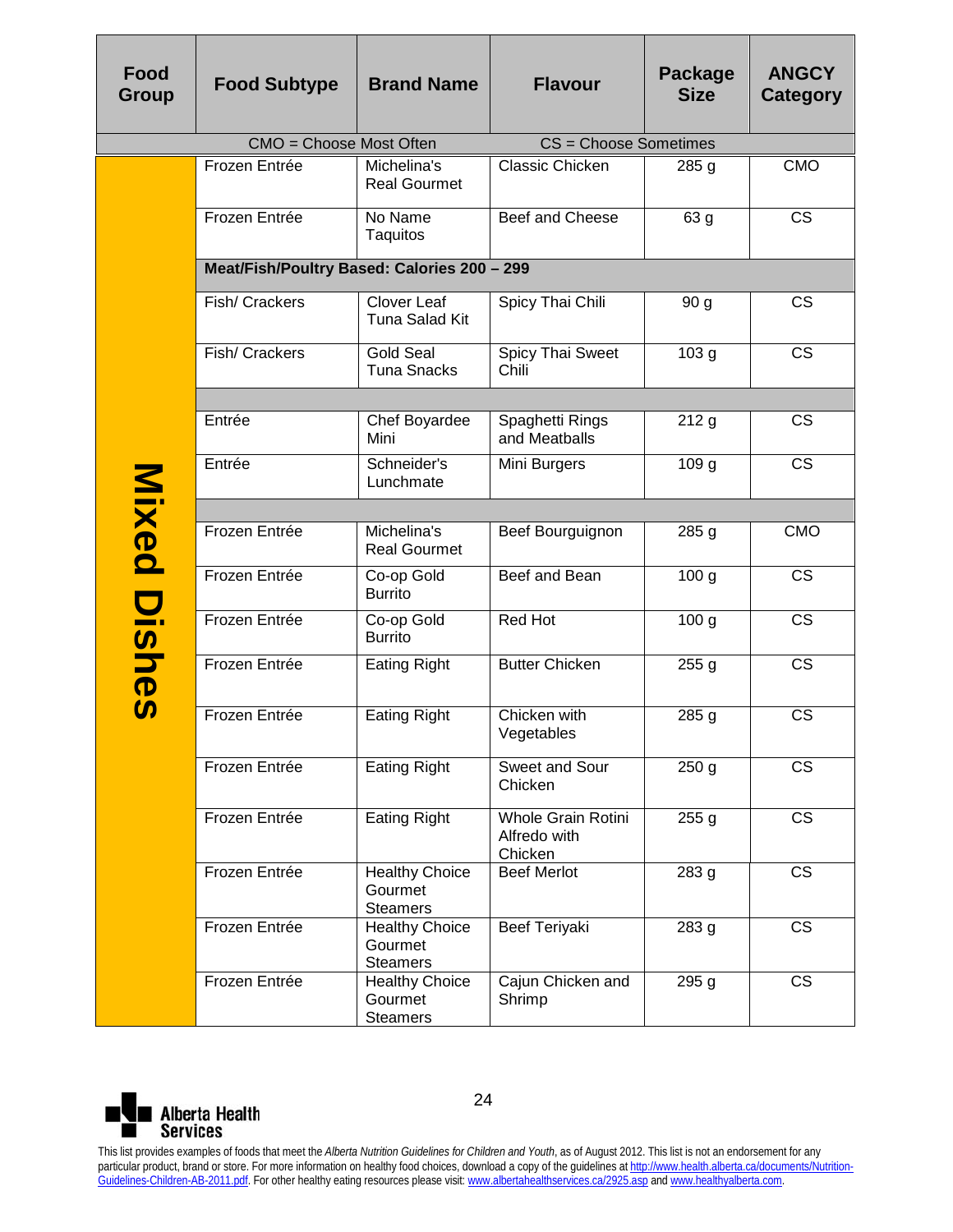| Food<br>Group            | <b>Food Subtype</b>                                                                                                                                                                                                                                                                                                                                                                                                                                                                                   | <b>Brand Name</b>                                   | <b>Flavour</b>                                                 | Package<br><b>Size</b> | <b>ANGCY</b><br>Category |  |  |
|--------------------------|-------------------------------------------------------------------------------------------------------------------------------------------------------------------------------------------------------------------------------------------------------------------------------------------------------------------------------------------------------------------------------------------------------------------------------------------------------------------------------------------------------|-----------------------------------------------------|----------------------------------------------------------------|------------------------|--------------------------|--|--|
|                          | CMO = Choose Most Often                                                                                                                                                                                                                                                                                                                                                                                                                                                                               |                                                     | CS = Choose Sometimes                                          |                        |                          |  |  |
|                          | Frozen Entrée                                                                                                                                                                                                                                                                                                                                                                                                                                                                                         | <b>Healthy Choice</b><br>Gourmet<br><b>Steamers</b> | <b>Grilled Basil</b><br>Chicken                                | 301 g                  | <b>CS</b>                |  |  |
|                          | Frozen Entrée                                                                                                                                                                                                                                                                                                                                                                                                                                                                                         | <b>Healthy Choice</b><br>Gourmet<br><b>Steamers</b> | <b>Grilled Chicken</b><br>Marinara                             | 283 g                  | $\overline{\text{CS}}$   |  |  |
|                          | Frozen Entrée                                                                                                                                                                                                                                                                                                                                                                                                                                                                                         | <b>Healthy Choice</b><br>Gourmet<br><b>Steamers</b> | <b>Grilled Chicken Red</b><br>Pepper Alfredo                   | 292 g                  | <b>CS</b>                |  |  |
|                          | Frozen Entrée                                                                                                                                                                                                                                                                                                                                                                                                                                                                                         | <b>Healthy Choice</b><br>Gourmet<br><b>Steamers</b> | Lemon Garlic<br>Chicken and<br>Shrimp                          | 283 g                  | <b>CS</b>                |  |  |
|                          | Frozen Entrée                                                                                                                                                                                                                                                                                                                                                                                                                                                                                         | <b>Healthy Choice</b><br>Gourmet<br><b>Steamers</b> | Mediterranean<br><b>Grilled Chicken</b>                        | 283 g                  | <b>CS</b>                |  |  |
|                          | Frozen Entrée                                                                                                                                                                                                                                                                                                                                                                                                                                                                                         | <b>Healthy Choice</b><br>Gourmet<br><b>Steamers</b> | Ravioli and Chicken<br>Florentine                              | 283 g                  | <b>CS</b>                |  |  |
| Mixed                    | Frozen Entrée                                                                                                                                                                                                                                                                                                                                                                                                                                                                                         | <b>Healthy Choice</b><br>Gourmet<br><b>Steamers</b> | Thai Curry Chicken                                             | 283 g                  | <b>CS</b>                |  |  |
|                          | Frozen Entrée                                                                                                                                                                                                                                                                                                                                                                                                                                                                                         | Lean Cuisine<br>Selections                          | Chicken<br>Parmigiana                                          | 268 g                  | $\overline{\text{CS}}$   |  |  |
| Dis                      | Frozen Entrée                                                                                                                                                                                                                                                                                                                                                                                                                                                                                         | Lean Cuisine<br>Selections                          | Ginger Beef Stir fry                                           | 230 <sub>g</sub>       | <b>CS</b>                |  |  |
| $\overline{\mathbf{z}}$  | Frozen Entrée                                                                                                                                                                                                                                                                                                                                                                                                                                                                                         | Lean Cuisine<br>Selections                          | <b>Glazed Chicken</b><br>whole Grain<br><b>Cranberry Pilaf</b> | 225g                   | $\overline{\text{CS}}$   |  |  |
| $\boldsymbol{\Phi}$<br>M | Frozen Entrée                                                                                                                                                                                                                                                                                                                                                                                                                                                                                         | Lean Cuisine<br>Selections                          | Sweet and Sour<br>Chicken                                      | 238 g                  | <b>CS</b>                |  |  |
|                          | Frozen Entrée                                                                                                                                                                                                                                                                                                                                                                                                                                                                                         | Lean Cuisine<br>Spa                                 | Mango Curry<br>Chicken                                         | 248 g                  | <b>CS</b>                |  |  |
|                          | Frozen Entrée                                                                                                                                                                                                                                                                                                                                                                                                                                                                                         | Lean Cuisine<br>Spa                                 | Shrimp Alfredo                                                 | 283 g                  | <b>CS</b>                |  |  |
|                          | Frozen Entrée                                                                                                                                                                                                                                                                                                                                                                                                                                                                                         | Lean Cuisine<br>Spa                                 | Thai Chicken                                                   | 265 g                  | $\overline{\text{CS}}$   |  |  |
|                          | Frozen Entrée                                                                                                                                                                                                                                                                                                                                                                                                                                                                                         | Michelina's<br><b>Flatbreads</b>                    | <b>Chicken Club</b>                                            | 142g                   | $\overline{\text{CS}}$   |  |  |
|                          | Frozen Entrée                                                                                                                                                                                                                                                                                                                                                                                                                                                                                         | Michelina's                                         | Lasagna with Meat<br>Sauce                                     | 255g                   | <b>CS</b>                |  |  |
|                          | Frozen Entrée                                                                                                                                                                                                                                                                                                                                                                                                                                                                                         | Michelina's<br><b>Real Gourmet</b>                  | 5 Cheese Chicken<br>Ziti                                       | 300 <sub>g</sub>       | <b>CS</b>                |  |  |
|                          | 25<br><b>Alberta Health</b><br><b>Services</b>                                                                                                                                                                                                                                                                                                                                                                                                                                                        |                                                     |                                                                |                        |                          |  |  |
|                          | This list provides examples of foods that meet the Alberta Nutrition Guidelines for Children and Youth, as of August 2012. This list is not an endorsement for any<br>particular product, brand or store. For more information on healthy food choices, download a copy of the guidelines at http://www.health.alberta.ca/documents/Nutrition-<br>Guidelines-Children-AB-2011.pdf. For other healthy eating resources please visit: www.albertahealthservices.ca/2925.asp and www.healthyalberta.com. |                                                     |                                                                |                        |                          |  |  |

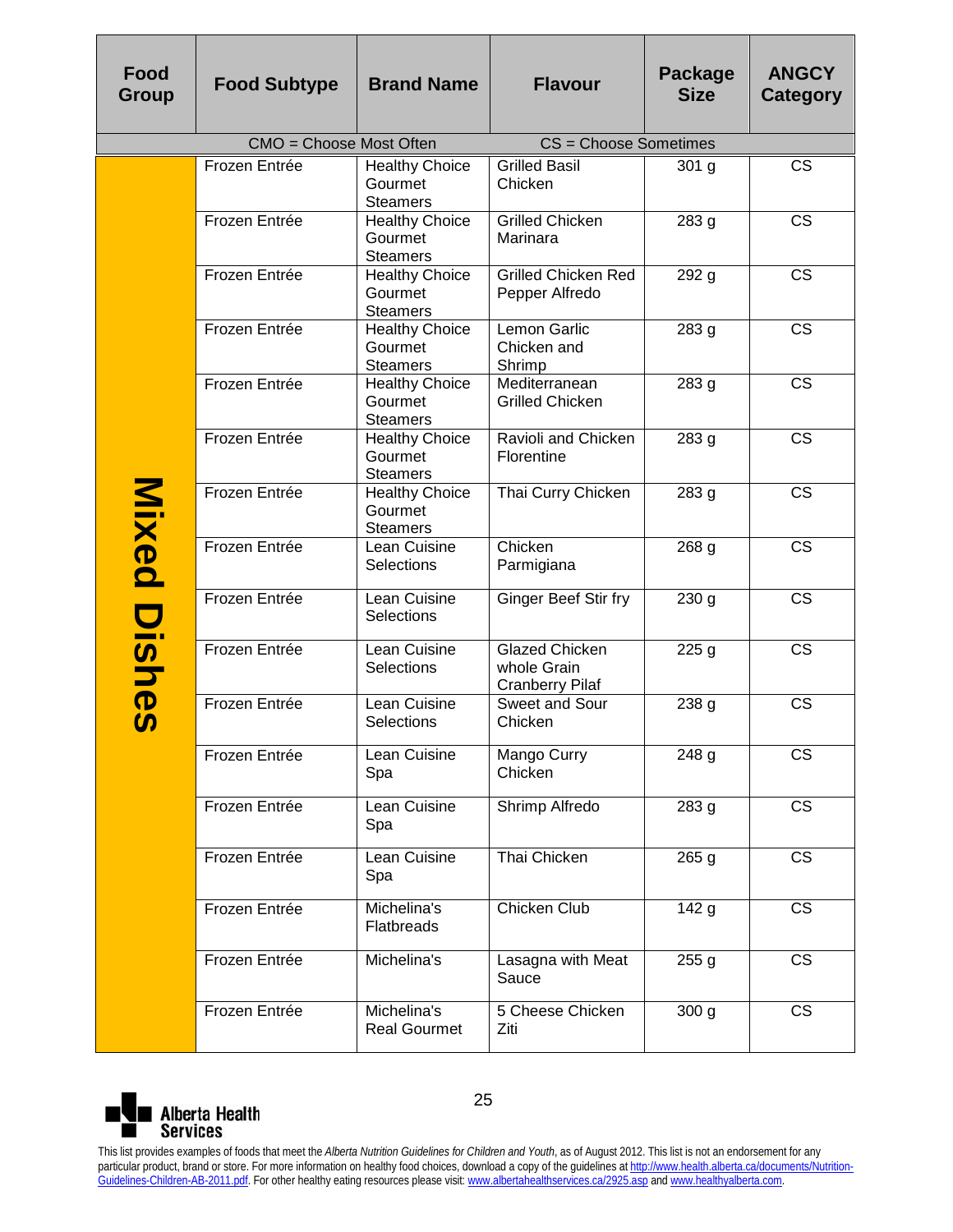| Food<br>Group                                                                | <b>Food Subtype</b>                                                                                                                                                                                                                                                                                                                                                                                                                                                                                   | <b>Brand Name</b>                                            | <b>Flavour</b>                                       | <b>Package</b><br><b>Size</b> | <b>ANGCY</b><br><b>Category</b> |  |
|------------------------------------------------------------------------------|-------------------------------------------------------------------------------------------------------------------------------------------------------------------------------------------------------------------------------------------------------------------------------------------------------------------------------------------------------------------------------------------------------------------------------------------------------------------------------------------------------|--------------------------------------------------------------|------------------------------------------------------|-------------------------------|---------------------------------|--|
|                                                                              | CMO = Choose Most Often                                                                                                                                                                                                                                                                                                                                                                                                                                                                               |                                                              | CS = Choose Sometimes                                |                               |                                 |  |
|                                                                              | Frozen Entrée                                                                                                                                                                                                                                                                                                                                                                                                                                                                                         | Michelina's<br><b>Real Gourmet</b>                           | <b>Chicken Penne</b><br>Toscana                      | 300 <sub>g</sub>              | <b>CS</b>                       |  |
|                                                                              | Frozen Entrée                                                                                                                                                                                                                                                                                                                                                                                                                                                                                         | Michelina's<br><b>Real Gourmet</b>                           | Chicken Teriyaki                                     | 285 <sub>g</sub>              | <b>CS</b>                       |  |
|                                                                              | Frozen Entrée                                                                                                                                                                                                                                                                                                                                                                                                                                                                                         | Michelina's<br><b>Real Gourmet</b>                           | Sesame Glazed<br>Chicken                             | 285 g                         | <b>CS</b>                       |  |
|                                                                              | Frozen Entrée                                                                                                                                                                                                                                                                                                                                                                                                                                                                                         | No Name                                                      | Chicken Penne                                        | 215g                          | <b>CS</b>                       |  |
|                                                                              | Frozen Entrée                                                                                                                                                                                                                                                                                                                                                                                                                                                                                         | No Name                                                      | Lasagna with Meat<br>Sauce                           | 215g                          | <b>CS</b>                       |  |
|                                                                              | Frozen Entrée                                                                                                                                                                                                                                                                                                                                                                                                                                                                                         | No Name                                                      | Spaghetti<br>Bolognese                               | 215g                          | $\overline{\text{CS}}$          |  |
| Mixed<br>Dish<br>$\overline{\mathbf{D}}$<br>$\boldsymbol{\boldsymbol{\eta}}$ | Frozen Entrée                                                                                                                                                                                                                                                                                                                                                                                                                                                                                         | No Name<br><b>Club Pack</b><br><b>Baked Pizza</b><br>Pouches | <b>Deluxe</b>                                        | 100 <sub>g</sub>              | <b>CS</b>                       |  |
|                                                                              | Frozen Entrée                                                                                                                                                                                                                                                                                                                                                                                                                                                                                         | President's<br>Choice<br><b>Blue Menu</b>                    | Chicken Bangkok                                      | 280 g                         | <b>CS</b>                       |  |
|                                                                              | Frozen Entrée                                                                                                                                                                                                                                                                                                                                                                                                                                                                                         | President's<br>Choice<br><b>Blue Menu</b>                    | <b>Chicken Cacciatore</b>                            | 280 <sub>g</sub>              | <b>CS</b>                       |  |
|                                                                              | Frozen Entrée                                                                                                                                                                                                                                                                                                                                                                                                                                                                                         | President's<br>Choice<br><b>Blue Menu</b>                    | Chicken Szechwan                                     | 225g                          | <b>CS</b>                       |  |
|                                                                              | Frozen Entrée                                                                                                                                                                                                                                                                                                                                                                                                                                                                                         | President's<br>Choice<br><b>Blue Menu</b>                    | Chicken Tikka<br>Masala 50% Less<br>Fat              | 262 g                         | $\overline{\text{CS}}$          |  |
|                                                                              | Frozen Entrée                                                                                                                                                                                                                                                                                                                                                                                                                                                                                         | President's<br>Choice<br><b>Blue Menu</b>                    | Herbed Chicken<br>with Barley Risotto                | 290 g                         | CS                              |  |
|                                                                              | Frozen Entrée                                                                                                                                                                                                                                                                                                                                                                                                                                                                                         | Reser's Fine<br>Foods Baja<br>Café Burritos                  | Chicken and Bean                                     | 113 <sub>g</sub>              | <b>CS</b>                       |  |
|                                                                              | Frozen Entrée                                                                                                                                                                                                                                                                                                                                                                                                                                                                                         | Safeway<br><b>Pizza Packets</b>                              | Deluxe                                               | 100 <sub>g</sub>              | <b>CS</b>                       |  |
|                                                                              | Frozen Entrée                                                                                                                                                                                                                                                                                                                                                                                                                                                                                         | Stouffer's                                                   | <b>BBQ Chicken with</b><br>Seasoned Potato<br>Wedges | 250 <sub>g</sub>              | <b>CS</b>                       |  |
|                                                                              | Frozen Entrée                                                                                                                                                                                                                                                                                                                                                                                                                                                                                         | Stouffer's<br><b>Bistro Sliders</b>                          | Cheeseburger                                         | 127 <sub>g</sub>              | <b>CS</b>                       |  |
| 26<br><b>Alberta Health</b>                                                  |                                                                                                                                                                                                                                                                                                                                                                                                                                                                                                       |                                                              |                                                      |                               |                                 |  |
| <b>Services</b>                                                              | This list provides examples of foods that meet the Alberta Nutrition Guidelines for Children and Youth, as of August 2012. This list is not an endorsement for any<br>particular product, brand or store. For more information on healthy food choices, download a copy of the guidelines at http://www.health.alberta.ca/documents/Nutrition-<br>Guidelines-Children-AB-2011.pdf. For other healthy eating resources please visit: www.albertahealthservices.ca/2925.asp and www.healthyalberta.com. |                                                              |                                                      |                               |                                 |  |

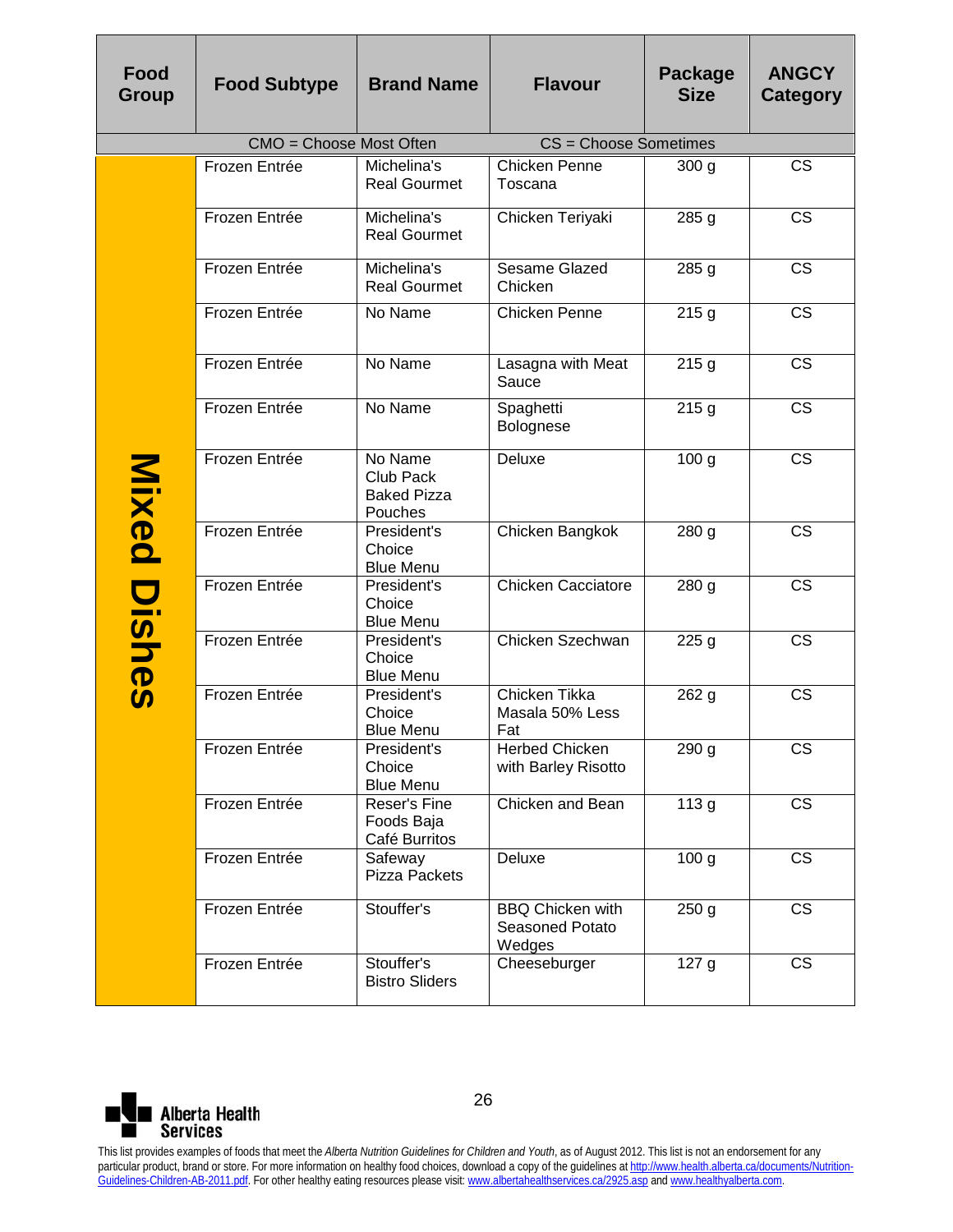| Food<br>Group                                                                                                          | <b>Food Subtype</b>                                                                                                                                                                                                                                                                                                             | <b>Brand Name</b>                                   | <b>Flavour</b>                                                            | Package<br><b>Size</b> | <b>ANGCY</b><br>Category |  |  |
|------------------------------------------------------------------------------------------------------------------------|---------------------------------------------------------------------------------------------------------------------------------------------------------------------------------------------------------------------------------------------------------------------------------------------------------------------------------|-----------------------------------------------------|---------------------------------------------------------------------------|------------------------|--------------------------|--|--|
|                                                                                                                        | CMO = Choose Most Often                                                                                                                                                                                                                                                                                                         |                                                     | CS = Choose Sometimes                                                     |                        |                          |  |  |
|                                                                                                                        | Frozen Entrée                                                                                                                                                                                                                                                                                                                   | Weight<br>Watchers<br><b>Smart Ones</b>             | <b>Breakfast</b><br>Quesadilla                                            | 113 <sub>g</sub>       | <b>CS</b>                |  |  |
| Mixed<br>$\overline{\mathbf{C}}$<br>$\overline{\mathbf{w}}$<br>$\overline{\mathbf{z}}$<br>$\overline{\mathbf{D}}$<br>m | Frozen Entrée                                                                                                                                                                                                                                                                                                                   | Weight<br>Watchers<br><b>Smart Ones</b>             | Chicken & Cheese<br>Quesadilla                                            | 113 <sub>g</sub>       | <b>CS</b>                |  |  |
|                                                                                                                        | Frozen Entrée                                                                                                                                                                                                                                                                                                                   | Weight<br>Watchers<br><b>Smart Ones</b>             | <b>English Muffin</b><br>Sandwich                                         | 113 <sub>g</sub>       | <b>CS</b>                |  |  |
|                                                                                                                        | Frozen Entrée                                                                                                                                                                                                                                                                                                                   | Weight<br>Watchers<br><b>Smart Ones</b>             | <b>Grilled Flatbread</b><br>Chicken Marinara<br>with Mozzarella<br>Cheese | 170 g                  | <b>CS</b>                |  |  |
|                                                                                                                        | Frozen Entrée                                                                                                                                                                                                                                                                                                                   | Weight<br>Watchers<br><b>Smart Ones</b><br>Gourmet  | Orange Sesame<br>Chicken                                                  | 255 <sub>g</sub>       | <b>CS</b>                |  |  |
|                                                                                                                        | Frozen Entrée                                                                                                                                                                                                                                                                                                                   | Weight<br>Watchers<br><b>Smart Ones</b>             | Spicy Szechuan<br>Style Vegetables &<br>Chicken                           | 255 <sub>g</sub>       | <b>CS</b>                |  |  |
|                                                                                                                        | Frozen Entrée                                                                                                                                                                                                                                                                                                                   | Weight<br>Watchers<br><b>Smart Ones</b>             | Teriyaki Chicken<br>and Vegetables                                        | 255 <sub>g</sub>       | <b>CS</b>                |  |  |
|                                                                                                                        | Frozen Entrée                                                                                                                                                                                                                                                                                                                   | Weight<br>Watchers<br><b>Smart Ones</b>             | Thai style Chicken<br>and Rice Noodles                                    | 255 <sub>g</sub>       | <b>CS</b>                |  |  |
|                                                                                                                        | Meat/Fish/Poultry Based: Calories: 300 - 399                                                                                                                                                                                                                                                                                    |                                                     |                                                                           |                        |                          |  |  |
|                                                                                                                        | Entrée                                                                                                                                                                                                                                                                                                                          | Schneider's<br>Lunchmate<br>Pizza                   | Pepperoni                                                                 | 132 g                  | <b>CS</b>                |  |  |
|                                                                                                                        |                                                                                                                                                                                                                                                                                                                                 |                                                     |                                                                           |                        |                          |  |  |
|                                                                                                                        | Frozen Entrée                                                                                                                                                                                                                                                                                                                   | <b>Healthy Choice</b><br>Gourmet<br><b>Steamers</b> | Pineapple Chicken                                                         | 298 g                  | <b>CMO</b>               |  |  |
|                                                                                                                        | Frozen Entrée                                                                                                                                                                                                                                                                                                                   | President's<br>Choice<br><b>Blue Menu</b>           | <b>Whole Wheat Rotini</b><br>with Chicken Pesto                           | 280 g                  | <b>CMO</b>               |  |  |
|                                                                                                                        | Frozen Entrée                                                                                                                                                                                                                                                                                                                   | <b>Healthy Choice</b><br>Gourmet<br><b>Steamers</b> | General Tao's<br>Spicy Chicken                                            | 306 g                  | <b>CS</b>                |  |  |
|                                                                                                                        | Frozen Entrée                                                                                                                                                                                                                                                                                                                   | <b>Healthy Choice</b><br>Gourmet<br><b>Steamers</b> | <b>Sweet Sesame</b><br>Chicken                                            | 292 g                  | $\overline{\text{CS}}$   |  |  |
|                                                                                                                        | Frozen Entrée                                                                                                                                                                                                                                                                                                                   | <b>Healthy Choice</b><br>Gourmet<br><b>Steamers</b> | <b>Grilled Balsamic</b><br>Chicken                                        | 283 g                  | <b>CS</b>                |  |  |
| 27                                                                                                                     |                                                                                                                                                                                                                                                                                                                                 |                                                     |                                                                           |                        |                          |  |  |
| <b>Services</b>                                                                                                        | <b>Alberta Health</b><br>This list provides examples of foods that meet the Alberta Nutrition Guidelines for Children and Youth, as of August 2012. This list is not an endorsement for any                                                                                                                                     |                                                     |                                                                           |                        |                          |  |  |
|                                                                                                                        | particular product, brand or store. For more information on healthy food choices, download a copy of the guidelines at http://www.health.alberta.ca/documents/Nutrition-<br>Guidelines-Children-AB-2011.pdf. For other healthy eating resources please visit: www.albertahealthservices.ca/2925.asp and www.healthyalberta.com. |                                                     |                                                                           |                        |                          |  |  |

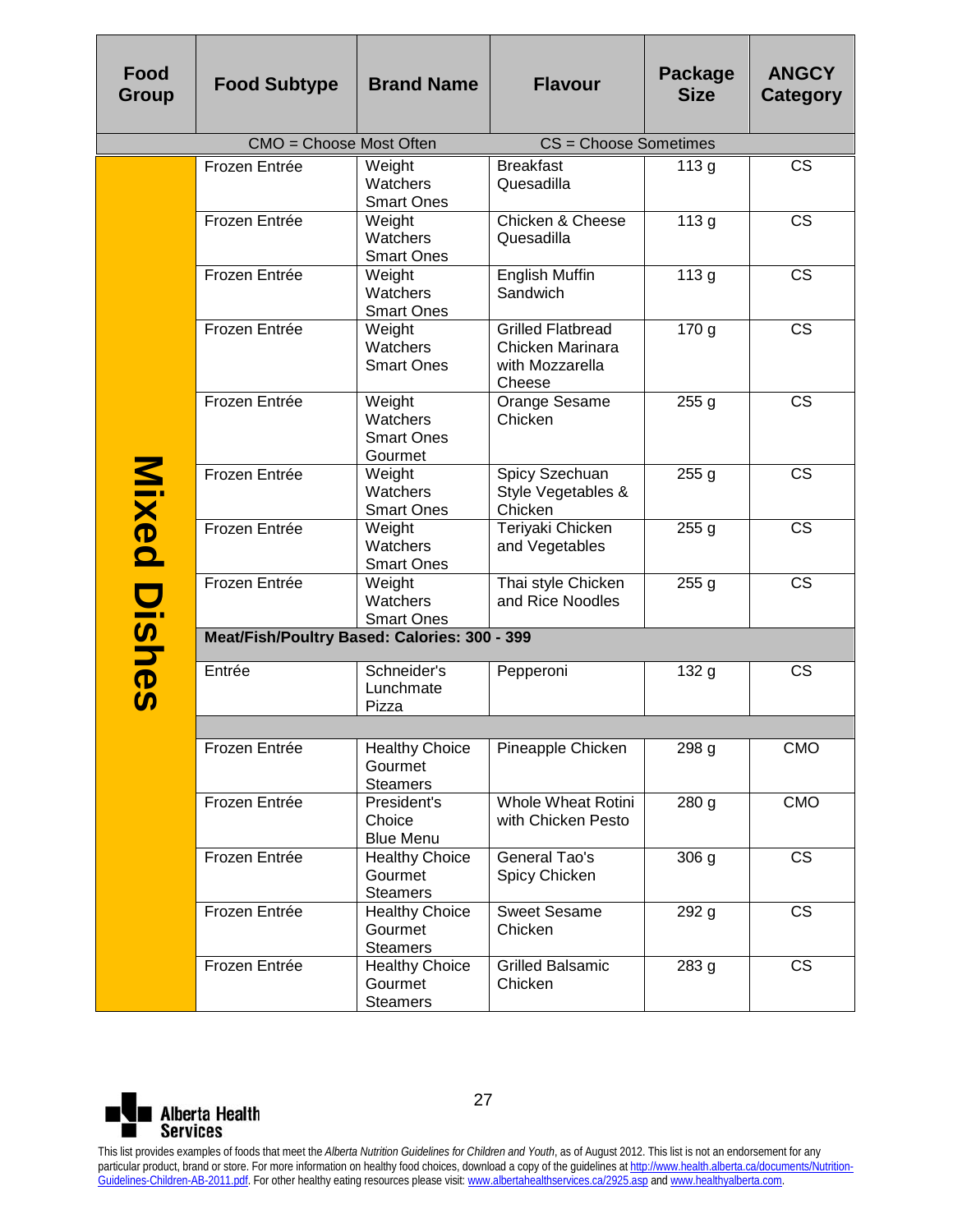| Food<br>Group   | <b>Food Subtype</b>                                                                                                                                                                                                                                                                                                             | <b>Brand Name</b>                                                  | <b>Flavour</b>                             | Package<br><b>Size</b> | <b>ANGCY</b><br><b>Category</b> |  |
|-----------------|---------------------------------------------------------------------------------------------------------------------------------------------------------------------------------------------------------------------------------------------------------------------------------------------------------------------------------|--------------------------------------------------------------------|--------------------------------------------|------------------------|---------------------------------|--|
|                 | CMO = Choose Most Often                                                                                                                                                                                                                                                                                                         |                                                                    | CS = Choose Sometimes                      |                        |                                 |  |
|                 | Frozen Entrée                                                                                                                                                                                                                                                                                                                   | Lean Cuisine                                                       | Chicken, Spinach<br>and Mushroom<br>Panini | 170 <sub>g</sub>       | <b>CS</b>                       |  |
|                 | Frozen Entrée                                                                                                                                                                                                                                                                                                                   | Lean Cuisine                                                       | <b>Grilled Chicken</b><br>Club Panini      | 170 <sub>g</sub>       | $\overline{\text{CS}}$          |  |
|                 | Frozen Entrée                                                                                                                                                                                                                                                                                                                   | Lean Cuisine                                                       | Steak and<br>Mushroom Panini               | 170 <sub>g</sub>       | <b>CS</b>                       |  |
|                 | Frozen Entrée                                                                                                                                                                                                                                                                                                                   | Lean Cuisine<br>Selections                                         | <b>Chicken Fettuccine</b>                  | 237 g                  | $\overline{\text{CS}}$          |  |
| Mixed<br>Dishes | Frozen Entrée                                                                                                                                                                                                                                                                                                                   | Lean Cuisine<br>Selections                                         | <b>Grilled Chicken</b><br>Carbonara        | 244g                   | <b>CS</b>                       |  |
|                 | Frozen Entrée                                                                                                                                                                                                                                                                                                                   | Lean Cuisine<br>Selections                                         | Meat Lasagna                               | 274g                   | <b>CS</b>                       |  |
|                 | Frozen Entrée                                                                                                                                                                                                                                                                                                                   | Michelina's                                                        | Penne Pollo                                | 255g                   | <b>CS</b>                       |  |
|                 | Frozen Entrée                                                                                                                                                                                                                                                                                                                   | Michelina's                                                        | Spaghetti<br>Bolognese                     | 255g                   | <b>CS</b>                       |  |
|                 | Frozen Entrée                                                                                                                                                                                                                                                                                                                   | Michelina's<br>Lean Gourmet                                        | Sweet and Sour<br>Chicken                  | 255g                   | <b>CS</b>                       |  |
|                 | Frozen Entrée                                                                                                                                                                                                                                                                                                                   | Michelina's<br>Noodle                                              | Stroganoff with<br><b>Ground Beef</b>      | 227 g                  | <b>CS</b>                       |  |
|                 | Frozen Entrée                                                                                                                                                                                                                                                                                                                   | Patty King<br>International<br>Jamaican Style<br><b>Beef Patty</b> | Mild                                       | 130 <sub>g</sub>       | <b>CS</b>                       |  |
|                 | Frozen Entrée                                                                                                                                                                                                                                                                                                                   | President's<br>Choice<br><b>Blue Menu</b>                          | <b>Butter Chicken</b>                      | 350 g                  | СS                              |  |
|                 | Frozen Entrée                                                                                                                                                                                                                                                                                                                   | President's<br>Choice<br><b>Blue Menu</b>                          | Chicken Korma                              | 350 g                  | $\overline{\text{CS}}$          |  |
|                 | Frozen Entrée                                                                                                                                                                                                                                                                                                                   | President's<br>Choice<br><b>Blue Menu</b>                          | Italian Lasagna                            | 280 g                  | <b>CS</b>                       |  |
|                 | Frozen Entrée                                                                                                                                                                                                                                                                                                                   | President's<br>Choice<br><b>Blue Menu</b>                          | Sweet and Sour<br>Chicken                  | 350 <sub>g</sub>       | <b>CS</b>                       |  |
|                 | Frozen Entrée                                                                                                                                                                                                                                                                                                                   | President's<br>Choice<br><b>Blue Menu</b>                          | Sweet Chili Lemon<br>Grass Chicken         | 350 g                  | <b>CS</b>                       |  |
|                 | Frozen Entrée                                                                                                                                                                                                                                                                                                                   | President's<br>Choice                                              | Macaroni and Beef                          | 315g                   | <b>CS</b>                       |  |
|                 | 28<br><b>Alberta Health</b><br>Services<br>This list provides examples of foods that meet the Alberta Nutrition Guidelines for Children and Youth, as of August 2012. This list is not an endorsement for any                                                                                                                   |                                                                    |                                            |                        |                                 |  |
|                 | particular product, brand or store. For more information on healthy food choices, download a copy of the guidelines at http://www.health.alberta.ca/documents/Nutrition-<br>Guidelines-Children-AB-2011.pdf. For other healthy eating resources please visit: www.albertahealthservices.ca/2925.asp and www.healthyalberta.com. |                                                                    |                                            |                        |                                 |  |

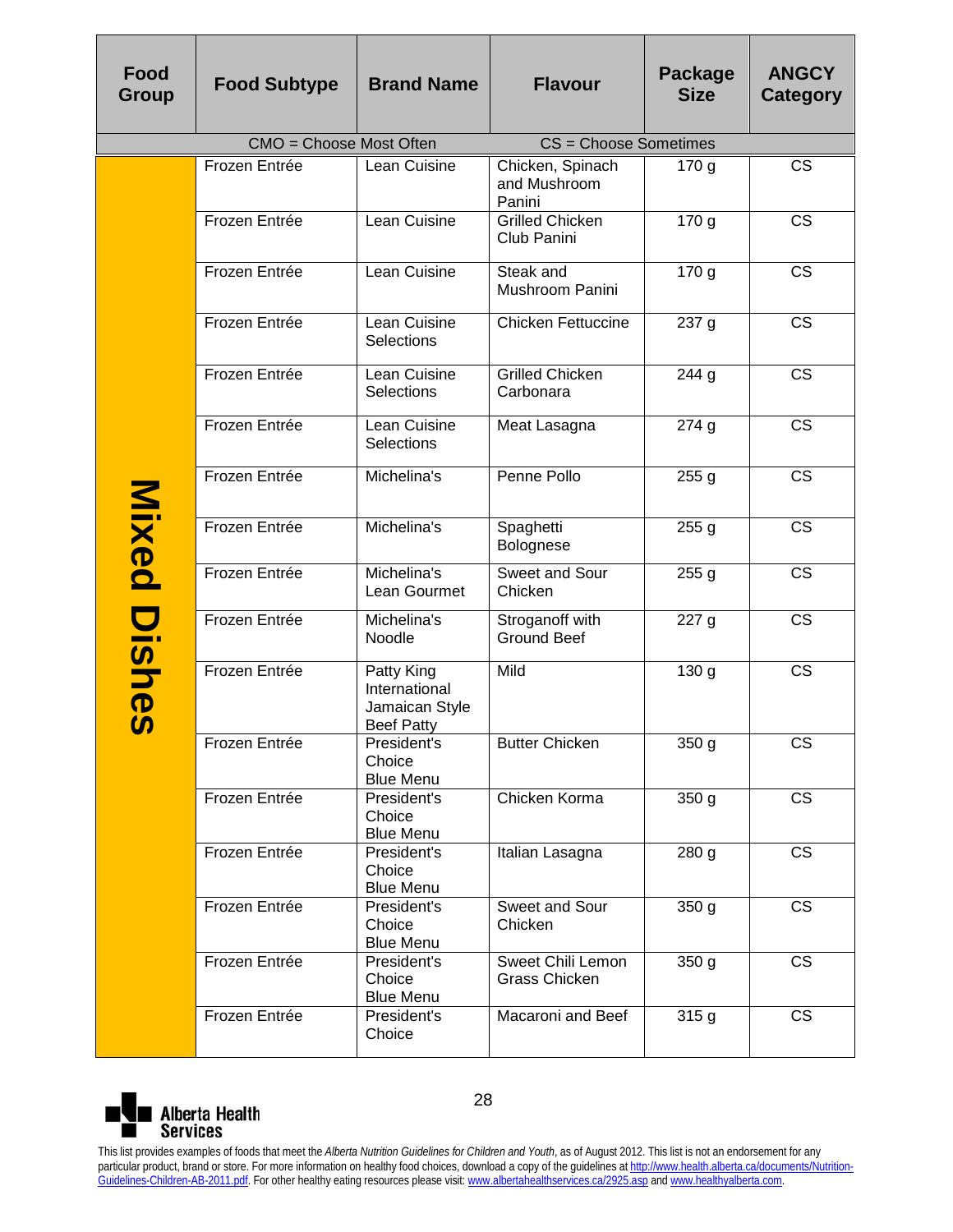| <b>Food</b><br>Group | <b>Food Subtype</b>                                                        | <b>Brand Name</b>                                   | <b>Flavour</b>                                                          | <b>Package</b><br><b>Size</b> | <b>ANGCY</b><br>Category |  |  |
|----------------------|----------------------------------------------------------------------------|-----------------------------------------------------|-------------------------------------------------------------------------|-------------------------------|--------------------------|--|--|
|                      | CMO = Choose Most Often                                                    | CS = Choose Sometimes                               |                                                                         |                               |                          |  |  |
|                      | Frozen Entrée                                                              | Safeway                                             | Lasagna with Meat<br>Sauce                                              | 255 <sub>g</sub>              | $\overline{\text{CS}}$   |  |  |
|                      | Frozen Entrée                                                              | Swanson<br><b>Hearty Bowls</b>                      | Sweet and Sour<br>Chicken                                               | 350 <sub>g</sub>              | <b>CS</b>                |  |  |
|                      | Frozen Entrée                                                              | Weight<br>Watchers<br><b>Smart Ones</b>             | <b>Grilled Flatbread</b><br>Southwestern Style<br><b>Chicken Fiesta</b> | 170 <sub>g</sub>              | <b>CS</b>                |  |  |
|                      | Frozen Entrée                                                              | Weight<br>Watchers<br><b>Smart Ones</b>             | <b>Stone-Fired Crust</b><br>Fajita Chicken<br>Pizza                     | 203 <sub>g</sub>              | <b>CS</b>                |  |  |
|                      | Meat/Fish/Poultry Based: Calories: 400 - 499                               |                                                     |                                                                         |                               |                          |  |  |
| Mixed                | Frozen Entrée                                                              | President's<br>Choice<br>Indian                     | <b>Butter Chicken</b>                                                   | 350 <sub>g</sub>              | <b>CS</b>                |  |  |
|                      | Frozen Entrée                                                              | <b>Stouffers</b><br><b>Bistro Melts</b>             | <b>Baja Grilled</b><br><b>Chicken Flat Bread</b>                        | 170 g                         | <b>CS</b>                |  |  |
|                      | Meat/Fish/Poultry Based: Calories: 500 - 599                               |                                                     |                                                                         |                               |                          |  |  |
|                      | None of the products reviewed in this category met the CMO or CS criteria. |                                                     |                                                                         |                               |                          |  |  |
|                      | Vegetarian Based: Calories: 100 - 199                                      |                                                     |                                                                         |                               |                          |  |  |
|                      | Entrée                                                                     | Ready Pac<br><b>Ready Snax</b>                      | Fruit, Caramel and<br>Cheese                                            | 113 <sub>g</sub>              | <b>CS</b>                |  |  |
| Dishes               | Entrée                                                                     | Ready Pac<br><b>Ready Snax</b>                      | Veggies, Fruit,<br>Pretzels and<br>Cheese                               | 122g                          | <b>CS</b>                |  |  |
|                      | Vegetarian Based: Calories: 200 - 299                                      |                                                     |                                                                         |                               |                          |  |  |
|                      | Entrée                                                                     | <b>Kraft Dinner</b><br>Snack Cup                    | White Cheddar                                                           | 58 g                          | <b>CS</b>                |  |  |
|                      | Entrée                                                                     | St. Dalfour<br>Ready-to-eat<br>Gourmet on the<br>Go | 3 Beans With Corn                                                       | 175g                          | $\overline{\text{cs}}$   |  |  |
|                      |                                                                            |                                                     |                                                                         |                               |                          |  |  |
|                      | Frozen Entrée                                                              | <b>Healthy Choice</b><br>Gourmet<br><b>Steamers</b> | Mediterrean Grilled<br>Vegetables                                       | 283 g                         | <b>CS</b>                |  |  |
|                      | Frozen Entrée                                                              | Lean Cuisine<br>Selections                          | Cheese Cannelloni                                                       | 246g                          | <b>CS</b>                |  |  |

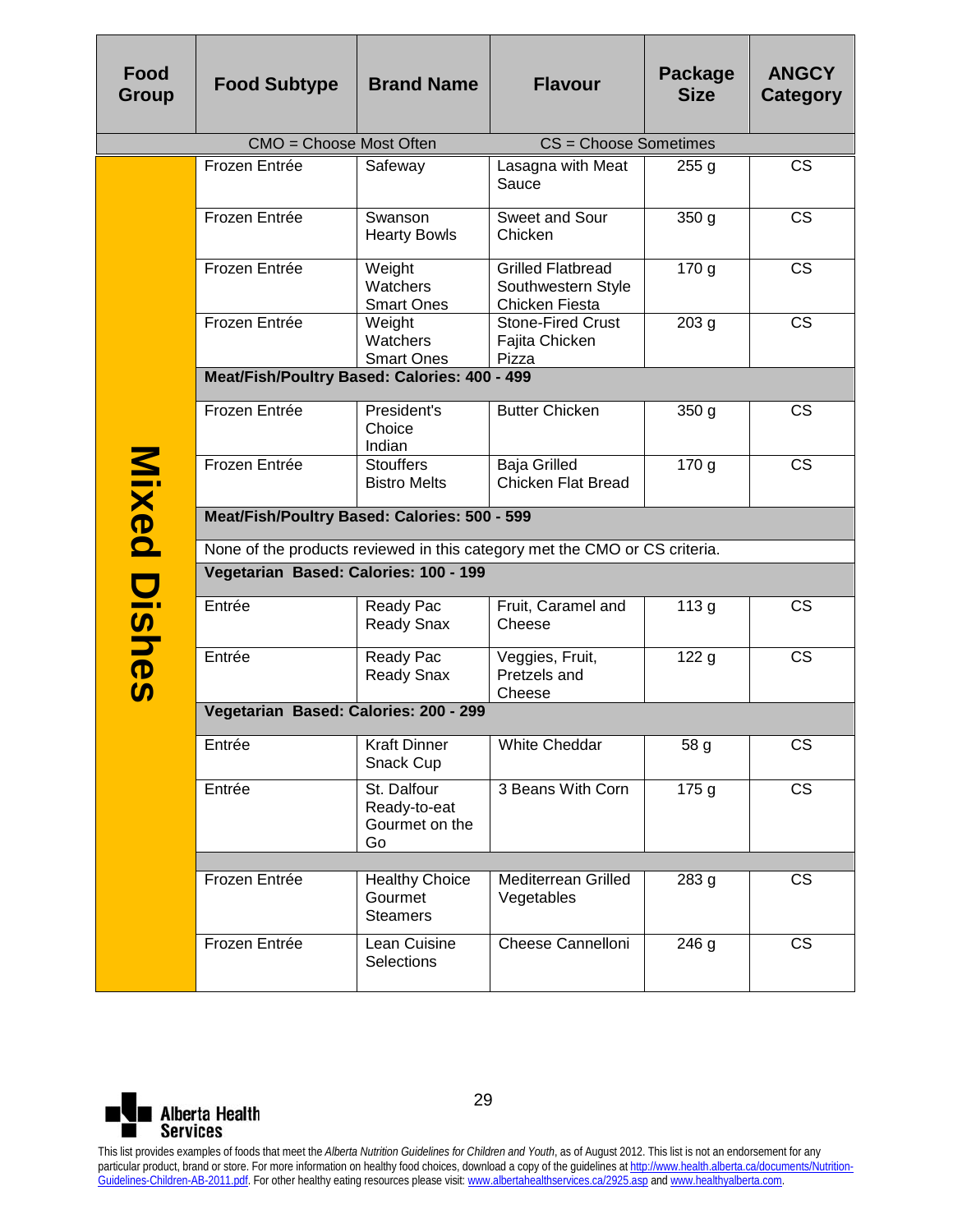| Food<br>Group  | <b>Food Subtype</b>                   | <b>Brand Name</b>                         | <b>Flavour</b>                                          | <b>Package</b><br><b>Size</b> | <b>ANGCY</b><br><b>Category</b> |  |  |
|----------------|---------------------------------------|-------------------------------------------|---------------------------------------------------------|-------------------------------|---------------------------------|--|--|
|                | CMO = Choose Most Often               |                                           | CS = Choose Sometimes                                   |                               |                                 |  |  |
|                | Frozen Entrée                         | Lean Cuisine<br>Selections                | <b>Cheese Ravioli</b>                                   | 222g                          | <b>CS</b>                       |  |  |
|                | Frozen Entrée                         | Michelina's<br>Lean Gourmet               | Macaroni and<br>Cheese                                  | 227 g                         | <b>CS</b>                       |  |  |
|                | Frozen Entrée                         | No Name                                   | Fettucine Alfredo                                       | 215g                          | $\overline{\text{CS}}$          |  |  |
| Mixed<br>Dishe | Frozen Entrée                         | No Name                                   | Macaroni and<br>Cheese                                  | 215g                          | $\overline{\text{CS}}$          |  |  |
|                | Frozen Entrée                         | No Name                                   | Lasagna Alfredo<br>with Broccoli                        | 215g                          | $\overline{\text{CS}}$          |  |  |
|                | Frozen Entrée                         | No Name                                   | Rigatoni Pomodoro                                       | 215g                          | $\overline{\text{CS}}$          |  |  |
|                | Frozen Entrée                         | No Name<br><b>Baked Pizza</b><br>Pouches  | 3 Cheese                                                | 100 <sub>g</sub>              | <b>CS</b>                       |  |  |
|                | Frozen Entrée                         | President's<br>Choice<br><b>Blue Menu</b> | Cheese and<br>Spinach Cannelloni                        | 259 g                         | <b>CS</b>                       |  |  |
|                | Frozen Entrée                         | Safeway                                   | Penne Primavera                                         | 255g                          | $\overline{\text{CS}}$          |  |  |
|                | Frozen Entrée                         | Safeway<br>Pizza Packets                  | 4 Cheese                                                | 100 <sub>g</sub>              | <b>CS</b>                       |  |  |
|                | Frozen Entrée                         | Weight<br>Watchers<br><b>Smart Ones</b>   | 3 Cheese Ziti<br>Marinara                               | 255g                          | <b>CS</b>                       |  |  |
| <u>ທ</u>       | Vegetarian Based: Calories: 300 - 399 |                                           |                                                         |                               |                                 |  |  |
|                | Entrée                                | President's<br>Choice<br><b>Blue Menu</b> | Vegetarian Chili                                        | 415 g                         | $\overline{\text{CS}}$          |  |  |
|                | Entrée                                | Schneider's<br>Lunchmate                  | Pizza 2 Cheese                                          | 132 g                         | <b>CS</b>                       |  |  |
|                |                                       |                                           |                                                         |                               |                                 |  |  |
|                | Frozen Entrée                         | Amy's<br>Organic                          | Beans and Rice<br><b>Burrito</b>                        | 170 g                         | <b>CMO</b>                      |  |  |
|                | Frozen Entrée                         | Amy's<br>Organic                          | Beans and Rice<br>Burrito with<br><b>Cheddar Cheese</b> | 170 g                         | <b>CMO</b>                      |  |  |
|                | Frozen Entrée                         | President's<br>Choice<br><b>Blue Menu</b> | 100% Whole Wheat<br>Penne with<br>Roasted<br>Vegetables | 300 g                         | <b>CMO</b>                      |  |  |